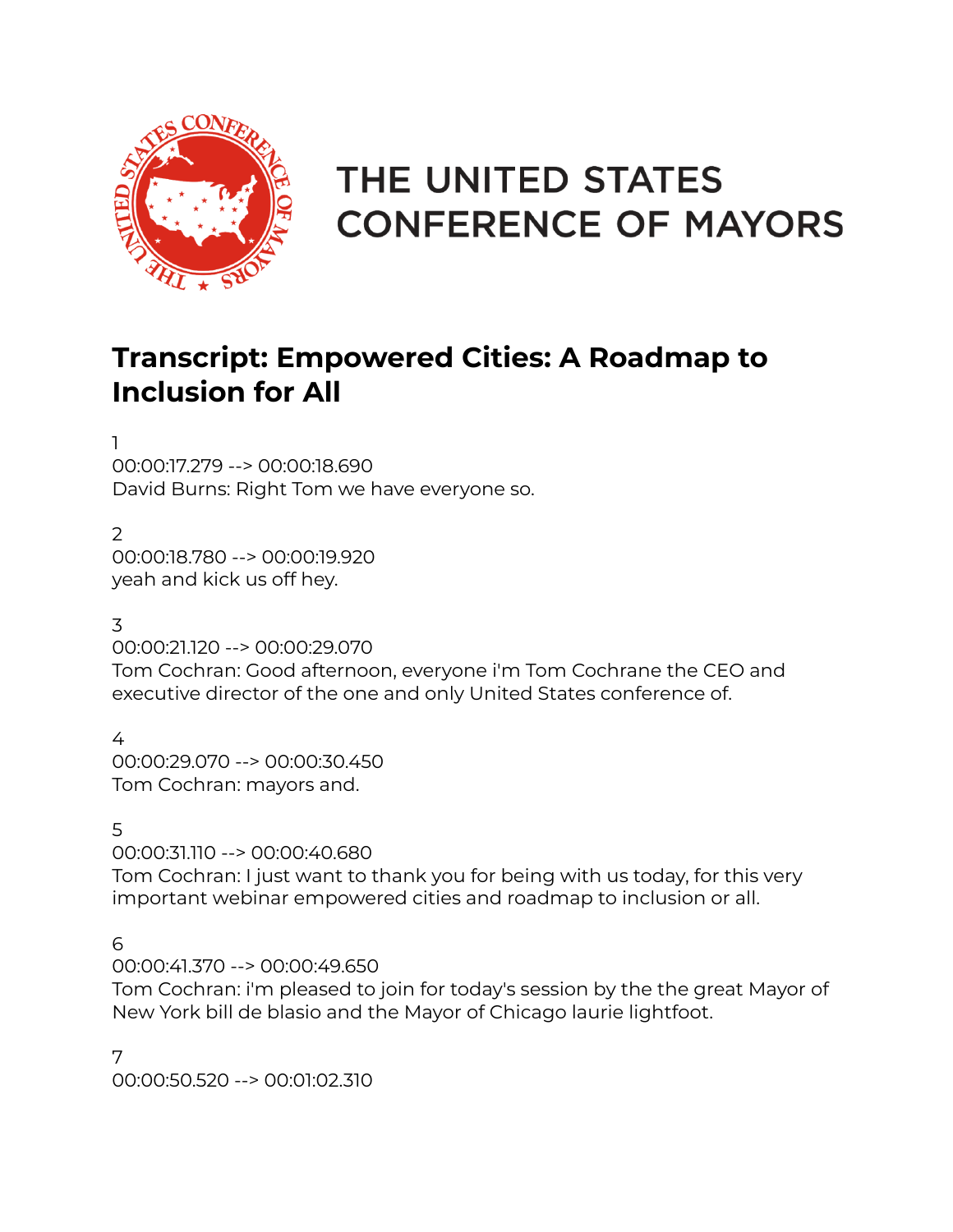Tom Cochran: We will be hearing from each of them about that efforts to ensure that people with disabilities have access to resources and support they need to.

# 8

# 00:01:02.910 --> 00:01:14.670

Tom Cochran: thrive in their cities Kobe 19 has revealed striking disparities in outcomes for different groups and communities in the United States of America.

# 9

00:01:15.750 --> 00:01:22.530

Tom Cochran: The divide that already existed prior to the pandemic has been exacerbated for women.

# 10

# 00:01:23.580 --> 00:01:34.020

Tom Cochran: People of color individuals this I just abilities and other groups that have historically been more to those eyes in United States.

# 11

# 00:01:34.860 --> 00:01:46.950

Tom Cochran: As we emerged from this pandemic there never has been more important time for mayors to lead an effort to strengthen diversity equity inclusion for all right now.

# 12

# 00:01:48.090 --> 00:01:56.070

Tom Cochran: So i'd like to turn it over to the great Mayor of the city of New York man de blasio.

# 13

# 00:01:56.640 --> 00:02:04.230

Tom Cochran: New York City was a founding member, along with Chicago for this great organization United States conference of Mayors.

# 14

# 00:02:04.590 --> 00:02:17.700

Tom Cochran: And mayor de blasio will be deleting out discussion of the empowered citizen initiatives that's a five city effort, ladies and gentlemen, to create a roadmap for inclusion for all we had to bless you.

15 00:02:19.200 --> 00:02:32.220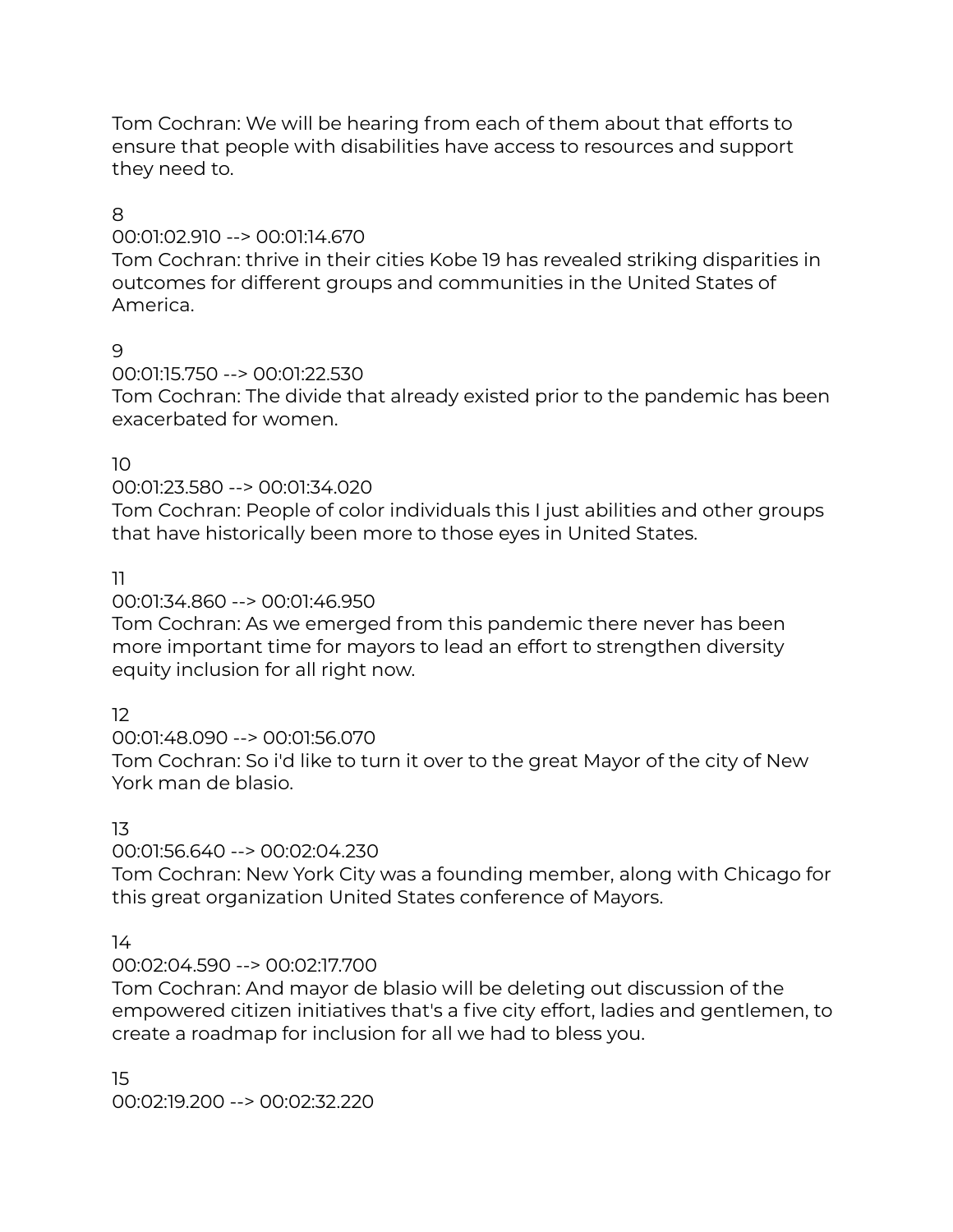Mayor Bill de Blasio: Thank you so much, Tom and Tom I want to thank you and your whole team at the conference of mayors, we have all needed each other, this year, and last year in ways we could not even imagine.

16 00:02:33.420 --> 00:02:33.870 Mayor Bill de Blasio: It.

17 00:02:34.890 --> 00:02:36.630 Mayor Bill de Blasio: is so clear to me.

18 00:02:37.680 --> 00:02:38.640 Mayor Bill de Blasio: That mayor's.

19

00:02:39.840 --> 00:02:45.780

Mayor Bill de Blasio: wouldn't have gotten through and wouldn't have a lot of serve our people if it wasn't for the help we got from each other.

20

00:02:46.800 --> 00:02:58.980

Mayor Bill de Blasio: And the conference of mayors really wasn't an anchor for us, so thank you Tom I know you believe in this organization deeply, but I think this was one of its finest hours, so thank you very much for your leadership.

21

00:03:00.270 --> 00:03:03.600 Mayor Bill de Blasio: I want to welcome everyone, this is an important session.

 $22$ 

00:03:04.740 --> 00:03:09.150 Mayor Bill de Blasio: and one where I think we can really seize the moment.

23

00:03:10.590 --> 00:03:17.190

Mayor Bill de Blasio: Because we have a moment of transformation, that is, I think, going to be the greatest of our lifetimes.

 $24$ 00:03:18.300 --> 00:03:18.960 Mayor Bill de Blasio: I.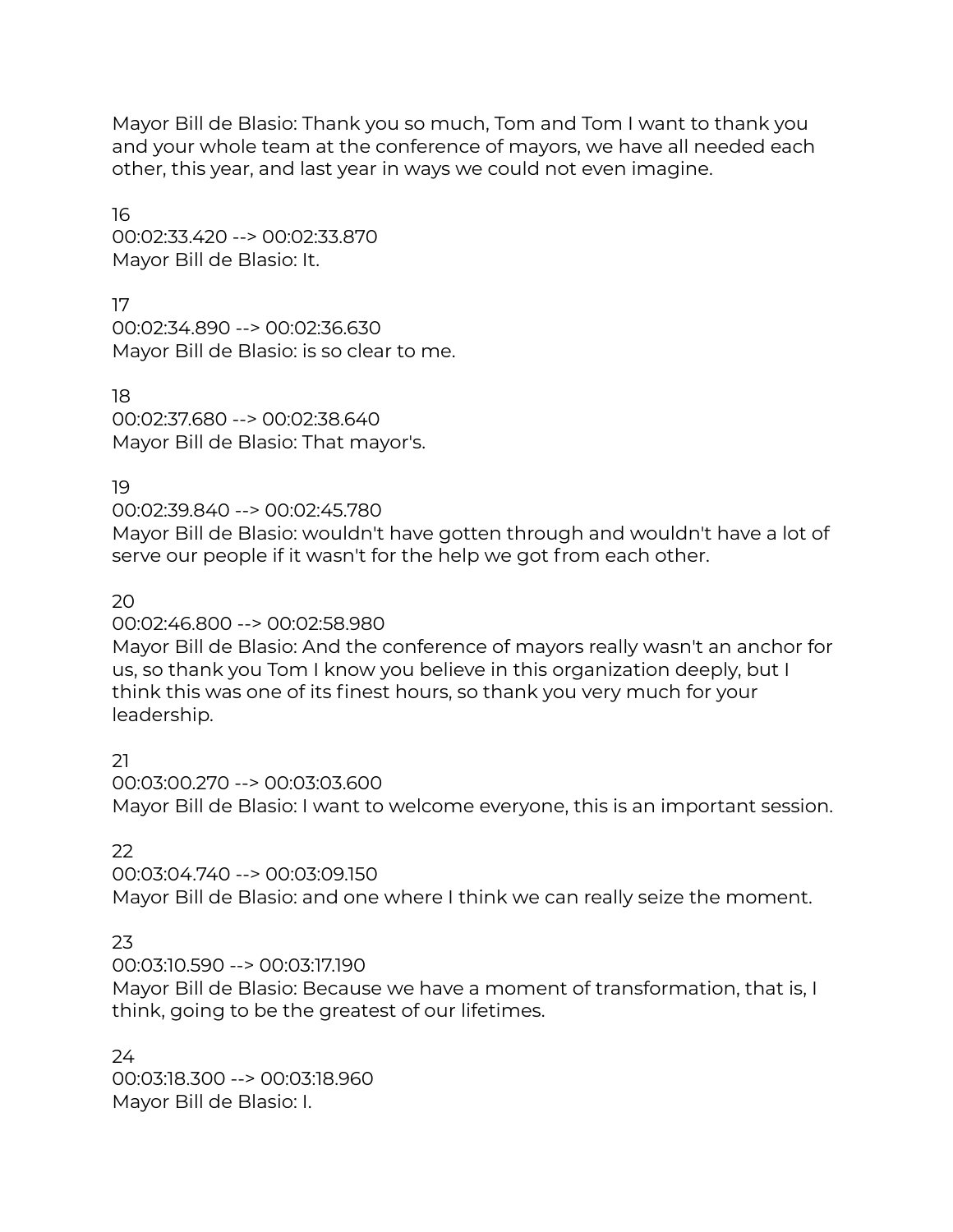# 00:03:20.280 --> 00:03:33.030

Mayor Bill de Blasio: will in a moment i've been it's been suggested to me it's helpful for some of the folks participating to hear a physical description so i'm going to do that in a moment, introduce my myself with a little narrative but.

# 26

# 00:03:34.050 --> 00:03:38.160

Mayor Bill de Blasio: I want to just say about this moment in history first.

# 27

# 00:03:40.260 --> 00:03:46.680

Mayor Bill de Blasio: I don't know about all of you and the conversations you've had with your family members, particularly the elders in your family.

# 28

# 00:03:48.120 --> 00:03:56.520

Mayor Bill de Blasio: But I remember wise growing up hearing stories from folks who went through the Great Depression and went through World War Two.

# 29

# 00:03:57.930 --> 00:04:04.650

Mayor Bill de Blasio: And the particular reverence they had, for the work of the New Deal and Franklin Delano Roosevelt.

# 30

00:04:06.210 --> 00:04:14.760

Mayor Bill de Blasio: And what I constantly heard was recognition that they had lived through a moment in history where all things were possible.

# 31

# 00:04:15.870 --> 00:04:19.050

Mayor Bill de Blasio: And there was incredible sense of purpose and camaraderie.

# 32

# 00:04:20.670 --> 00:04:29.250

Mayor Bill de Blasio: And then, honestly, some of my family admitted to me that, after those times they they sought that spirit again and didn't always experience it.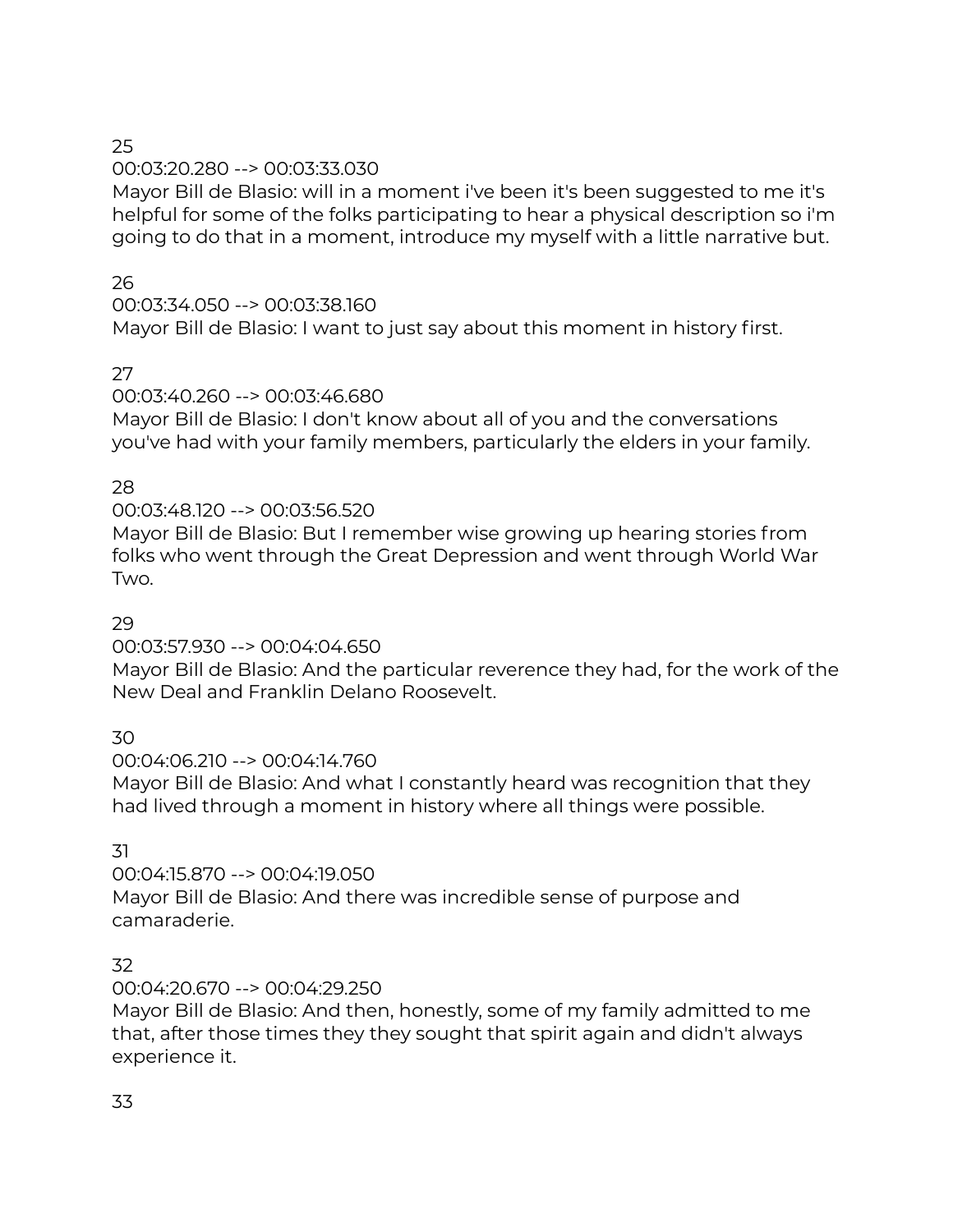00:04:30.570 --> 00:04:32.730 Mayor Bill de Blasio: And we're in a moment, now.

# 34

# 00:04:34.170 --> 00:04:38.940

Mayor Bill de Blasio: The forged in crisis, just like the new deal was forged in the Great Depression.

# 35

# 00:04:40.560 --> 00:04:52.950

Mayor Bill de Blasio: What a moment for profound transformation a once in a lifetime opportunity if if you ever wondered about those previous generations who did amazing things were literally in that moment right now.

# 36

# 00:04:54.000 --> 00:05:01.980

Mayor Bill de Blasio: And the challenge for us is to recognize it it's it's strange to know when you're in a historical moment it's kind of counterintuitive.

# 37

00:05:03.600 --> 00:05:09.030 Mayor Bill de Blasio: History supposed to tell you what you did later on, but, but we can see the outline so clearly right now.

# 38

00:05:10.500 --> 00:05:12.540 Mayor Bill de Blasio: We happen to be leaders at this moment.

# 39

00:05:14.100 --> 00:05:21.780

Mayor Bill de Blasio: there's an entirely new consciousness as result of everything that happened coven and the social movements that have come out of it.

# 40

00:05:23.160 --> 00:05:30.240 Mayor Bill de Blasio: And there's also for a shining moment resources available to foster tremendous change.

# 41

00:05:31.260 --> 00:05:38.190 Mayor Bill de Blasio: This is this year, next year, maybe longer maybe not but the time is now.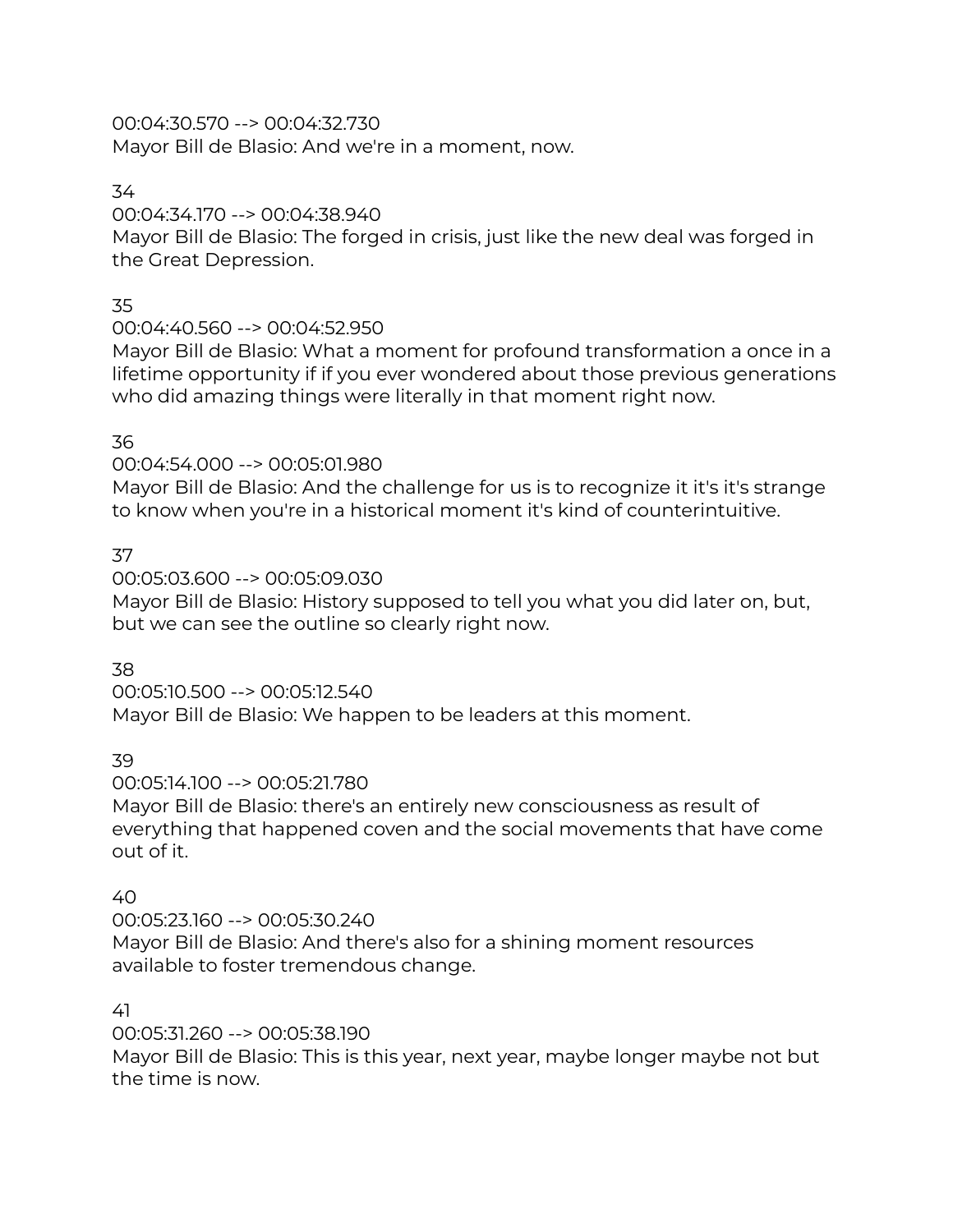00:05:39.270 --> 00:05:45.210

Mayor Bill de Blasio: And that certainly refers to everything we have to do for social justice racial justice.

# 43

00:05:46.470 --> 00:05:48.390

Mayor Bill de Blasio: But also justice for people with disabilities.

#### 44

00:05:50.400 --> 00:06:00.630

Mayor Bill de Blasio: As I said, i'll do a quick description so again, my name is bill de blasio I have the honor of being Mayor of New York City for one more year my eighth year and office.

#### 45

00:06:01.650 --> 00:06:05.220 Mayor Bill de Blasio: I happen to be very tall six foot five and a half.

# 46

00:06:06.270 --> 00:06:24.060

Mayor Bill de Blasio: i'm a white man with brown eyes, salt and pepper hair and I do not wear glasses and today wearing a Gray suit we will light blue shirt navy blue tie and light blue diagonal stripes.

#### 47

00:06:25.170 --> 00:06:28.800 Mayor Bill de Blasio: i'm here in City Hall in New York City what's called our governor's room.

#### 48

00:06:30.720 --> 00:06:36.480

Mayor Bill de Blasio: And behind me, we have alternating American and New York City flags as the backdrop.

#### 49

00:06:38.460 --> 00:06:54.780

Mayor Bill de Blasio: And I want to tell you I appreciate all my colleagues, but I have a special bond with mayor lori lightfoot of Chicago because, as we used to say when I was growing up, she tells it like it is.

50 00:06:55.890 --> 00:07:11.250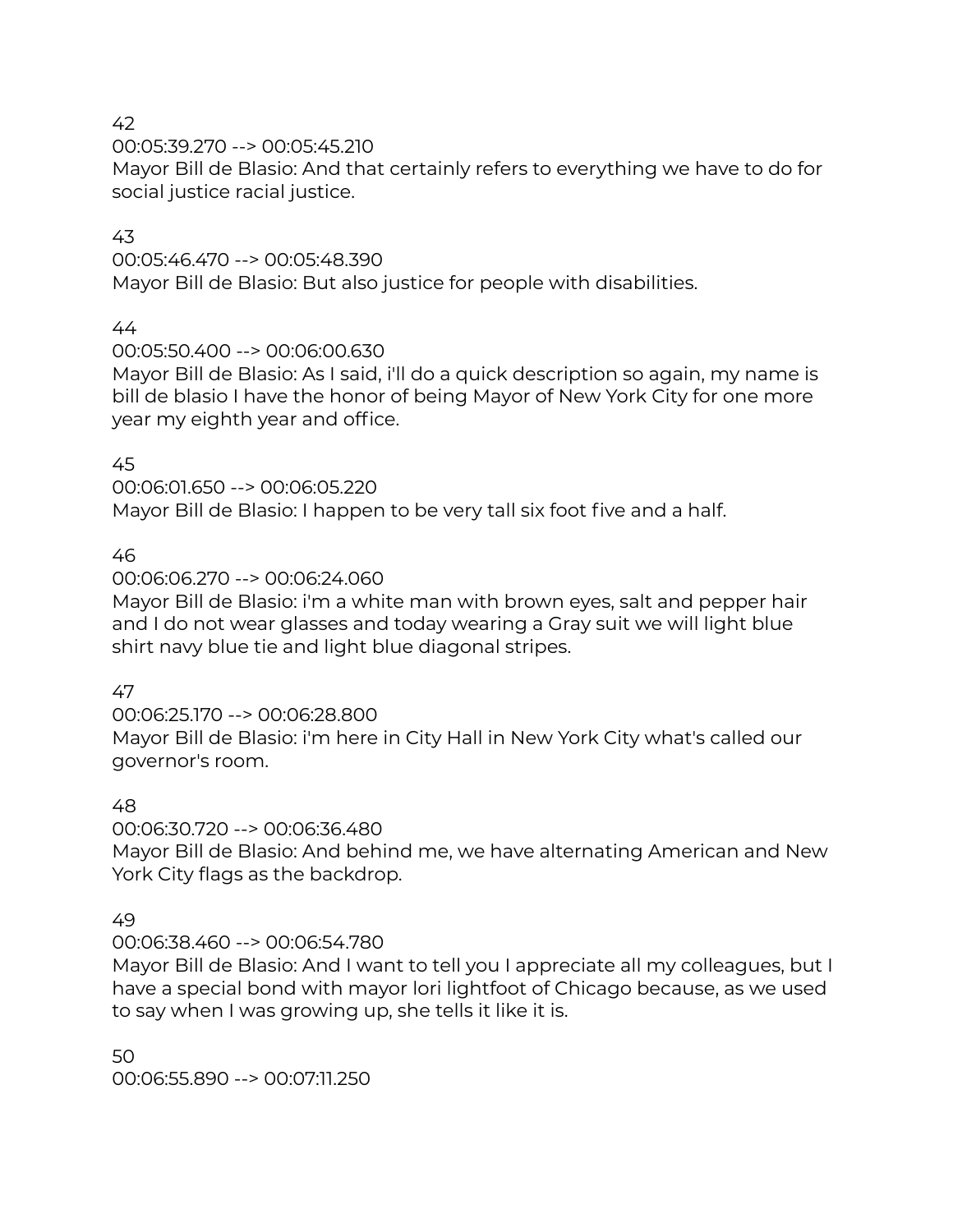Mayor Bill de Blasio: which I find both endearing and necessary at this moment in history, and you will have the honor of hearing from first shortly, and I think she's dealing with one of the most challenging situations in America but doing it in a way that will be transformative.

51

00:07:12.630 --> 00:07:18.210

Mayor Bill de Blasio: No matter how much is thrown at you lori I don't know where you I don't know what you eat for breakfast but keep eating it.

52

00:07:21.120 --> 00:07:24.210 Mayor Bill de Blasio: Because you're always finding a way to make an impact, which I appreciate.

53 00:07:25.350 --> 00:07:25.950 Mayor Bill de Blasio: and

54

00:07:27.030 --> 00:07:29.430 Mayor Bill de Blasio: After I say my remarks i'm going to turn.

55

00:07:31.710 --> 00:07:34.380 Mayor Bill de Blasio: off also after after mayor lightfoot speaks.

56

00:07:35.490 --> 00:07:49.260

Mayor Bill de Blasio: To someone who's done amazing work here in New York City our Commissioner, Victor kalisa and i'll i'll introduce him at the time, and just hearing his energy is always a treat and an inspiration.

57

00:07:51.210 --> 00:07:52.650 Mayor Bill de Blasio: But here's what i'll say quickly.

58

00:07:53.670 --> 00:07:57.660

Mayor Bill de Blasio: And no one on this gathering needs to be convinced about disparities.

59 00:07:58.920 --> 00:08:00.720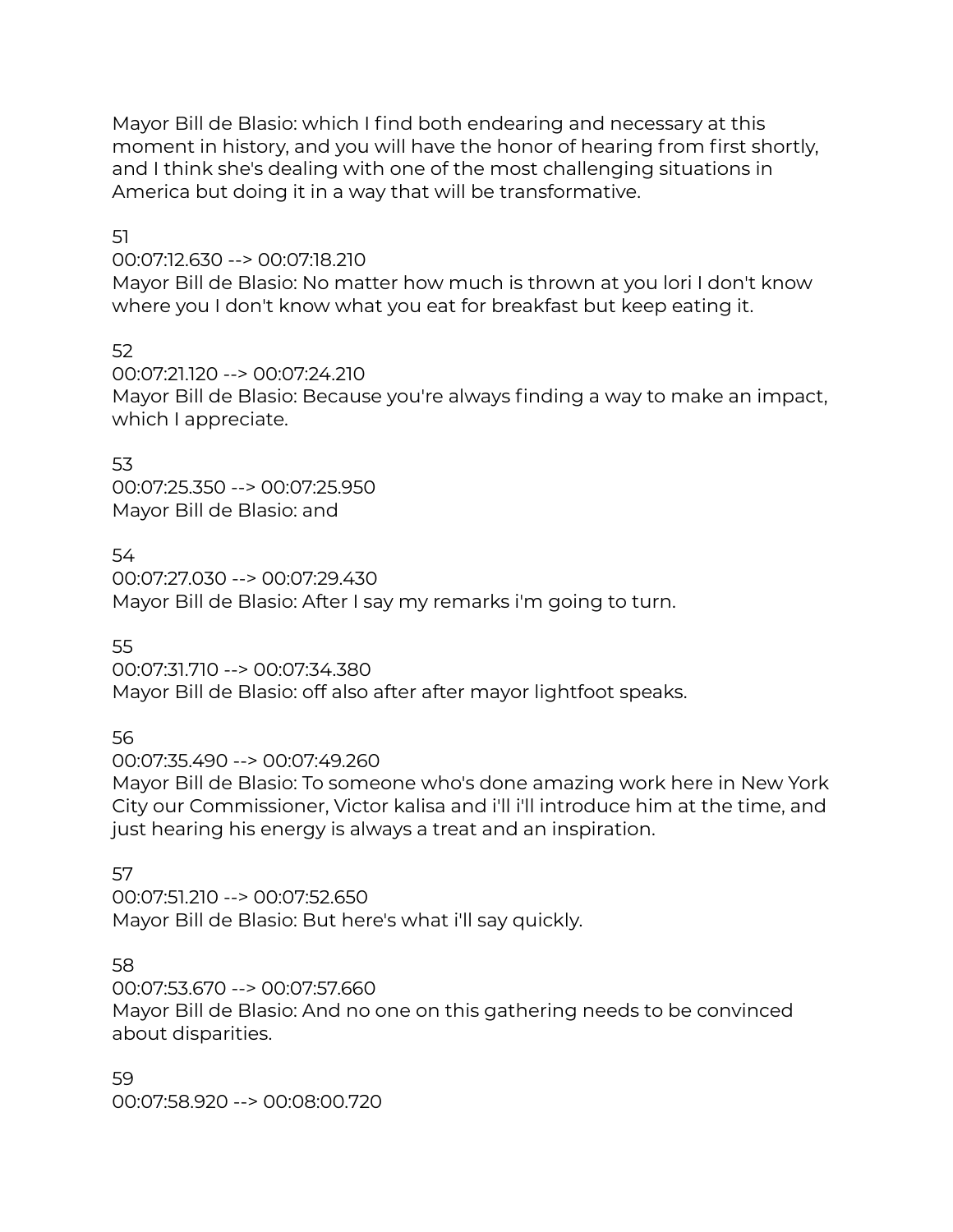Mayor Bill de Blasio: But we can at least say the cove it.

60

00:08:01.920 --> 00:08:15.660

Mayor Bill de Blasio: was a wake up call a different kind of wake up call for this nation, I think it's fair to say, a lot of people who didn't like to talk about the disparities now either understand them better or have to talk about.

61

00:08:17.280 --> 00:08:26.040

Mayor Bill de Blasio: And some who recognize them but didn't get motivated to act are now in the fray trying to make things different and better.

62

00:08:27.090 --> 00:08:30.450 Mayor Bill de Blasio: So this is a great moment to try new things.

63

00:08:31.710 --> 00:08:34.650 Mayor Bill de Blasio: and push the envelope see how far we can get.

64

00:08:36.840 --> 00:08:40.500 Mayor Bill de Blasio: Here in this city we're course focused on recovery.

65

00:08:52.890 --> 00:08:53.400 Tom Cochran: Hello.

66 00:08:54.570 --> 00:08:55.950 Mayor Lori Lightfoot: I think screen.

67

00:08:58.110 --> 00:09:00.180 David Burns: I believe this connection is frozen.

68

00:09:04.410 --> 00:09:08.730 David Burns: If he's not coming back, maybe mayor lightfoot we can go to your remarks.

69 00:09:12.960 --> 00:09:22.410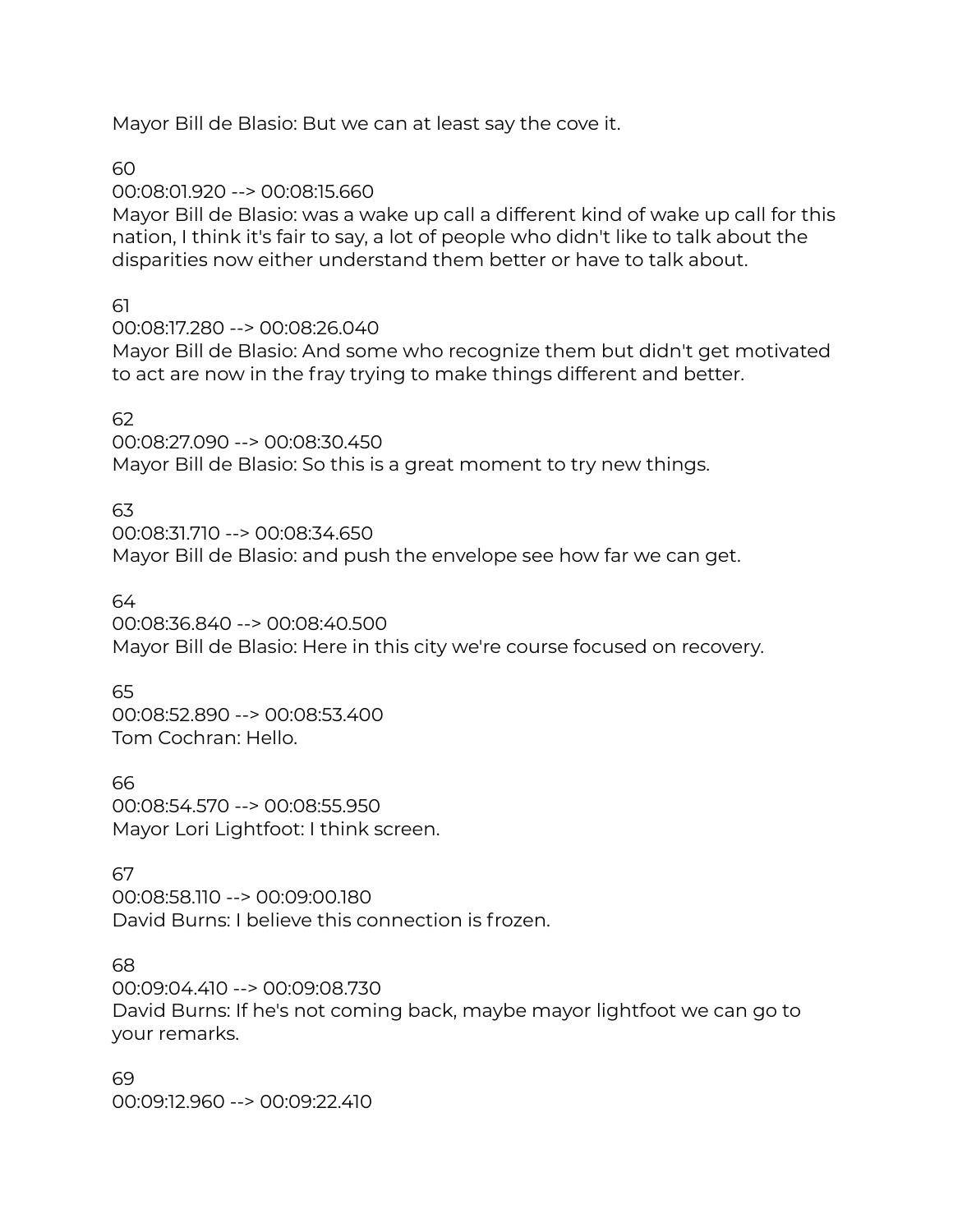Mayor Lori Lightfoot: I follow Tom Cochrane sleep timer would you like to do angry he just took off and maybe he's coming Oh, we give it a second seat build Dallas back in.

70 00:09:23.010 --> 00:09:23.790 David Burns: yep sounds good.

71 00:09:26.010 --> 00:09:28.080 Mayor Lori Lightfoot: But if not i'm happy to hear he comes.

72 00:09:28.740 --> 00:09:29.820 David Burns: he's coming back on.

73 00:09:30.390 --> 00:09:32.370 Tom Cochran: periscope come back let's wait for him.

74 00:09:36.540 --> 00:09:37.110 Tom Cochran: Hello.

75 00:09:40.350 --> 00:09:42.120 David Burns: he's connecting good.

76 00:09:43.860 --> 00:09:47.550 Tom Cochran: stuff happens in this digital gym where we live in.

77 00:09:48.720 --> 00:09:49.800 Tom Cochran: Thank you mayor lightfoot.

78

00:09:56.700 --> 00:09:57.960 Tom Cochran: So how we doing bergey.

79

00:10:01.230 --> 00:10:05.640 David Burns: we're still waiting for them to connect and he does not have as a video or audio connected yet.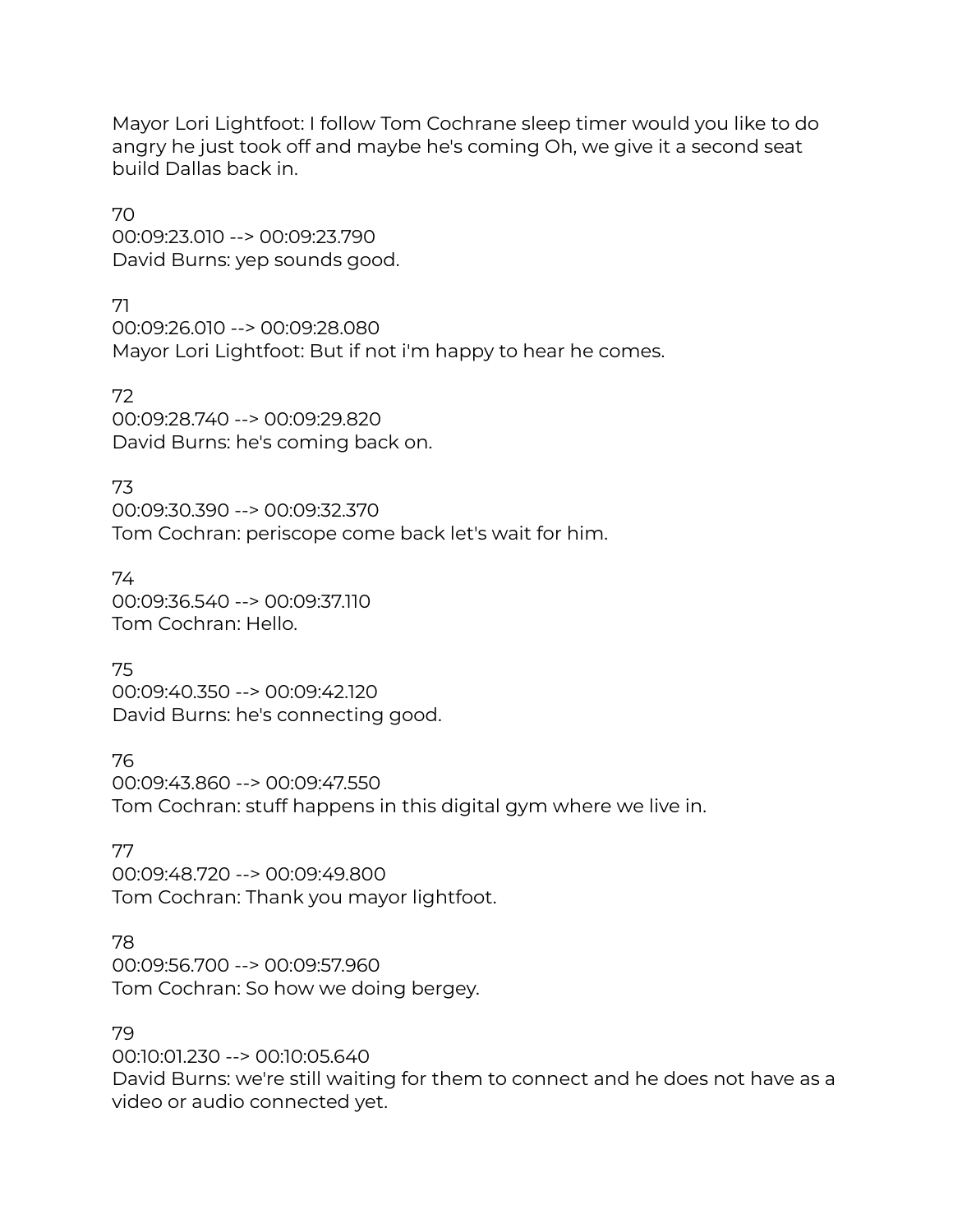80 00:10:08.190 --> 00:10:09.510 Tom Cochran: New York staff on the line.

# 81

00:10:16.500 --> 00:10:18.240 Mayor Lori Lightfoot: Do you want me to go ahead and jump in Tom.

# 82

00:10:18.510 --> 00:10:20.010 Tom Cochran: I think we might I mean.

# 83

00:10:21.540 --> 00:10:24.420 Ariana Caplan: This is ariana from New York City, if you could move to mayor lightfoot.

84 00:10:24.990 --> 00:10:25.890 Tom Cochran: Thank you very much.

85

00:10:26.370 --> 00:10:28.920 Tom Cochran: Thank you mayor lightfoot may have Chicago.

86

00:10:30.270 --> 00:10:41.700

Mayor Lori Lightfoot: Alright well good afternoon everyone always great to be in a gathering of a friends, but in more importantly, people who are committed to a social justice and really focusing on.

87

# 00:10:42.090 --> 00:10:57.210

Mayor Lori Lightfoot: Issues of equity, I am the mayor of the great city of Chicago i'm a black woman, I also a member of the LGBT Q community, and I am not unlike my friend bill de blasio i'm five one.

# 88

# 00:10:58.140 --> 00:11:17.400

Mayor Lori Lightfoot: We always make a study, in contrast, when when bill and I are together but we're like minded on a number of other things, what he finished my description i'm wearing a a Gray and black stripes suit with a blouse i'm wearing glasses, I have a short natural haircut and.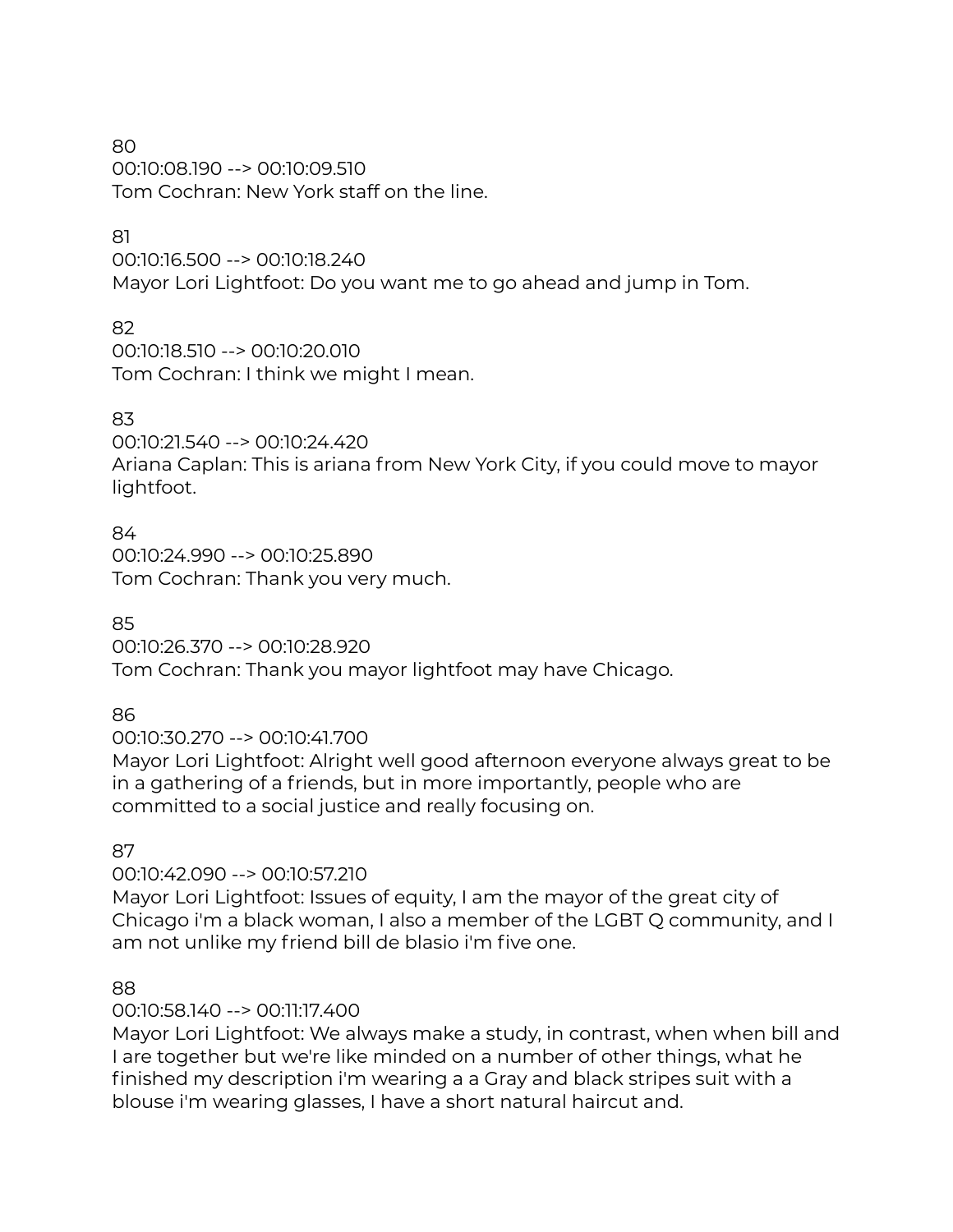00:11:18.480 --> 00:11:23.400

Mayor Lori Lightfoot: bill said his hair salt and pepper i'm going to tell the truth, and say now mine is mostly Gray.

# 90

00:11:24.780 --> 00:11:28.440

Tom Cochran: I feel like i'm at the Oscars and we're talking about what everybody's wearing today.

# 91

00:11:30.150 --> 00:11:40.200

Mayor Lori Lightfoot: that's true that's true so i'm African city Chicago i'm thrilled to be a partner with the empowered Cities initiative and working closely with mayor de blasio and others.

# 92

00:11:41.220 --> 00:11:56.130

Mayor Lori Lightfoot: Through our network of national leaders on municipal a disability issues and address why sandy equity issues that have really been exacerbated by Colin and I just want to Center my remarks in personal some of you know.

# 93

00:11:57.180 --> 00:12:04.620

Mayor Lori Lightfoot: My father was a deaf man he lost his hearing when he was in his early 20s following and lengthy.

# 94

00:12:05.130 --> 00:12:18.450

Mayor Lori Lightfoot: period of illness, where doctors had given him up for dead and told my mom that she shouldn't waste money on medicine, so this is in the 1950s, before I was born my entire life.

# 95

00:12:19.020 --> 00:12:28.530

Mayor Lori Lightfoot: Not only did my father work, his tail off in our working class family holding two and three jobs to keep us afloat, but I saw him struggle.

# 96

00:12:28.920 --> 00:12:41.250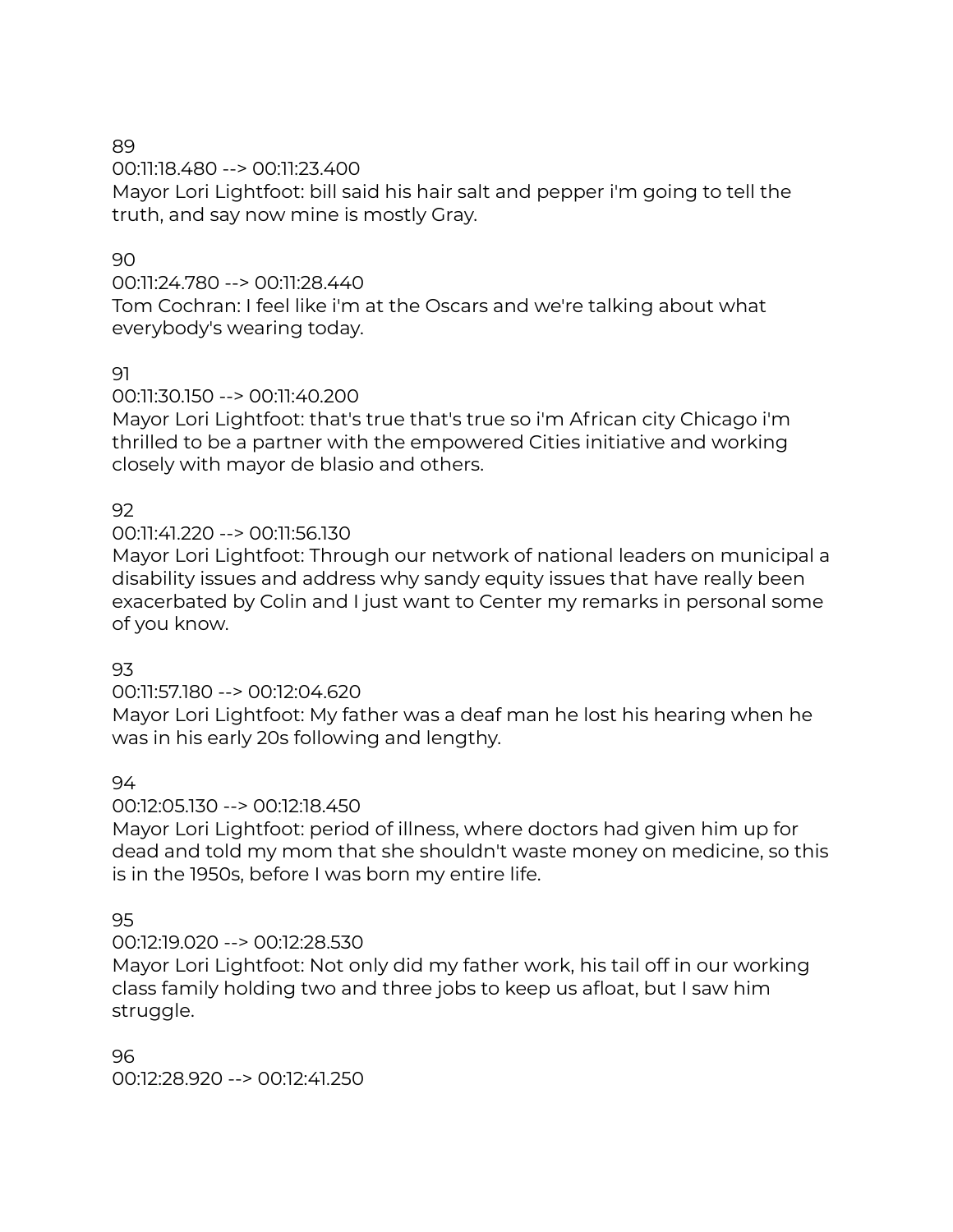Mayor Lori Lightfoot: struggle, not only to fit in any outside hearing world but struggle, even within our own family circle within our church, because, as he was coming up and then learning to live with his disability.

97

# 00:12:41.670 --> 00:12:51.060

Mayor Lori Lightfoot: He was not taught sign language he read lips, and we wrote lots and lots of notes and I cherish the notebooks that i've saved from our conversations over the years.

# 98

# 00:12:51.360 --> 00:13:02.250

Mayor Lori Lightfoot: But as a black man with a high school degree growing up in the racist Jim crow South and then losing his hearing at such an early age in the 1950s.

# 99

# 00:13:02.760 --> 00:13:15.420

Mayor Lori Lightfoot: his whole life was about struggle and about trying to fit in and absolutely my father's struggle has fueled me and my desire to write some historic wrongs in my time as man.

# 100

# 00:13:16.020 --> 00:13:34.260

Mayor Lori Lightfoot: And as bill said and he's white This is truly in my mind, a key inflection moment for a number of things thinking about the life that we want to build for residents in our cities going forward we didn't just push pause on 2019.

# 101

# 00:13:34.830 --> 00:13:51.960

Mayor Lori Lightfoot: We change and had to pivot and adapt to a new life, a new sense of sensibilities and One of those is not shy away from taking on the tough challenges that we all need to face and part of that has to be making sure the members of.

# 102

# 00:13:52.260 --> 00:14:09.000

Mayor Lori Lightfoot: The disability Community have multiple seats at the table of power not peeking into the room and hoping that somebody hears their cry but actually having a real seat at the table and i'm proud to.

103

00:14:10.110 --> 00:14:19.890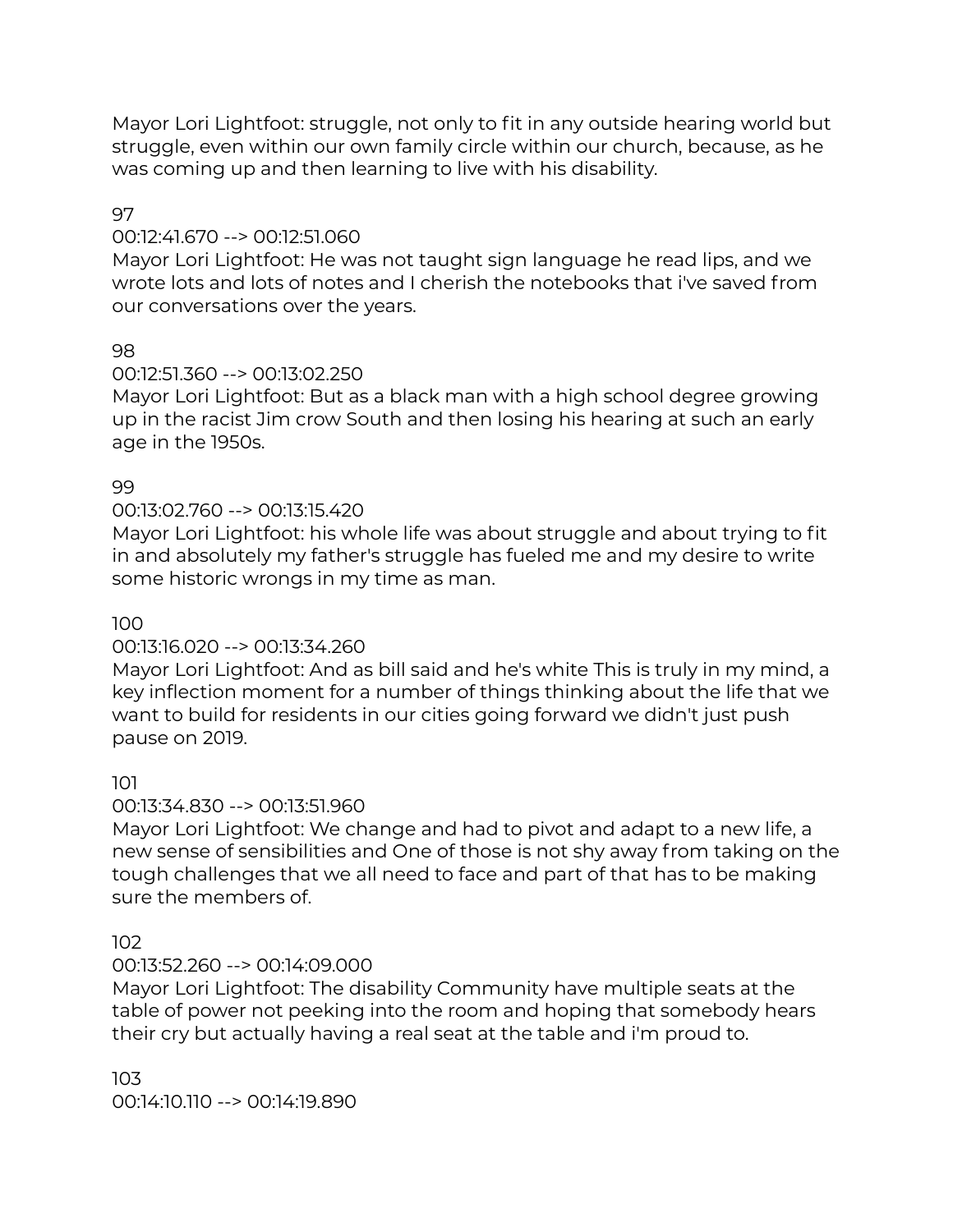Mayor Lori Lightfoot: acknowledge Rachel arfa, who is the head of our mayor's office with for people with disabilities she's I don't even think he had a year in the job.

104

# 00:14:20.430 --> 00:14:28.260

Mayor Lori Lightfoot: But it's challenging all of us to think folder and bigger about a number of things that we should be doing, not only to be compliant.

105

# 00:14:28.530 --> 00:14:43.830

Mayor Lori Lightfoot: With federal law, but to make sure that when we talk about equity the equity equation also includes people with disabilities, not just race, not just ethnicity, are not just income status and a lot of other things that.

# 106

# 00:14:44.670 --> 00:14:56.760

Mayor Lori Lightfoot: Are the conversation at the national level, but also making sure that we are focused on everyone in our city, who has a range of different disabilities and.

# 107

# 00:14:57.060 --> 00:15:08.400

Mayor Lori Lightfoot: living up to our obligation to make sure that they too are able to realize their God given talents and so I think right Rachel and her team more determine.

# 108

# 00:15:08.820 --> 00:15:15.960

Mayor Lori Lightfoot: who's also been a long time stalwart of that office, let me talk to you a little bit about what we're trying to do here in Chicago.

# 109

# 00:15:16.770 --> 00:15:34.980

Mayor Lori Lightfoot: You can really look across our city and see the work of we call it mo P, the mayor's office for people with disabilities are train stations bus stations intersection our housing policies, public services, employee rights and minimum wage, and especially our emergency preparedness.

110 00:15:36.090 --> 00:15:47.310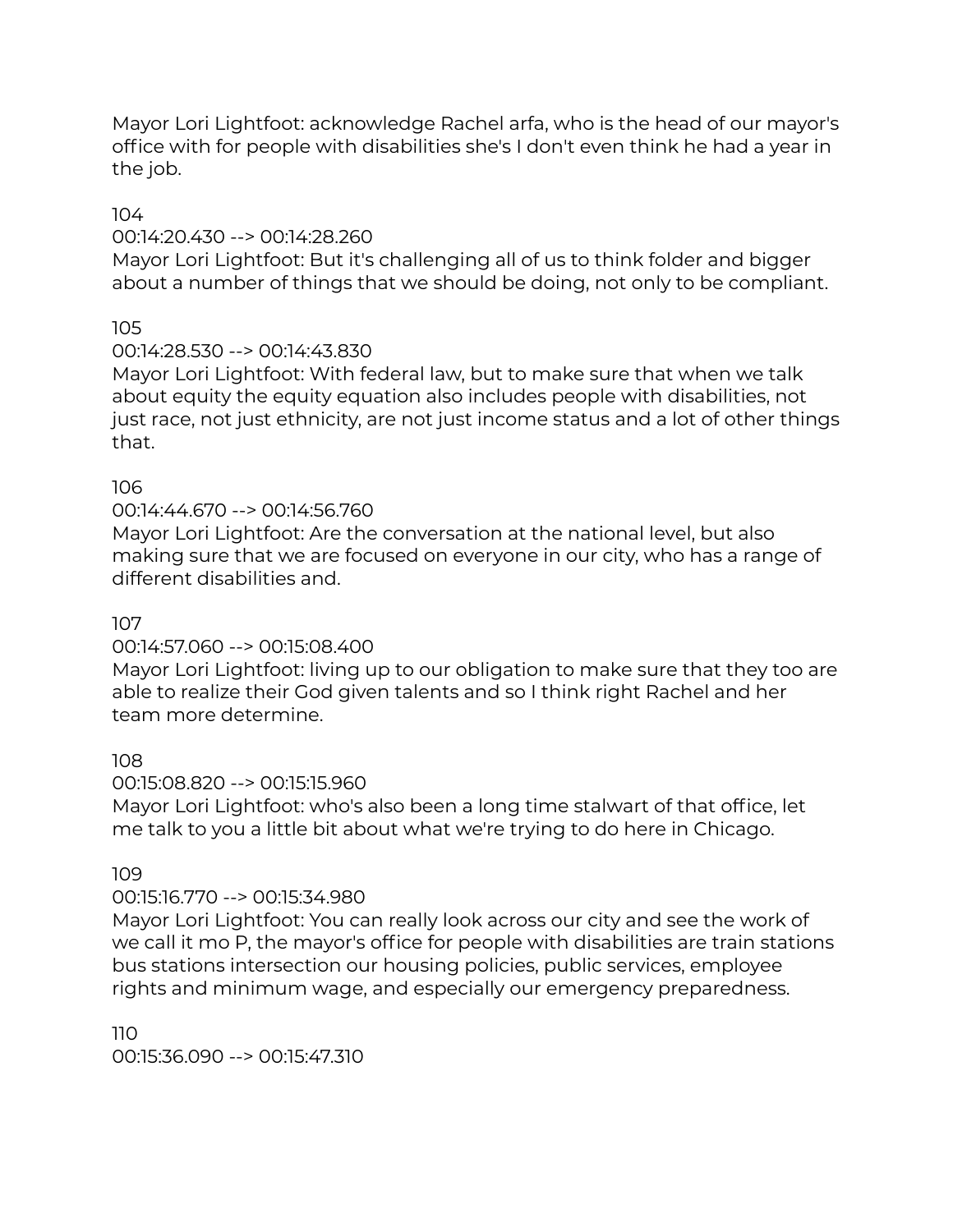Mayor Lori Lightfoot: response recovery at our vaccines strategies Rachel her team have put their imprint on all the things that we're doing that are fun facing serving Members of.

111

00:15:47.640 --> 00:15:56.670

Mayor Lori Lightfoot: The public and making sure that the disability community is not excluded from the recovery and respond to coven.

112

00:15:57.510 --> 00:16:02.520

Mayor Lori Lightfoot: But also the economic recovery that is going to fuel our cities going forward.

# 113

00:16:03.180 --> 00:16:18.960

Mayor Lori Lightfoot: Because of our office we are able and more work to do, but we're creating a safer and more accessible, a Chicago and we intend to take full advantage of the opportunities that a program and initiative like empowered cities.

# 114

00:16:20.340 --> 00:16:28.290

Mayor Lori Lightfoot: gives us along with others mayors and cities across the country and built into your back on, let me.

115

00:16:28.680 --> 00:16:35.220

Mayor Lori Lightfoot: say publicly i'm very proud of the work that you've done i've been inspired from the minute.

116

00:16:35.580 --> 00:16:48.930

Mayor Lori Lightfoot: You ran and really talking about and raising levels of consciousness around equity and inclusion that i've never heard mayor's talk about before so God bless you for everything you've done New York is absolutely the better.

117

00:16:49.320 --> 00:16:59.820

Mayor Lori Lightfoot: For it, because your leadership, your focus on the things that I think really empower people, and I want to thank you for launching this important initiative we got one more year.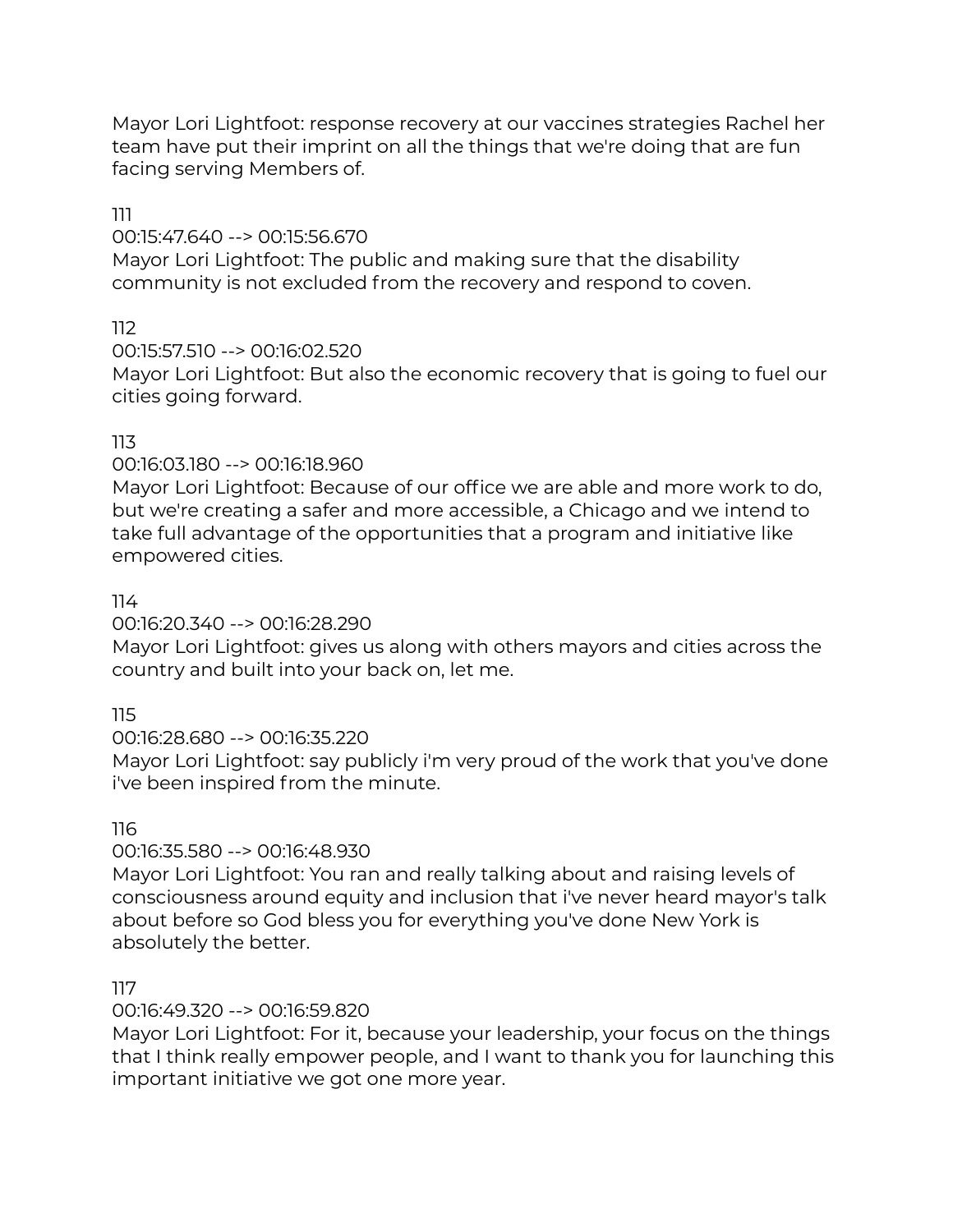00:17:00.570 --> 00:17:12.360

Mayor Lori Lightfoot: As my as mayor's together and I intend to make sure that I do my part to make sure that your legacy is long lasting because you've laid the foundation on which many of us.

# 119

#### 00:17:12.780 --> 00:17:29.310

Mayor Lori Lightfoot: have created programs and initiatives and we're always looking to what New York is doing, because of you and your team and your leadership, and in the Disability Rights space that is certainly true, so let me just talk about a couple of the other things, and then our year the floor.

#### 120

00:17:30.840 --> 00:17:40.410

Mayor Lori Lightfoot: I want to say that because of the grant that we were able to obtain from this initiative we've been able to do a number of things and I want to talk about those.

# 121

00:17:41.550 --> 00:17:48.660

Mayor Lori Lightfoot: First, encouraging economic development through entrepreneurship that's critically important being able to.

122

00:17:49.290 --> 00:17:56.070

Mayor Lori Lightfoot: chart your own future and making sure that folks with disabilities are able to participate.

# 123

#### 00:17:56.520 --> 00:18:05.400

Mayor Lori Lightfoot: In the entrepreneurial class in our city is very important, promoting comprehensive job training and placement services, facilitating greater communication.

#### 124

00:18:06.390 --> 00:18:14.610

Mayor Lori Lightfoot: With students in higher education and examining the city of Chicago policies that may promote or inhibit.

#### 125 00:18:15.360 --> 00:18:23.880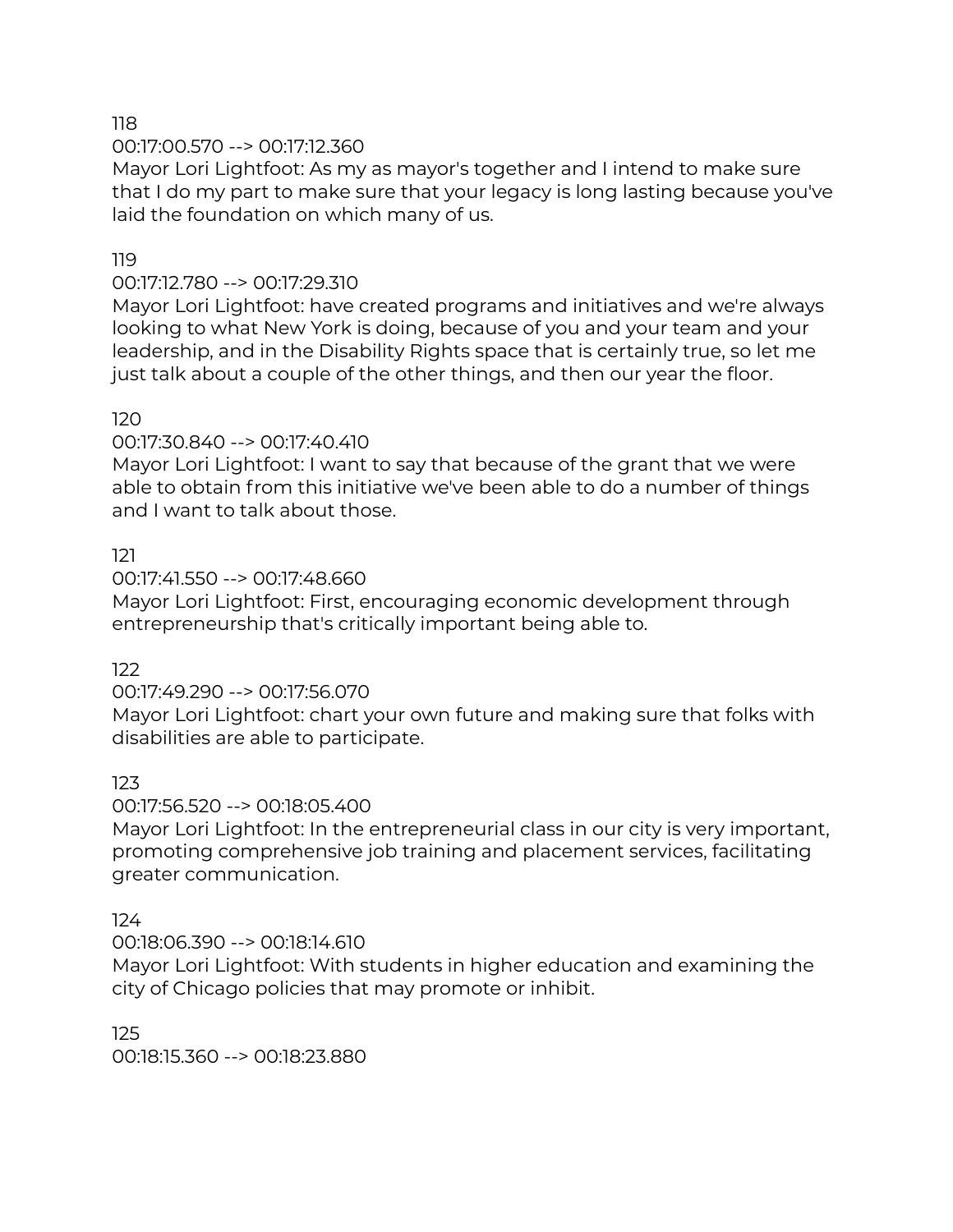Mayor Lori Lightfoot: People with disabilities and we've been doing a top to bottom review of those issues and, again, led by our great Commissioner Rachel arfa.

# 126

# 00:18:24.270 --> 00:18:35.430

Mayor Lori Lightfoot: And further our mayor's office of people with disabilities allows us to look city wide and find ways to integrate new policies with other city departments and initiatives.

127

# 00:18:36.060 --> 00:18:50.190

Mayor Lori Lightfoot: For example, mo P, is working very closely with our department of business affairs and consumer protection and our department of procurement services to hold webinars and virtual outreach sessions on certification.

# 128

00:18:50.550 --> 00:18:56.850

Mayor Lori Lightfoot: For business enterprise programs for people with disabilities, this is a critical part of our recovery.

# 129

# 00:18:57.600 --> 00:19:13.170

Mayor Lori Lightfoot: This is historically had very low participation, due to the lack of awareness and incentives to business owners we're changing that around mo P is also helping you expand access and improved career pathways as it works with our city colleges.

# 130

00:19:14.370 --> 00:19:20.730 Mayor Lori Lightfoot: In our public schools to help foster better communication and eliminate barriers for transition.

# 131

# 00:19:21.270 --> 00:19:29.340

Mayor Lori Lightfoot: Age students with disabilities, and on top of that mo P, is working with our first ever office of equity and racial justice.

# 132

# 00:19:29.550 --> 00:19:40.740

Mayor Lori Lightfoot: And our department of human resources to implement a city resource groups, one of the first difference of his kind to focus on employees with disabilities are allies in the disabled community.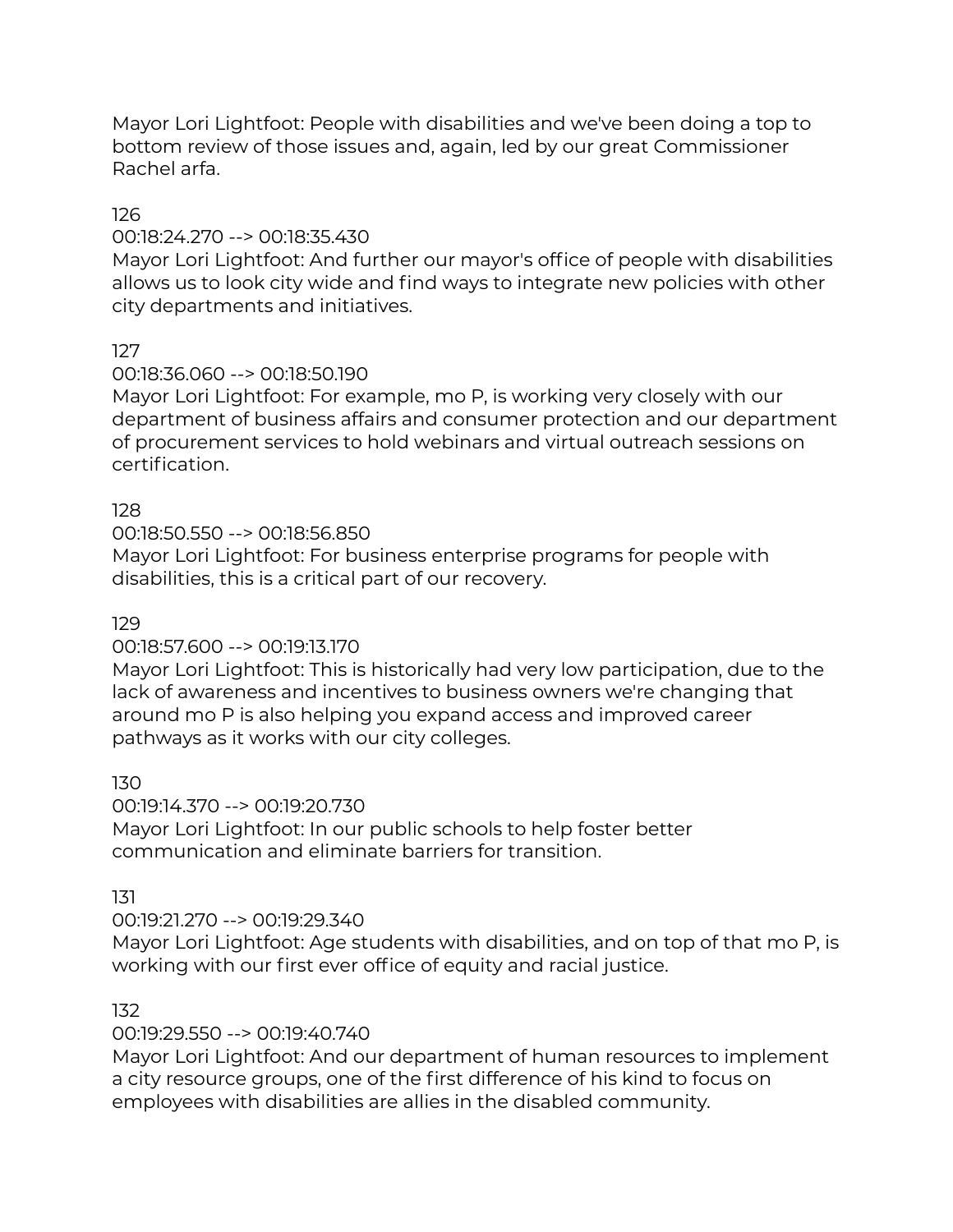00:19:41.340 --> 00:19:47.490 Mayor Lori Lightfoot: All of these efforts mean we are creating strong information campaign to build trust and encourage.

# 134

# 00:19:47.760 --> 00:19:57.960

Mayor Lori Lightfoot: People across a lot of different city departments and also outside of city department to join forces with us to build a much more inclusive workplace.

# 135

00:19:58.470 --> 00:20:06.270

Mayor Lori Lightfoot: These are some of the things that we are doing on here in Chicago fueled and excited by this initiative.

# 136

# 00:20:06.660 --> 00:20:15.990

Mayor Lori Lightfoot: started by mayor de blasio and again it's just our great honor to be in partnership with you, and it really thinking creatively about ways that we can push and do more.

# 137

# 00:20:16.260 --> 00:20:24.480

Mayor Lori Lightfoot: and make sure that people living with disabilities or whether it's hearing whether it's visual whether it's physical or combination of many things.

# 138

# 00:20:24.750 --> 00:20:37.860

Mayor Lori Lightfoot: That we are creating an environment in the city of Chicago where people can live rich fulfilled lives and really, as I said, fulfill their God given talents and breaking down the barriers that we've.

# 139

# 00:20:38.070 --> 00:20:46.170

Mayor Lori Lightfoot: are directed or otherwise allowed to exist, so i'm proud of the work that we're doing and proud to be in partnership with all of you, so thank you.

140 00:20:53.940 --> 00:20:54.210 Mayor Bill de Blasio: I get.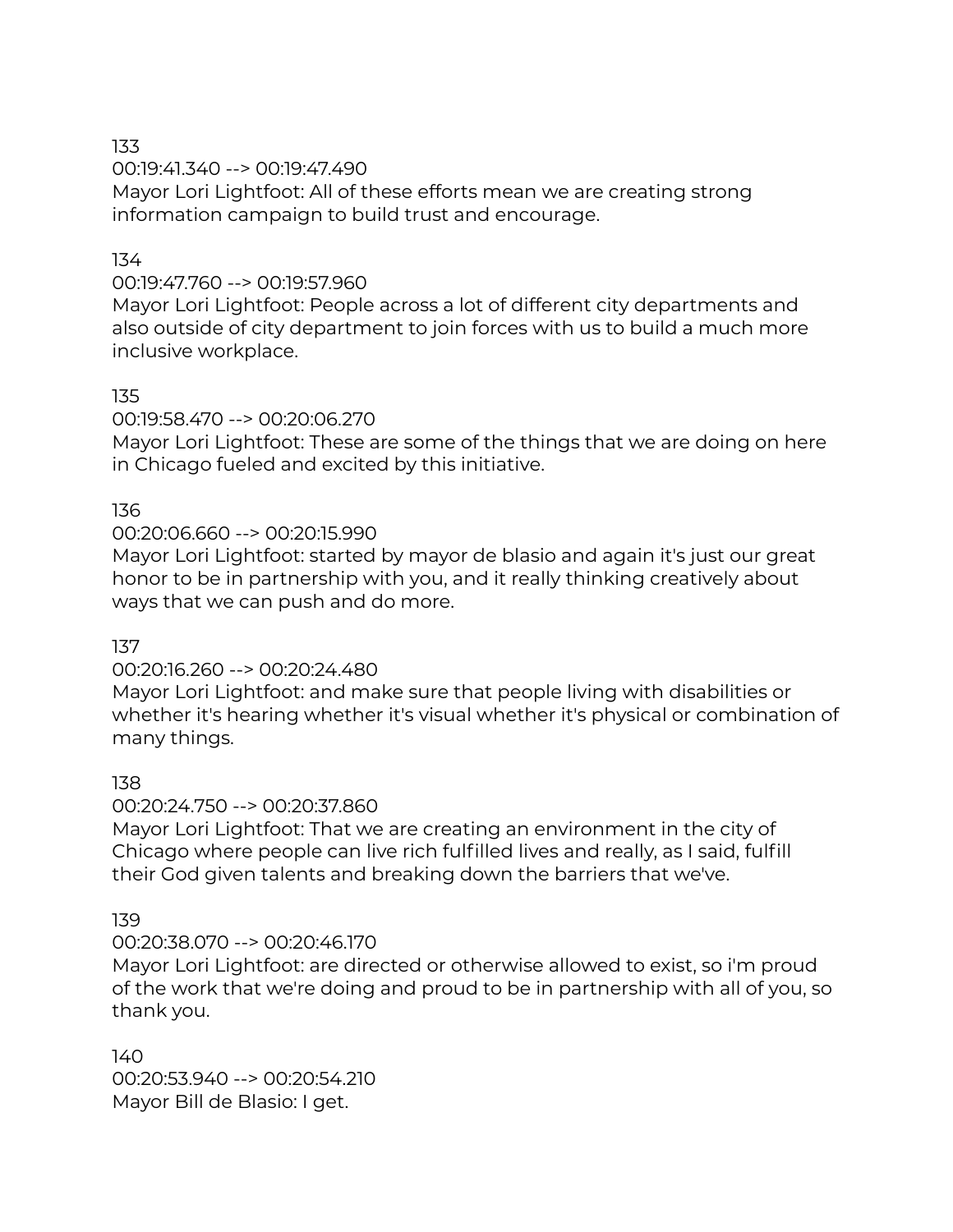141 00:20:54.570 --> 00:20:55.380 Tom Cochran: You back on.

# 142

00:20:55.440 --> 00:20:58.230 Mayor Bill de Blasio: yeah i'm back on, and I want to say to.

# 143

00:20:59.520 --> 00:21:10.800

Mayor Bill de Blasio: mayor lori lightfoot first of all i'm going to update my physical description by saying, based on the very, very kind of things you said about me and my team that I am now a white man who is blushing.

# 144

00:21:11.610 --> 00:21:21.420

Mayor Bill de Blasio: So thank you, you are, you were extremely kind what you said and, and I want to return the points in the favor and say just this is all about.

# 145

00:21:22.110 --> 00:21:29.400

Mayor Bill de Blasio: How we help each other find what's possible and that's been part of what's amazing in general about the work of Mayors.

# 146

# 00:21:30.000 --> 00:21:41.220

Mayor Bill de Blasio: we're always inspiring each other we're always you know we don't steal ideas from each other, we gently borrow them and and it's been a wonderful partnership with you, and yes we're going to make it a great year.

# 147

00:21:42.390 --> 00:21:45.360

Mayor Bill de Blasio: But i'll just pick up where I was before i'm sorry I got cut off.

# 148

# 00:21:47.400 --> 00:22:02.610

Mayor Bill de Blasio: I was just just amplifying a phrase that we use around here, and we really try to use it to ground us, which is we talk about our recovery from coven and we say a recovery for all of us, because we do not want a mistake that from a trip for a traditional recovery.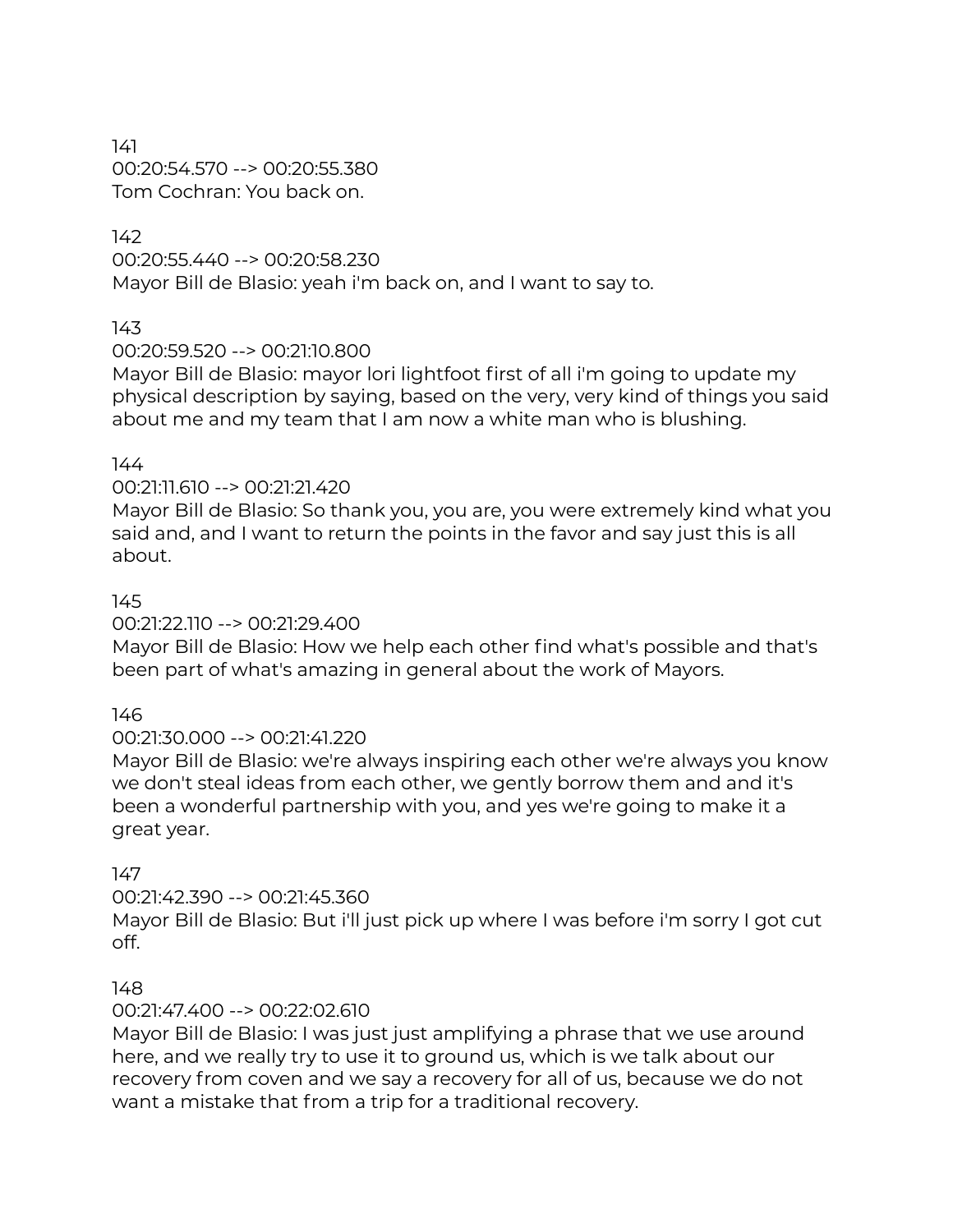00:22:03.960 --> 00:22:05.370 Mayor Bill de Blasio: Laura you'll appreciate when.

# 150

#### 00:22:06.540 --> 00:22:22.590

Mayor Bill de Blasio: When the pandemic first hit there were some folks let's just gently call them members of the larger business community, who had a very particular concept for whatever recovery was and shockingly that recovery seem to refer a quite a bit to the larger business.

151

00:22:23.610 --> 00:22:28.770

Mayor Bill de Blasio: So we said no wait a minute recovery has to reach everyone.

# 152

#### 00:22:29.790 --> 00:22:40.710

Mayor Bill de Blasio: It has to address the inequalities that been laid bare and it also has to be transformative because it is a reset it should not be hey let's just get that status quo right back in place, it has to be a sense of.

#### 153

# 00:22:41.280 --> 00:22:51.480

Mayor Bill de Blasio: We will go much farther than where we were before the crisis, opening the door to something transformative so we say recovery for all of us to keep us centered on that notion.

154

00:22:52.890 --> 00:22:54.600 Mayor Bill de Blasio: And, as we all work together.

155

# 00:22:56.370 --> 00:23:07.230

Mayor Bill de Blasio: we'll constantly want to ask the question, what is the next thing we can do, and I appreciate it, I could hear in lori's voice back that constant searching and I think this is again part of why you've been really.

#### 156

# 00:23:07.770 --> 00:23:12.360

Mayor Bill de Blasio: Successful and inspiring people, because everyone can hear you're searching for the next way to do good.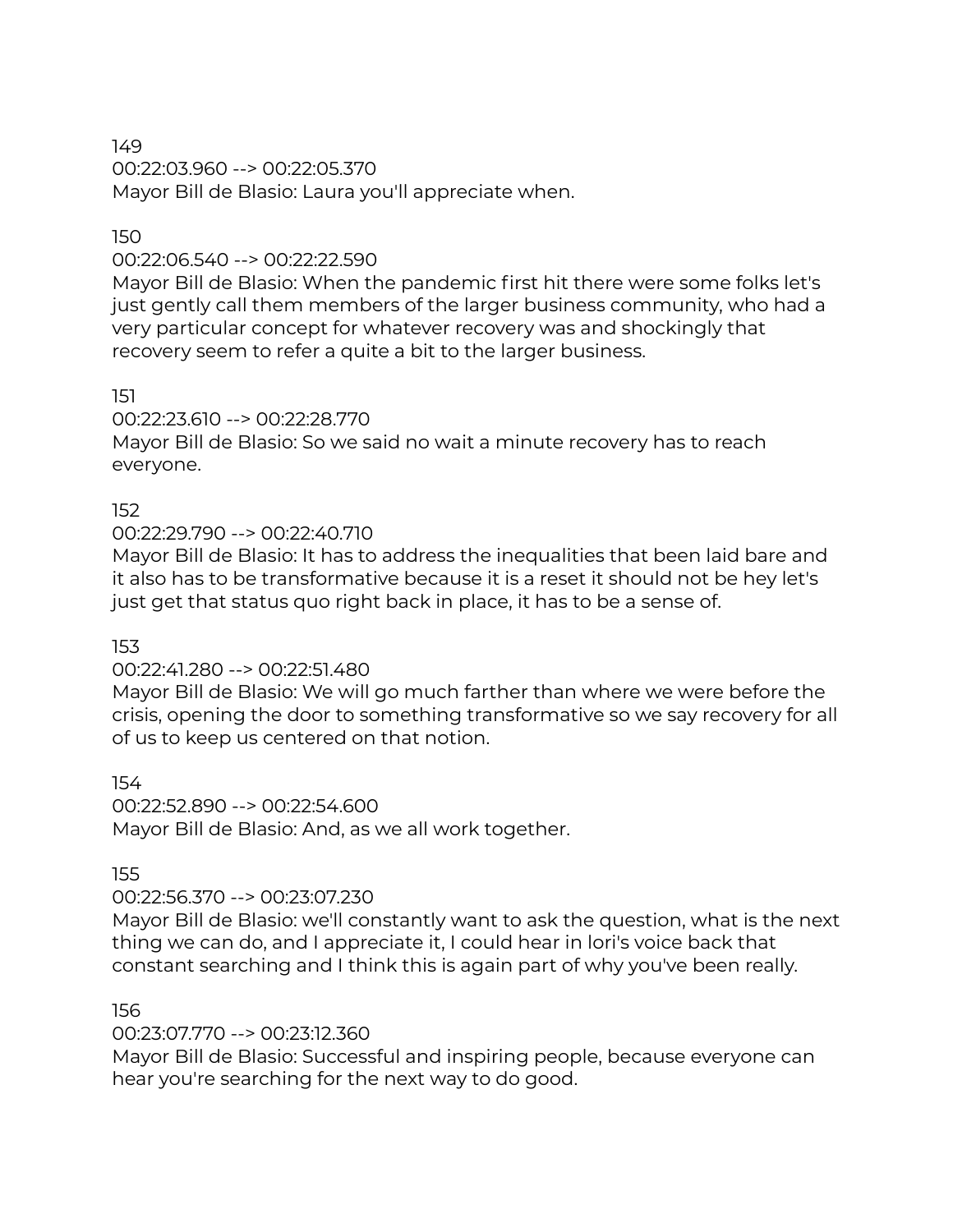00:23:13.380 --> 00:23:15.180

Mayor Bill de Blasio: I would say, from New York state perspective.

# 158

#### 00:23:16.350 --> 00:23:27.630

Mayor Bill de Blasio: we've certainly learned by you know, taking the empowered nyc approach and first as a pilot program and trying it and seeing how far we could go with it we found something very powerful.

# 159

# 00:23:28.740 --> 00:23:38.610

Mayor Bill de Blasio: First, that we could just reach a tremendous number of people to date over 26,000 people that we've been able to have some impact on through this approach.

#### 160

# 00:23:39.780 --> 00:23:48.000

Mayor Bill de Blasio: specifically in the area, jobs are nyc at work program reached hundreds of people and gotten them quality employment.

#### 161

# 00:23:49.470 --> 00:23:56.580

Mayor Bill de Blasio: For a lot of other people it's helped with affordable housing, where we have an important preference system related to folks with disabilities.

# 162

# 00:23:57.660 --> 00:24:11.100

Mayor Bill de Blasio: it's been healthcare, especially at this moment in history homecare different pieces we've been able to help connect people to I really try and constantly work on how we made the information accessible and how we make it easy for people to connect.

# 163

# 00:24:12.630 --> 00:24:22.590

Mayor Bill de Blasio: Also, in terms of employment, I think all of us understand this, but we got to keep reminding ourselves that you know, the best way to model for the private sector.

# 164

# 00:24:23.820 --> 00:24:40.530

Mayor Bill de Blasio: that they should be more aggressive and inclusive in hiring people with disabilities, the best way to achieve that is to model good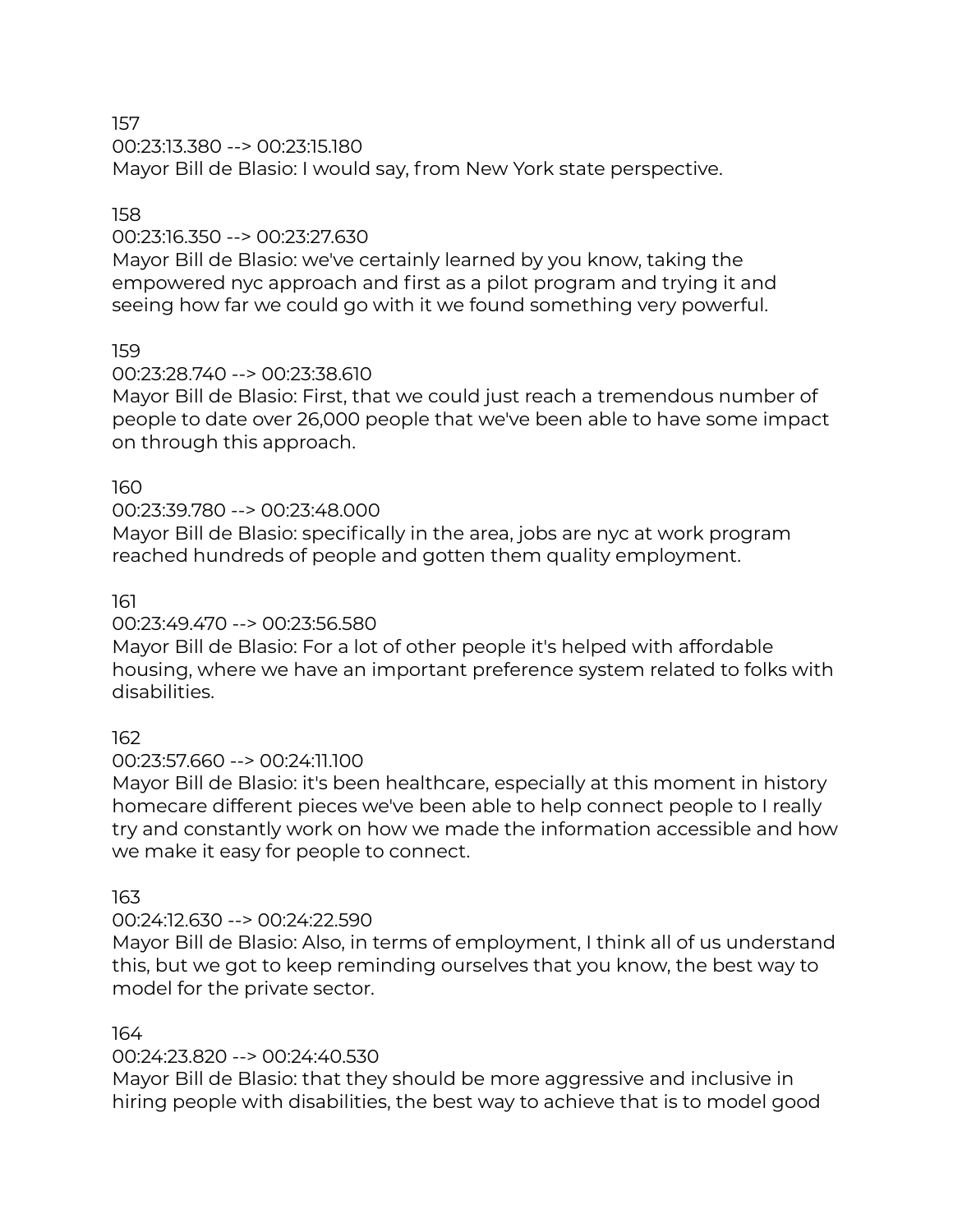behavior in the public sector and do the hiring ourselves, and you know we are the largest employer in this city.

# 165

# 00:24:42.720 --> 00:24:50.100

Mayor Bill de Blasio: We have been focused, you know a little bit physician heal thyself we have been focused on how much more the city government can do.

# 166

# 00:24:50.520 --> 00:25:01.980

Mayor Bill de Blasio: to hire people with disabilities and we are certainly not all the way there yet as Victor it will always remind me, but we are trying to use our own tools much more fully.

# 167

# 00:25:03.450 --> 00:25:19.200

Mayor Bill de Blasio: I think if every city in America did that, and then we got our friends in County Government and State Government to do the same, it would be transcendent unto itself, this is a tool we all hold our hands right now that we can do a lot more with.

# 168

# 00:25:21.240 --> 00:25:33.180

Mayor Bill de Blasio: So I think the partnership is powerful because it's not just good ideas and and borrowing from each other, but it's also continually raising the bar for each other in a productive way.

169

# 00:25:35.010 --> 00:25:36.930

Mayor Bill de Blasio: And I think the work will do together.

# 170

# 00:25:38.280 --> 00:25:56.550

Mayor Bill de Blasio: is going to be lasting and that's why we want to codify it in a sense, and deepen it with what we're launching today with the empowered cities website, we want a tool that will allow this extraordinary coalition of cities to work together more consistently.

# 171

# 00:25:58.170 --> 00:26:03.600

Mayor Bill de Blasio: We think the the website that's being created is going to be really effective in allowing us to do that.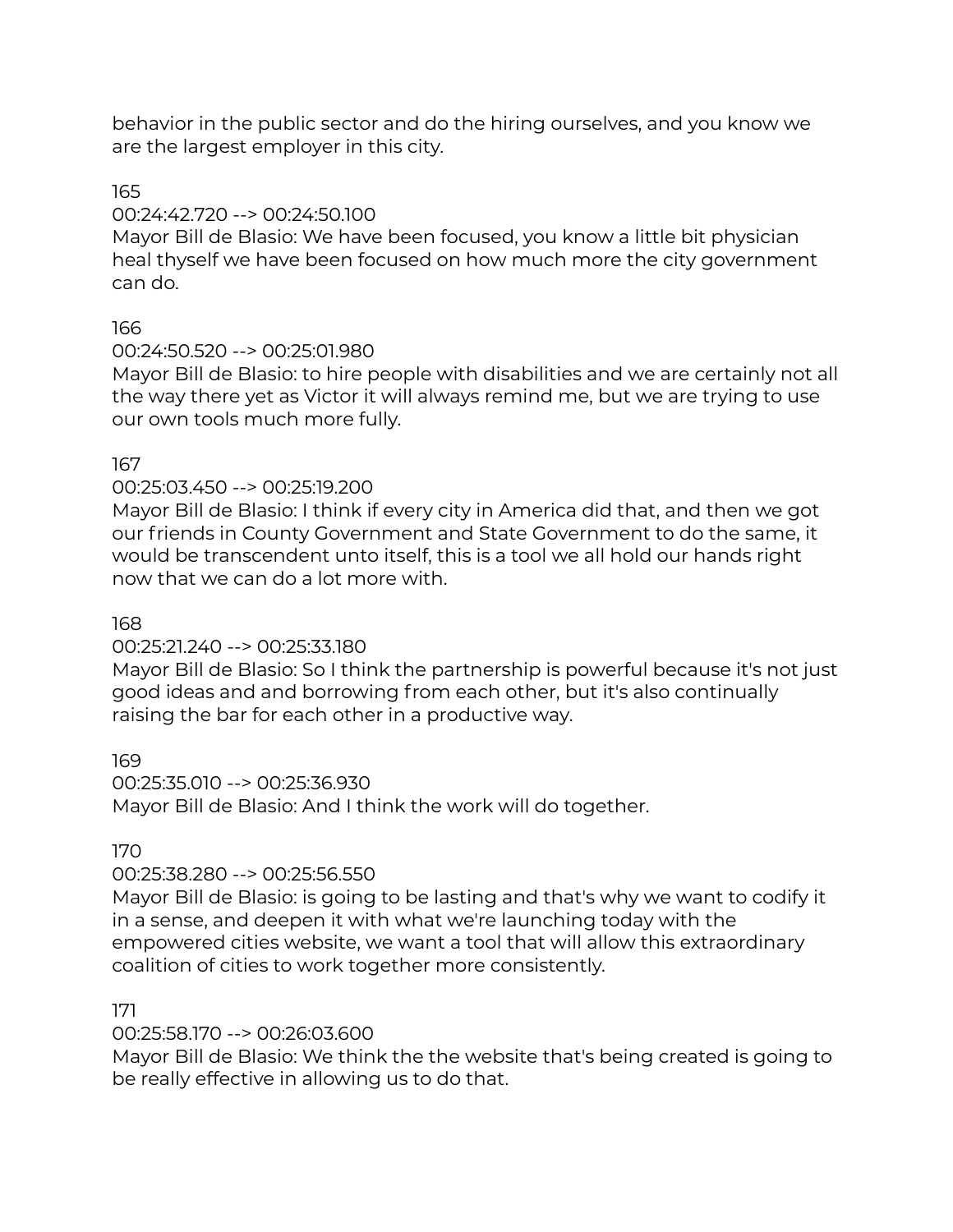00:26:05.220 --> 00:26:15.720

Mayor Bill de Blasio: We want common cause and having a sort of central point that we can all refer to, for what we need to focus on in terms of the national agenda is also important.

# 173

#### 00:26:16.170 --> 00:26:26.520

Mayor Bill de Blasio: Because it's a time where amazing things are happening at the federal level and even down to the state level for different cities to combine their efforts to have a maximum impact on their State governments.

#### 174

00:26:28.170 --> 00:26:33.540 Mayor Bill de Blasio: So we think this will be a real important hub for connection.

# 175

00:26:34.830 --> 00:26:38.490 Mayor Bill de Blasio: And for taking the things we are talking about here, putting them into action.

#### 176

00:26:40.050 --> 00:26:43.110 Mayor Bill de Blasio: um I would only conclude with this at.

# 177

00:26:44.640 --> 00:26:46.890 Mayor Bill de Blasio: The i'll give you a.

#### 178

00:26:48.120 --> 00:26:55.500 Mayor Bill de Blasio: Little vignette I love to go back to a lot, because it reminds me of my dissolute youth and.

# 179

00:26:56.520 --> 00:26:59.190 Mayor Bill de Blasio: But also, something I tried to.

#### 180

00:27:01.800 --> 00:27:04.530 Mayor Bill de Blasio: Bring to every discussion in government and what we can achieve.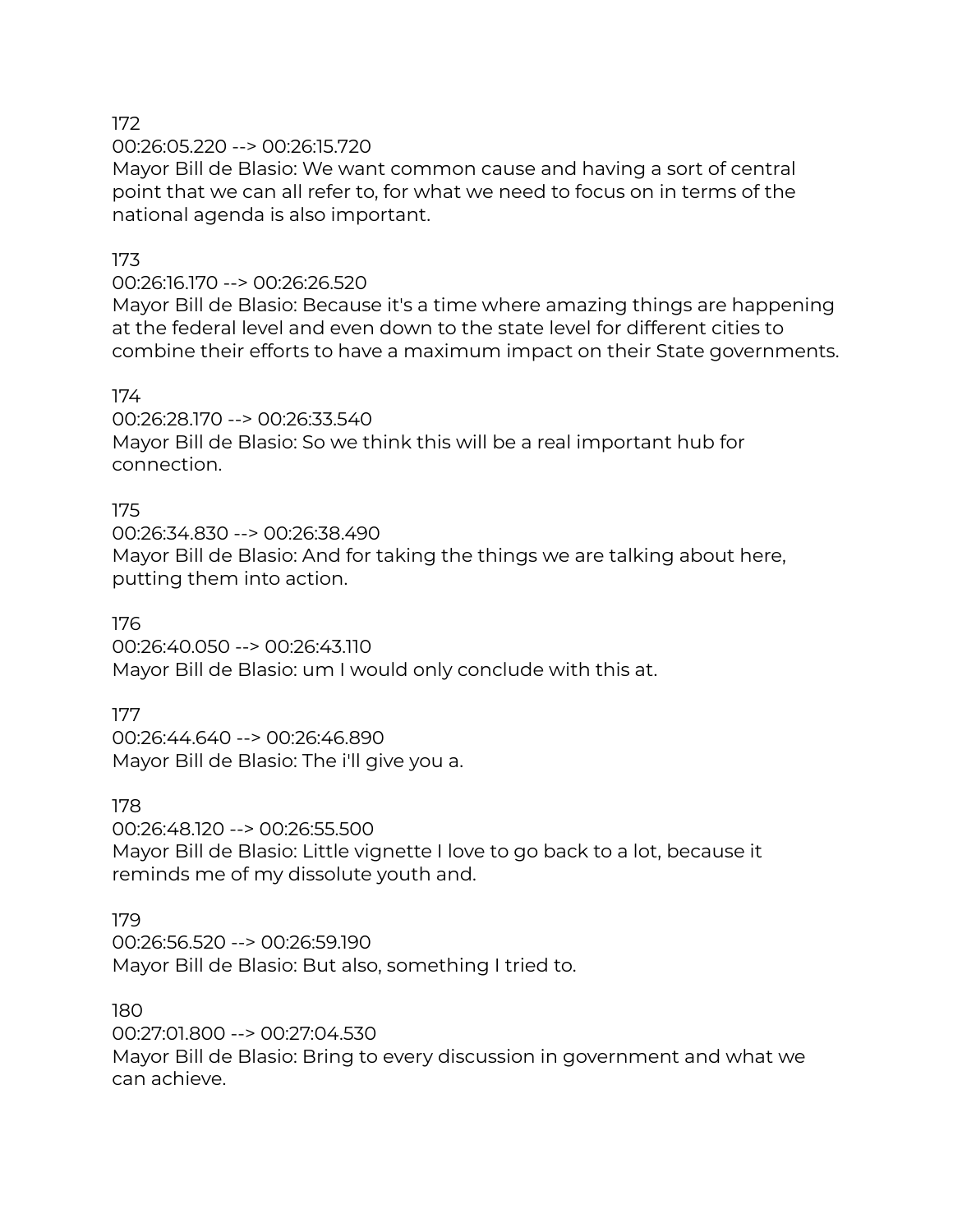00:27:05.550 --> 00:27:15.210

Mayor Bill de Blasio: I think there's a problem we all experience it would be prophecies bureaucracies have a fearless ability to tell us what we can't do and and limit our field of vision, when in fact.

#### 182

00:27:16.590 --> 00:27:20.880

Mayor Bill de Blasio: there's so much more that can be achieved, we have oftentimes a lot more power.

183 00:27:22.500 --> 00:27:23.610 Mayor Bill de Blasio: than we realize.

#### 184

00:27:24.840 --> 00:27:30.930

Mayor Bill de Blasio: And we spend, I think, as leaders in government, we spend a lot of the day, trying to stop people from talking us out of our own power.

#### 185

00:27:33.150 --> 00:27:47.730

Mayor Bill de Blasio: The vignette I offer is that when I was young, and I went to New York university for college, there was this kind of honky tonk Texas bar in Greenwich village it's called the lone star CAFE.

# 186

00:27:48.990 --> 00:27:59.910

Mayor Bill de Blasio: And it was very notable because it had a in the middle of an area that was supposed to be a little maybe a little elite the lone star CAFE had a massive.

#### 187

00:28:01.140 --> 00:28:02.820 Mayor Bill de Blasio: replica of a guana.

#### 188

00:28:04.350 --> 00:28:07.740

Mayor Bill de Blasio: On top of its building that sort of dominated the skyline in that area.

189 00:28:08.850 --> 00:28:14.640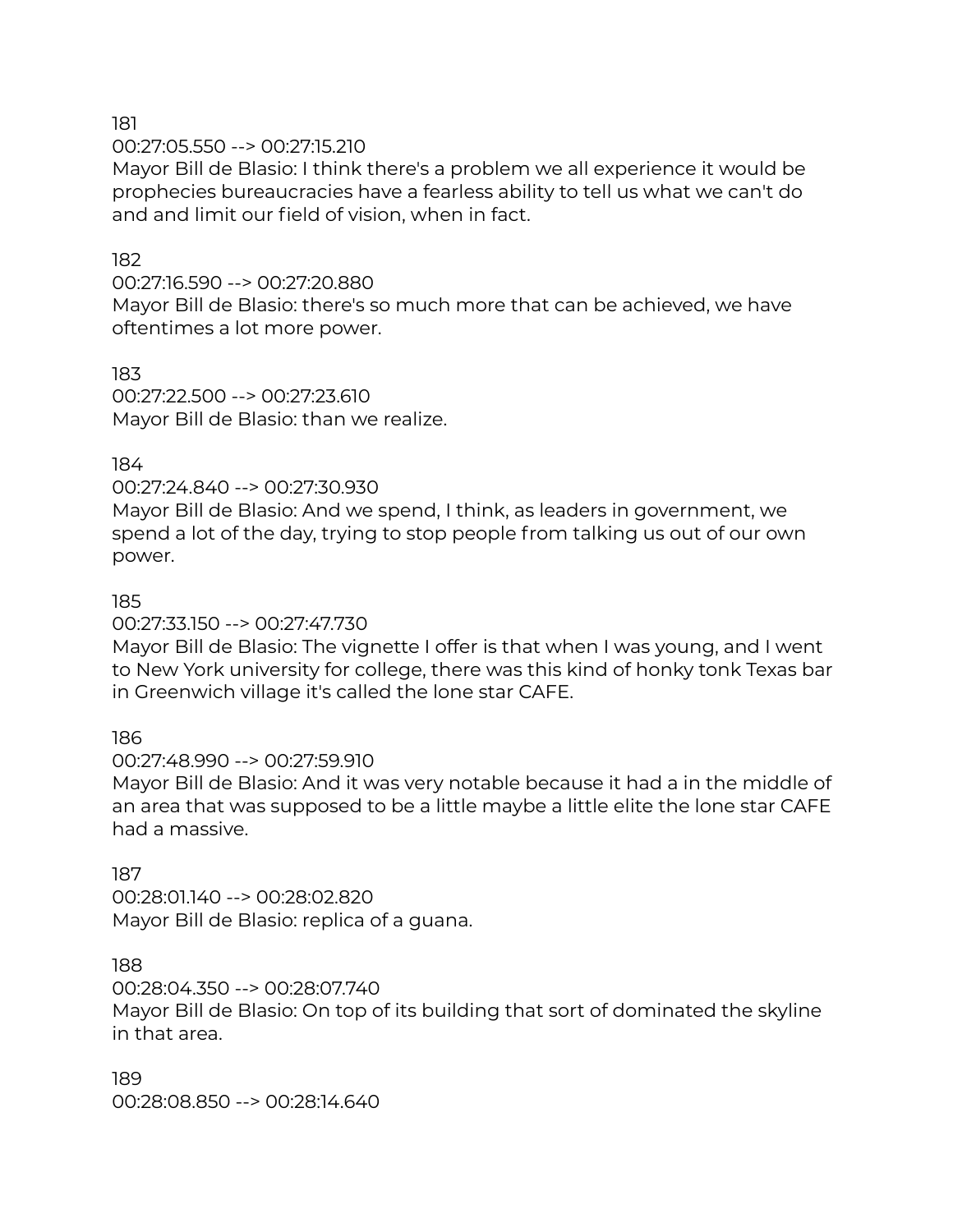Mayor Bill de Blasio: And then they had their slogan, which is the thing I really want to refer to, and their slogan was too much ain't enough.

190

00:28:16.410 --> 00:28:21.270 Mayor Bill de Blasio: And that is that it is animated me many times since then.

191 00:28:22.560 --> 00:28:23.520 Mayor Bill de Blasio: And I think.

192

00:28:24.750 --> 00:28:39.660

Mayor Bill de Blasio: In the many conversations i've had about how we expand opportunity for people with disabilities, I think it's just pushing the spectrum all the time, I think there's so much more out there, and if anyone says we've gone far enough it's implicitly not true.

193

00:28:40.890 --> 00:28:48.090

Mayor Bill de Blasio: And you know, this is a great example of aim high because there's so much more out there that can be reached.

194

00:28:50.040 --> 00:28:57.270

Mayor Bill de Blasio: And that's a perfect segue to introducing Victor kalisa who is someone who i've just enjoyed.

195

00:28:58.350 --> 00:29:03.000 Mayor Bill de Blasio: Every time we meet every time we conspire together.

196

00:29:04.410 --> 00:29:13.770

Mayor Bill de Blasio: i've enjoyed it, because he has only one speed, which is forward and tremendous energy and hope and all he does.

197

00:29:14.550 --> 00:29:25.380

Mayor Bill de Blasio: And you know, there are some people who are activists and come into government and can't figure out how to be in government and then there's some people in government who never ever ever thought like an activist.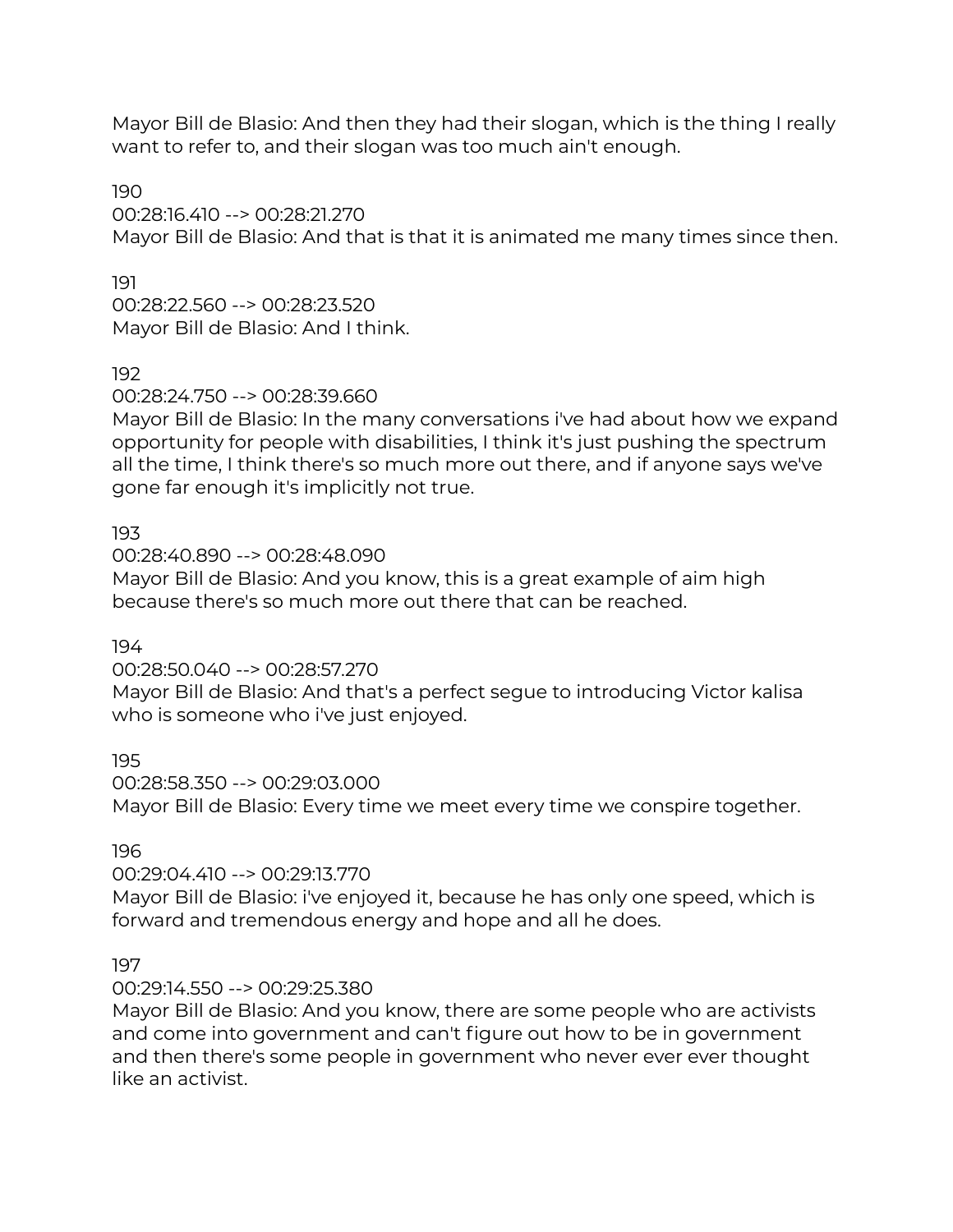00:29:26.460 --> 00:29:31.680

Mayor Bill de Blasio: victor's quite exceptional because he thinks like an activist, but he actually knows how to make government work.

# 199

# 00:29:32.910 --> 00:29:43.590

Mayor Bill de Blasio: And for that reason he's become nationally renowned even internationally as someone who's built, you know, innovation and new approaches that really do work and that folks are so anxious to.

200

# 00:29:44.280 --> 00:29:52.830

Mayor Bill de Blasio: To borrow and act on so Victor i'm so thankful for everything you've done for the people in New York City and i'm so thankful that your.

# 201

# 00:29:53.370 --> 00:30:05.760

Mayor Bill de Blasio: ideas are being picked up on so many other places i'm going to turn it over to you now, and all I ask is after I saw all these nice things about you don't screw it up okay it's.

# 202

# 00:30:06.990 --> 00:30:14.040

Mayor Bill de Blasio: just put you on a big pedestal here brother, so you know just make sure you live up to that.

# 203

00:30:15.660 --> 00:30:21.930 Mayor Bill de Blasio: Really, I mean you're actually his mother did write the introduction I should note that she sent it over to me this morning.

# 204

00:30:22.260 --> 00:30:24.180 Tom Cochran: he's he's gonna do okay it's going to.

# 205

00:30:24.420 --> 00:30:25.020 Mayor Bill de Blasio: be okay.

# 206

00:30:25.470 --> 00:30:26.730 Mayor Bill de Blasio: yeah okay.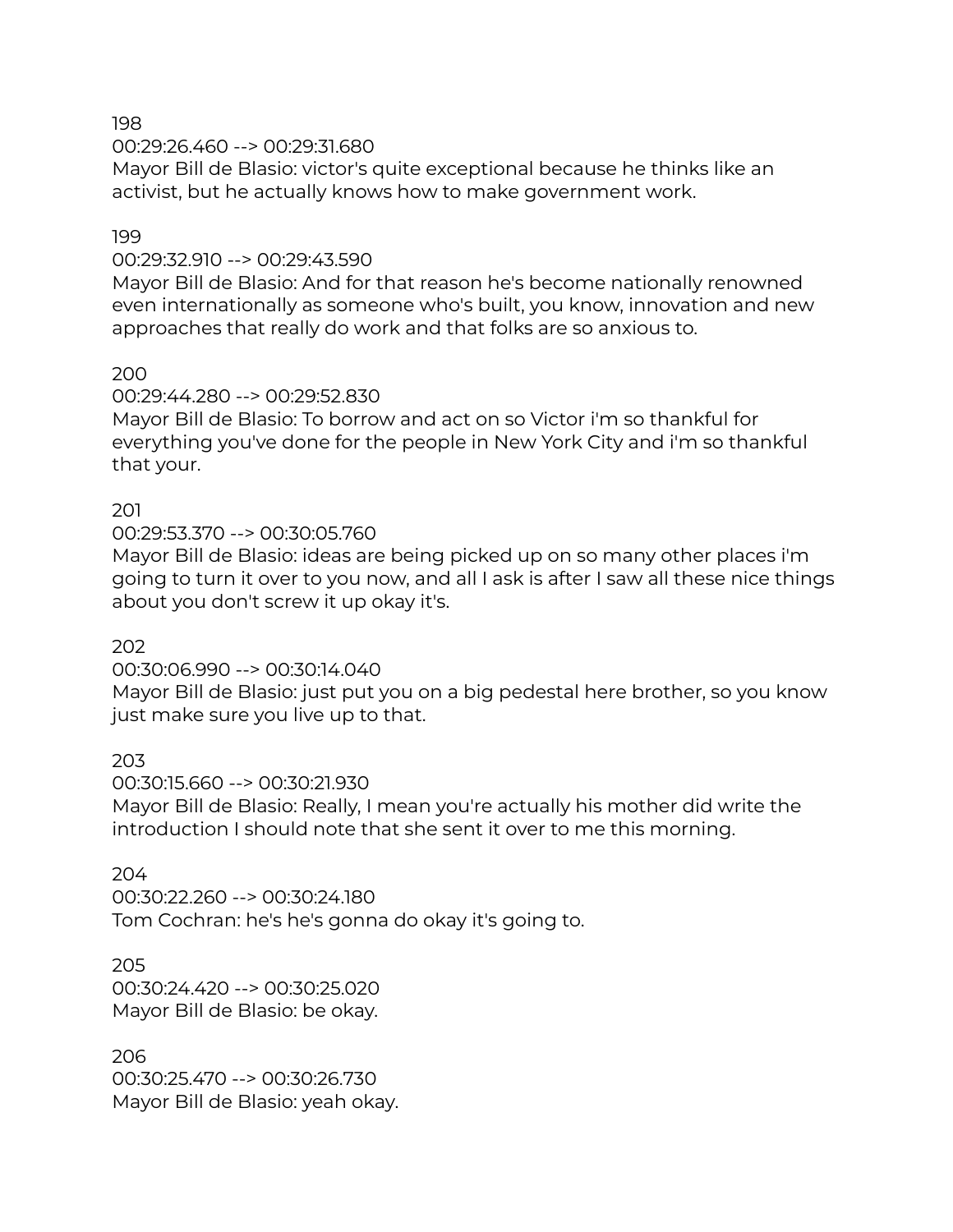207 00:30:26.790 --> 00:30:27.330 Tom Cochran: I can see that.

#### 208

00:30:27.390 --> 00:30:30.240 Mayor Bill de Blasio: I can feel it coming out okay he's he's pumping out now.

209

00:30:31.560 --> 00:30:33.990 Mayor Bill de Blasio: you're backstage before the concert he's pumping up.

210

00:30:34.410 --> 00:30:35.490 Tom Cochran: it's gonna be all right.

# 211

00:30:36.630 --> 00:30:43.050

Mayor Bill de Blasio: Take care everyone Thank you keep doing the great work you're doing and Victor you were in good hands with you take it away.

212

#### 00:30:43.380 --> 00:30:54.900

Victor Calise: Thank you mayor de blasio I i'm going to tell my mom about that and she's going to make sure she makes you some good eggplant Parmesan again so it will certainly get that to you, but most of all mayor de blasio Thank you.

# 213

# 00:30:56.100 --> 00:31:05.580

Victor Calise: So much for your leadership and trusting me to to run your office and allowing me to be the advocate inside city government to get things done.

# 214

# 00:31:06.750 --> 00:31:22.680

Victor Calise: And my my successes are built on built on you, so thank you and your administration for letting me move forward, and thank you, Tom conquered as well for allowing us to be here today and mayor lightfoot it was a pleasure to.

215 00:31:23.820 --> 00:31:27.540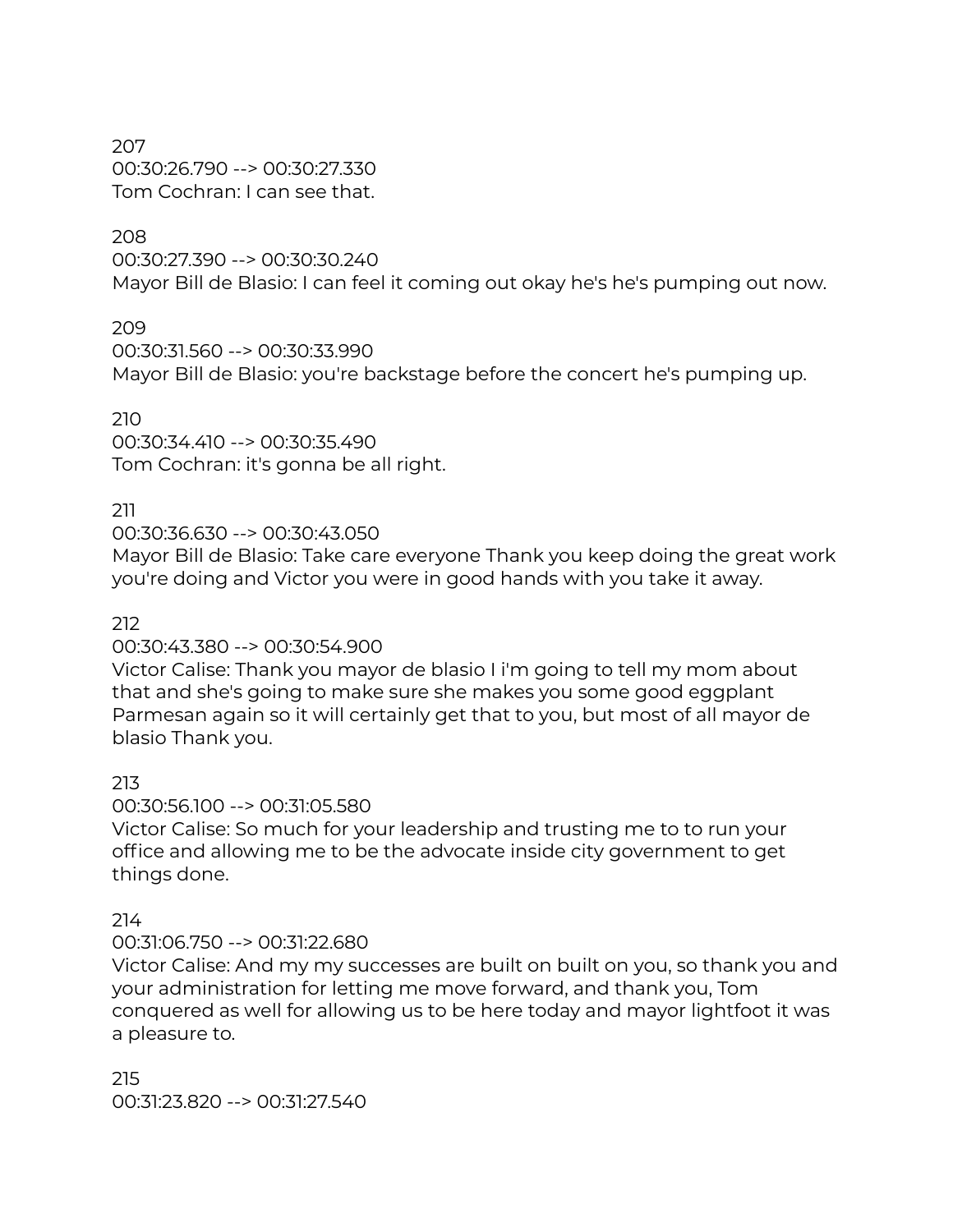Victor Calise: meet you virtually and I look forward to meeting you sometime in the future.

# 216

# 00:31:28.920 --> 00:31:40.110

Victor Calise: um I want to say good afternoon everyone, and I am joined by my colleagues Rachel are far Commissioner of the mayor's office for people with disabilities in Chicago.

# 217

# 00:31:40.800 --> 00:31:48.150

Victor Calise: And Christina kosh disability Commissioner of the mayor's office, the mayor's Commission for persons with disabilities in Boston.

# 218

# 00:31:49.140 --> 00:32:07.110

Victor Calise: and to ensure that this webinar is accessible for all attendees i'm going to start off with a brief description of myself, I am a white male wearing glasses with salt and pepper hair i'm wearing a blue suit with a pin a white shirt and a yellow tie with.

# 219

# 00:32:08.610 --> 00:32:16.590

Victor Calise: White flour white and blue flowers behind me, is a Beige wall, with some plaques and a map behind me.

# 220

# 00:32:18.150 --> 00:32:29.280

Victor Calise: And I became began my career in city government as an Ada coordinator for New York City department of parks and recreation really looking to make parks go beyond in.

# 221

# 00:32:30.030 --> 00:32:37.830

Victor Calise: Their codes and standards for accessibility and I became Commissioner of marriage offers people with disabilities under the Bloomberg administration.

# 222

# 00:32:38.340 --> 00:32:49.620

Victor Calise: And a mayor de blasio appointed me for the last eight years to really drive his disability agenda and really bring equity to people with disabilities, when we make lots of great strides here.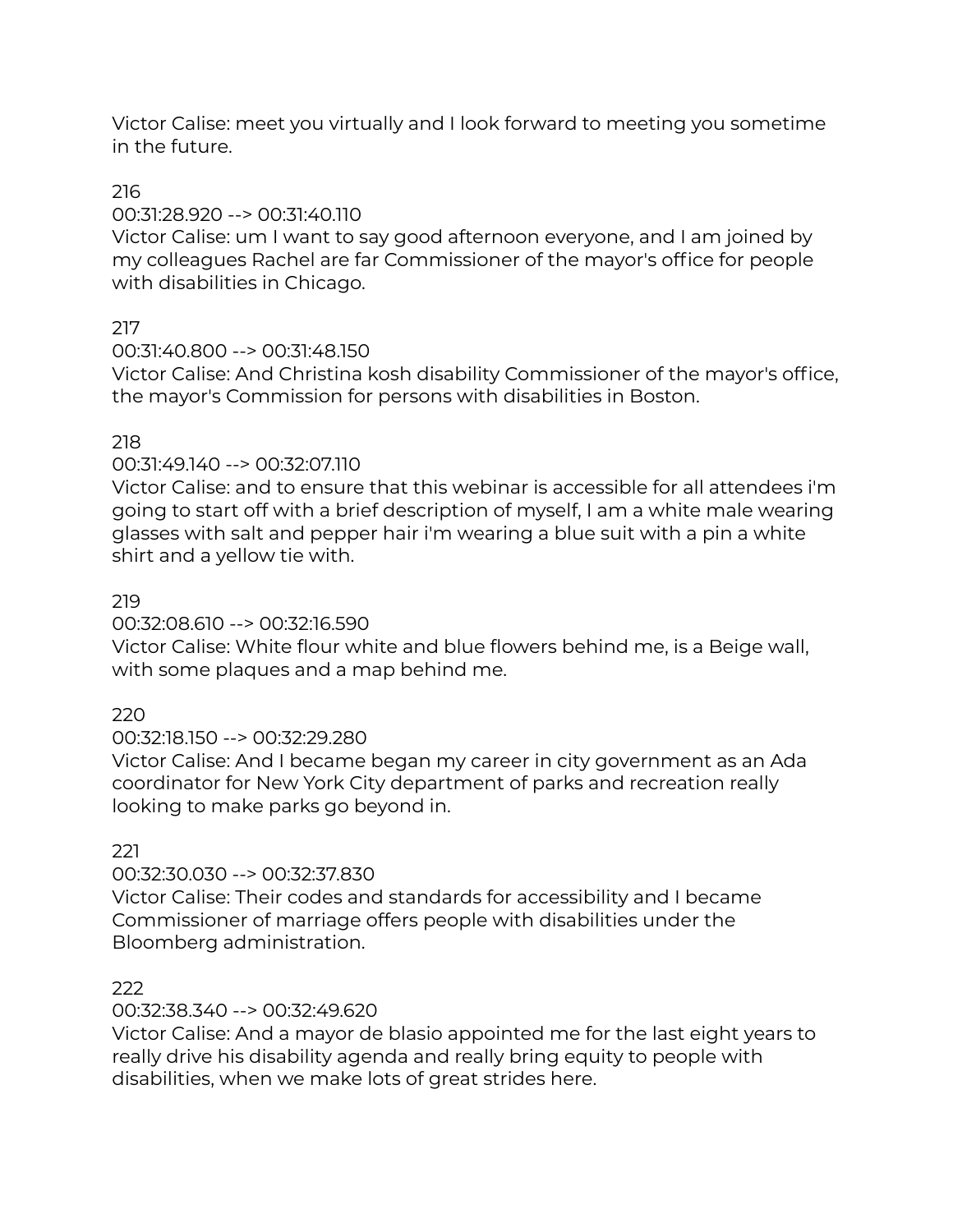00:32:50.550 --> 00:32:57.090

Victor Calise: And I understand from my personal experience the complex challenges that people with disabilities face every day.

# 224

# 00:32:57.960 --> 00:33:10.020

Victor Calise: it's my job to help nearly 1 million people who self identifies living with one or more disabilities access opportunities and services to everyone who is in new yorker.

# 225

# 00:33:10.770 --> 00:33:22.890

Victor Calise: And my office and I work to make New York City, the most accessible city in the world, and I encourage each and every one of you to hop on board and become that accessible city as well, and we focus on.

# 226

# 00:33:24.030 --> 00:33:37.860

Victor Calise: Many issues and policy areas that will be discussing today, including employment and accessible city services, as well as transportation and affordable housing and before I move on, I just want to thank.

# 227

00:33:39.030 --> 00:33:43.440 Victor Calise: Martha Jackson, who heads up our nyc at work or financial.

# 228

# 00:33:44.460 --> 00:34:02.910

Victor Calise: are empowered New York City empowered cities approach and everything that makes employment move forward without her leadership we are not here today and the nyc at work staff who supports her and in organizing this today, so thank you i'm going to give you a round of applause.

# 229

00:34:05.250 --> 00:34:07.740 Victor Calise: And now I want to Title turn it over.

# 230

# 00:34:08.820 --> 00:34:15.690

Victor Calise: to one of my great cities in here in the US, Commissioner, are far, can you please introduce yourself.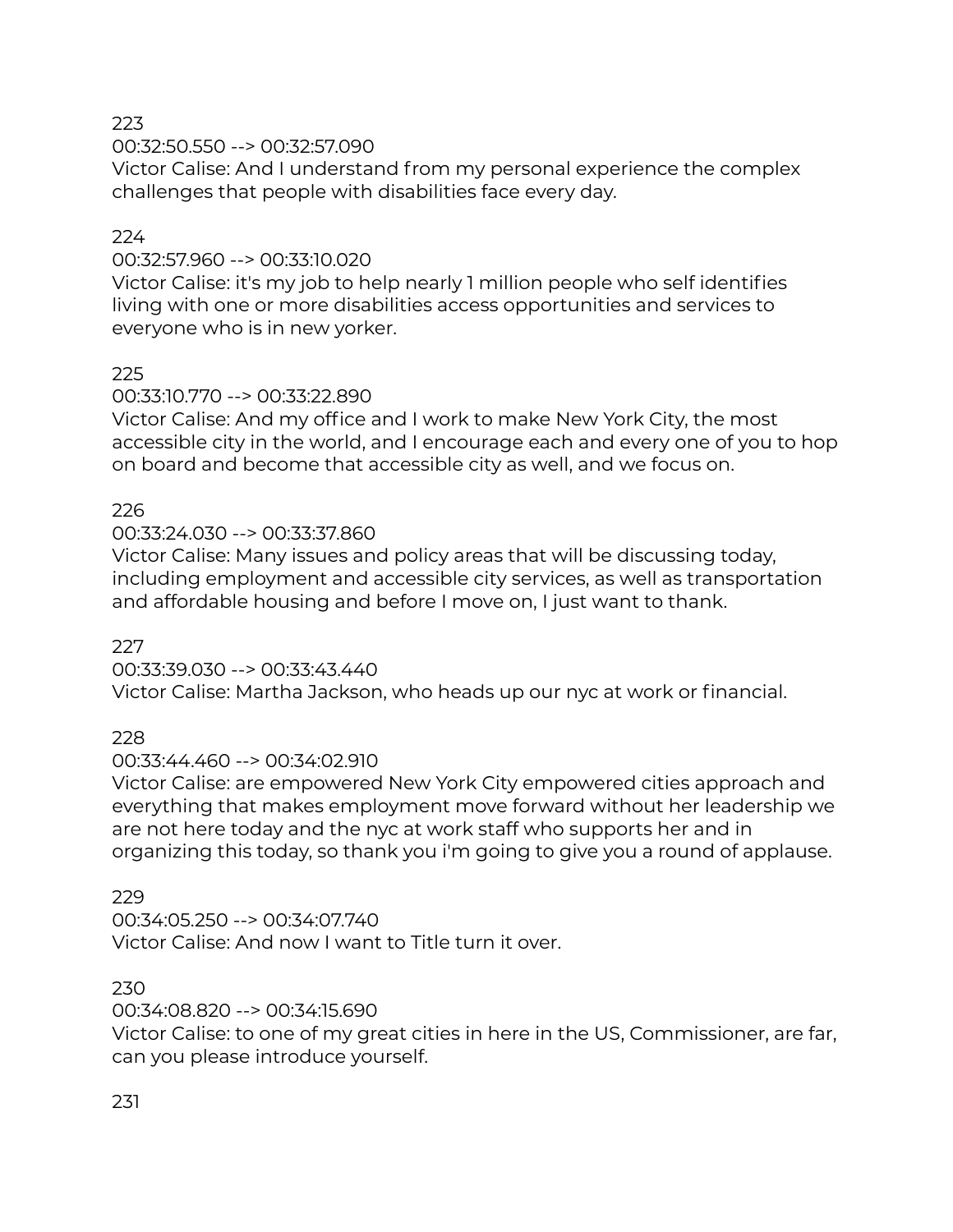00:34:18.660 --> 00:34:22.620 Rachel Arfa: yeah Tiki Commissioner, can he then.

# 232

# 00:34:23.640 --> 00:34:33.720

Rachel Arfa: said hey everyone, my name is Richard over in India, Commissioner, for the mayor's office for people with disabilities here in Chicago.

# 233

# 00:34:34.380 --> 00:34:51.090

Rachel Arfa: Think could have put buying an issue or description, so a great woman in a him show to them brown here in his eyes your aba needed to do too much with that, but the isn't in MMA city hard up is, if you hate me to book some.

# 234

# 00:34:52.710 --> 00:35:05.880

Rachel Arfa: books and on it to open a dance it in such a pleasure to be here with me other Commissioners to work together, others as a bonus share then.

# 235

# 00:35:06.660 --> 00:35:15.450

Rachel Arfa: put out the depth in a sound that you can be the viper to eat idiots and speech therapy and you have may i'm def accent.

# 236

# 00:35:15.960 --> 00:35:25.230

Rachel Arfa: So feel free to ask me to repeat myself, do you need me to it it's manhood making edits add, we have the access it, but he simply have.

# 237

# 00:35:26.040 --> 00:35:37.710

Rachel Arfa: A mere could say Nik richie to openness provider page and the the term either be also have a caption, then you can access the caption equal am particularly at the nine transcript button.

# 238

# 00:35:39.570 --> 00:35:46.380

Rachel Arfa: So, as I said, we have the tried to make everything we do extensive them.

239 00:35:47.160 --> 00:35:55.710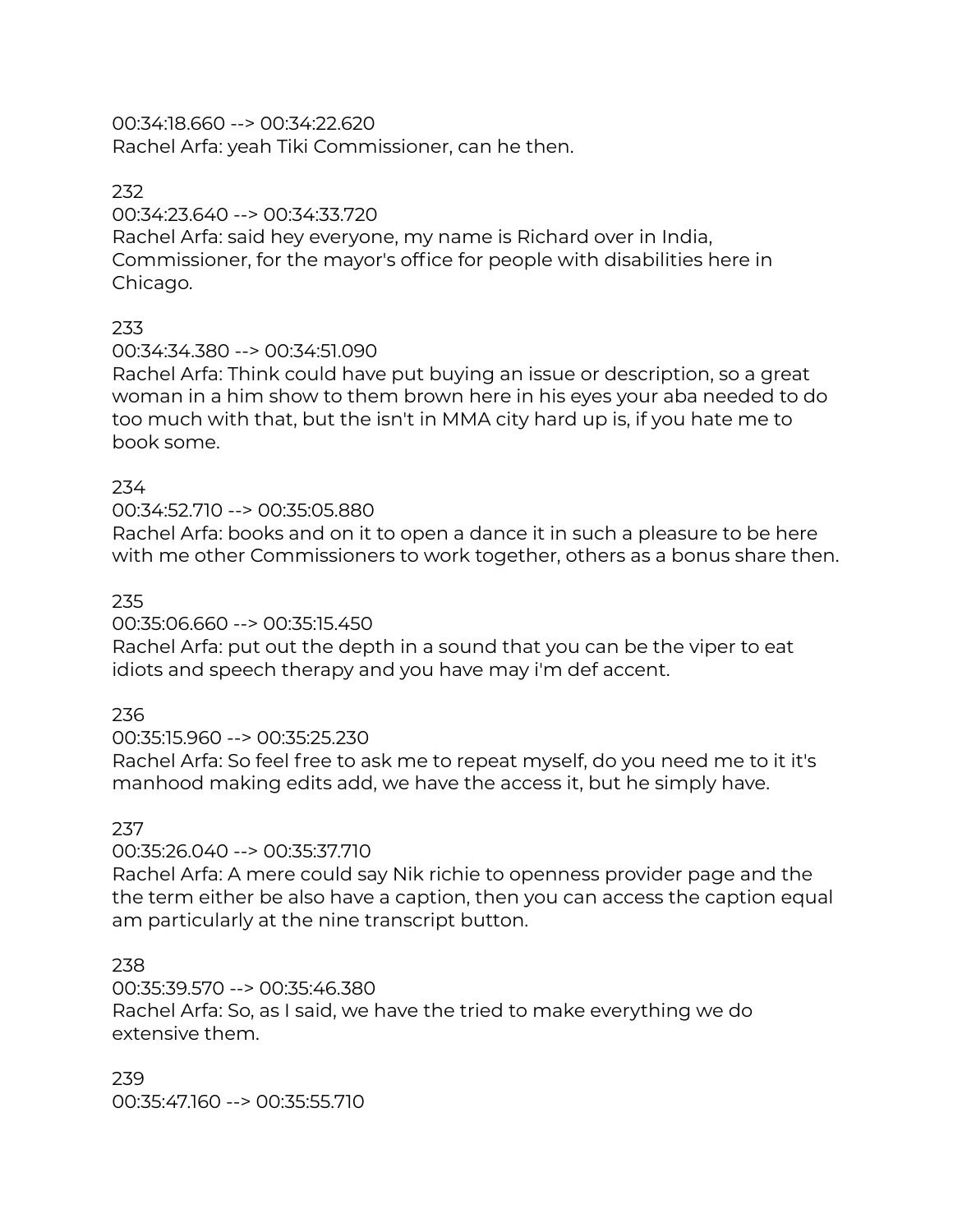Rachel Arfa: And this service me and they don't match an answer right we separated, Commissioner, by me an advantage in Chennai last year in the beach body is.

#### 240

#### 00:35:56.580 --> 00:36:06.960

Rachel Arfa: A divine stoney to job in the middle of the creator man, it makes it easier because nobody have a real because the divergence of it, you turned upside down.

#### 241

#### 00:36:07.290 --> 00:36:18.090

Rachel Arfa: So we made made to the club they put easier, the people who are proactively, it makes it easier to an opinion happy to the people that are already used to.

#### 242

# 00:36:18.750 --> 00:36:38.850

Rachel Arfa: Have we have diabetes, often in maybe they could add that we need to do that activity GM choppy can add the equivalent need to his bands yeah the X in distribution, but you know so Tina establishment continuing to provide services to Japan agreements with DC but he needs.

243 00:36:40.080 --> 00:36:42.240 Rachel Arfa: He has to be done.

# 244

00:36:43.980 --> 00:36:44.490 Rachel Arfa: and

# 245

# 00:36:45.570 --> 00:36:58.380

Rachel Arfa: What a cleaner busy his name is bill, and certainly it is deputy this move, and have disappeared, have made by the Commissioners of our Commissioner policy, but that, as a Commissioner, clear statement cash them best.

# 246

# 00:36:59.910 --> 00:37:12.150

Rachel Arfa: Your BP so many of the same issue it'd be have these muddy munich's is either by up with me look at the two weeks, and these meanings, including in the Bay and the deputy Commissioner Christina within.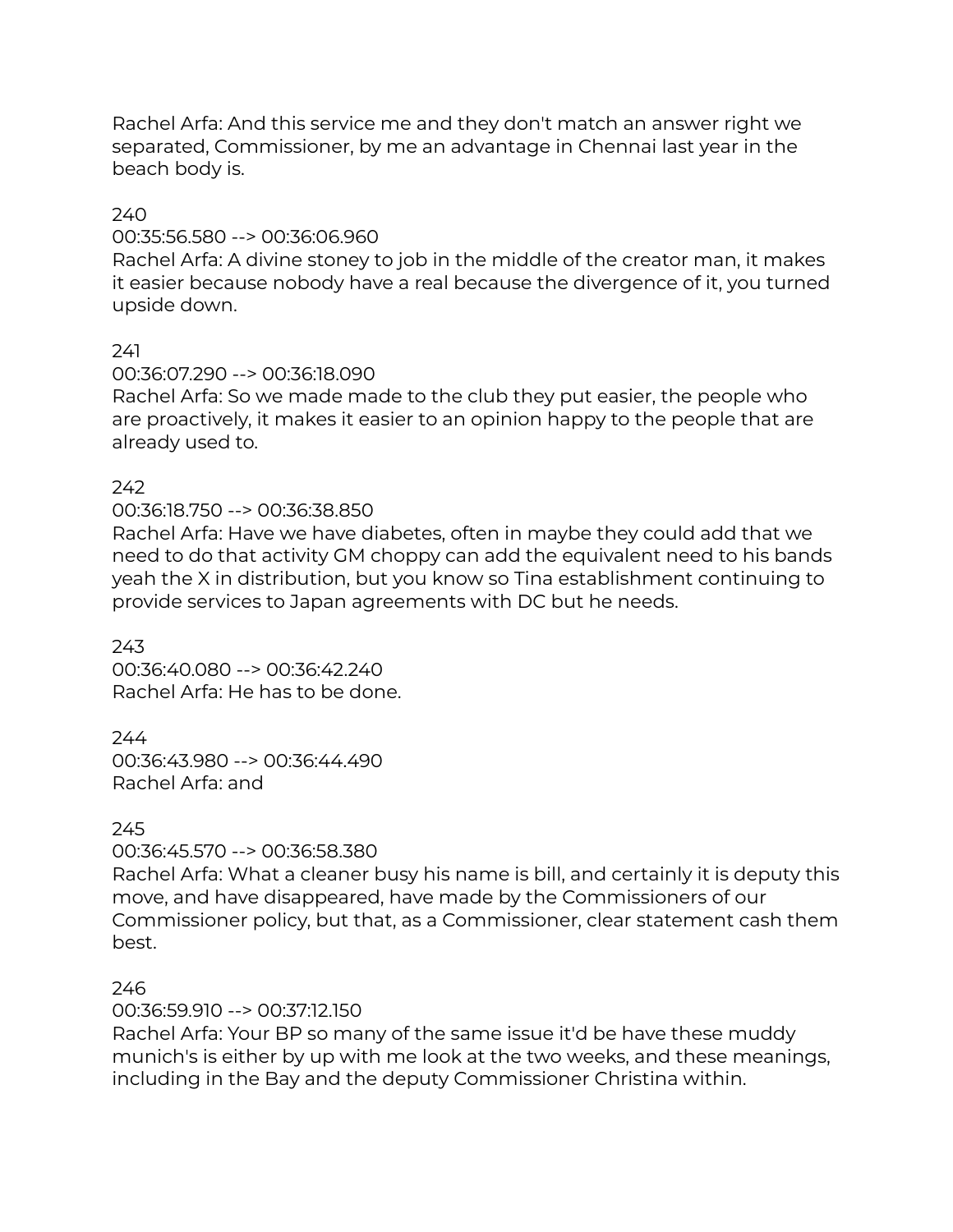# 00:37:13.260 --> 00:37:25.020

Rachel Arfa: Within sterling their top quality needed many different issues that were coming up to in these meanings of damage to be different from each other and to borrow his.

#### 248

#### 00:37:26.220 --> 00:37:32.700

Rachel Arfa: demeanor supreme power divorced when he knows if he could run it to either work works in a zoo need to.

# 249

# 00:37:33.150 --> 00:37:48.870

Rachel Arfa: I go to this work, I don't I haven't standard team here in Chicago but then I got to reach out to each one of you in 7am so proud to the server to unconditional love and cast from the Boston to each person.

#### 250

#### 00:37:51.450 --> 00:38:06.780

Kristen McCosh: Thank you, Commissioner, my name is kristin McCarthy and i'm the disability, Commissioner, for the city of Boston I am a white female I have blond hair and glasses and i'm wearing a white sweater my background is an image of Boston City Hall.

#### 251

# 00:38:08.070 --> 00:38:16.530

Kristen McCosh: So I would like to thank everybody for this opportunity to be here, especially my fellow Commissioners, and all the mayors and their staffs from across the country.

#### 252

# 00:38:17.310 --> 00:38:29.520

Kristen McCosh: I serve under mayor Kim janie she is new to the position, many of you may know that our former mayor Martin Walsh was appointed as the secretary of Labor under President Joe Biden.

# 253

# 00:38:29.970 --> 00:38:40.950

Kristen McCosh: So mayor janie is new to her role, but she was President of the Boston city council and she's done a lot of great work, in particular for people with disabilities, she sends her apologies for not being here.

254 00:38:41.310 --> 00:38:45.960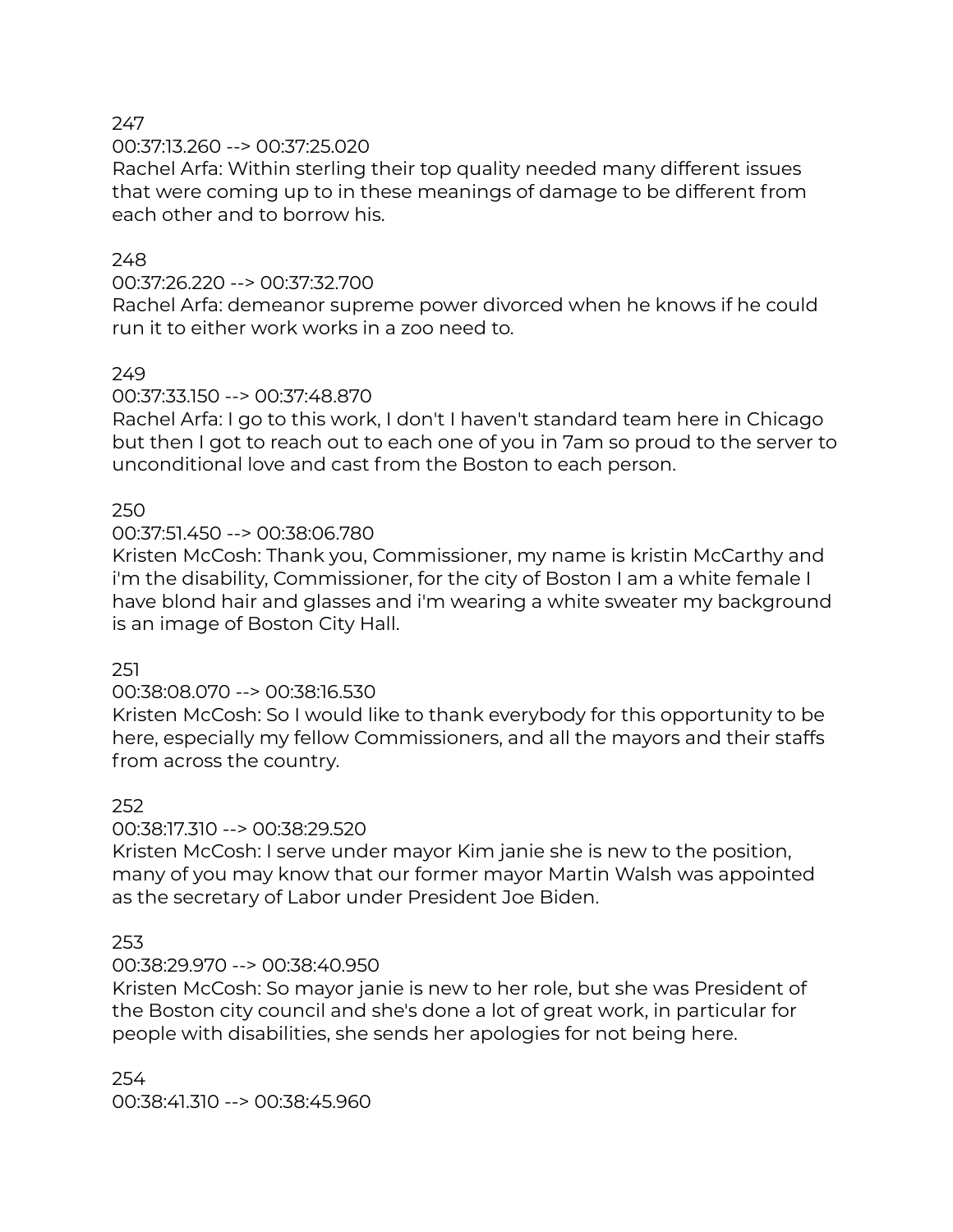Kristen McCosh: But hopefully I can do a good job in representing her and the work that we do in the city Boston.

# 255

# 00:38:46.470 --> 00:38:53.460

Kristen McCosh: I also have a very strong Boston accent as a lifelong bostonian so please feel free to ask me to repeat anything as well.

# 256

# 00:38:54.210 --> 00:39:03.540

Kristen McCosh: So my role in the city is I lead the city's collective efforts towards accessibility and inclusion and I really work on this in a systemic method.

# 257

# 00:39:03.960 --> 00:39:12.630

Kristen McCosh: I work with all the other departments in the city of Boston to make sure that everything they do includes accessibility and inclusion of people with disabilities.

# 258

# 00:39:12.960 --> 00:39:24.540

Kristen McCosh: I work closely with our public public works department transportation, the school's boston's Center for youth and family all that health and human service departments.

# 259

# 00:39:24.990 --> 00:39:29.640

Kristen McCosh: Boston public health Commission age strong, which is formally the elderly, Commission.

# 260

# 00:39:30.060 --> 00:39:37.050

Kristen McCosh: And we make sure that we all collectively look at accessibility for a programmatic level and also a physical level.

# 261

# 00:39:37.380 --> 00:39:45.090

Kristen McCosh: Our streets and sidewalks we use the complete streets method which i'm sure, a lot of other cities, do I know a lot about the city's do as well.

262 00:39:45.690 --> 00:39:55.230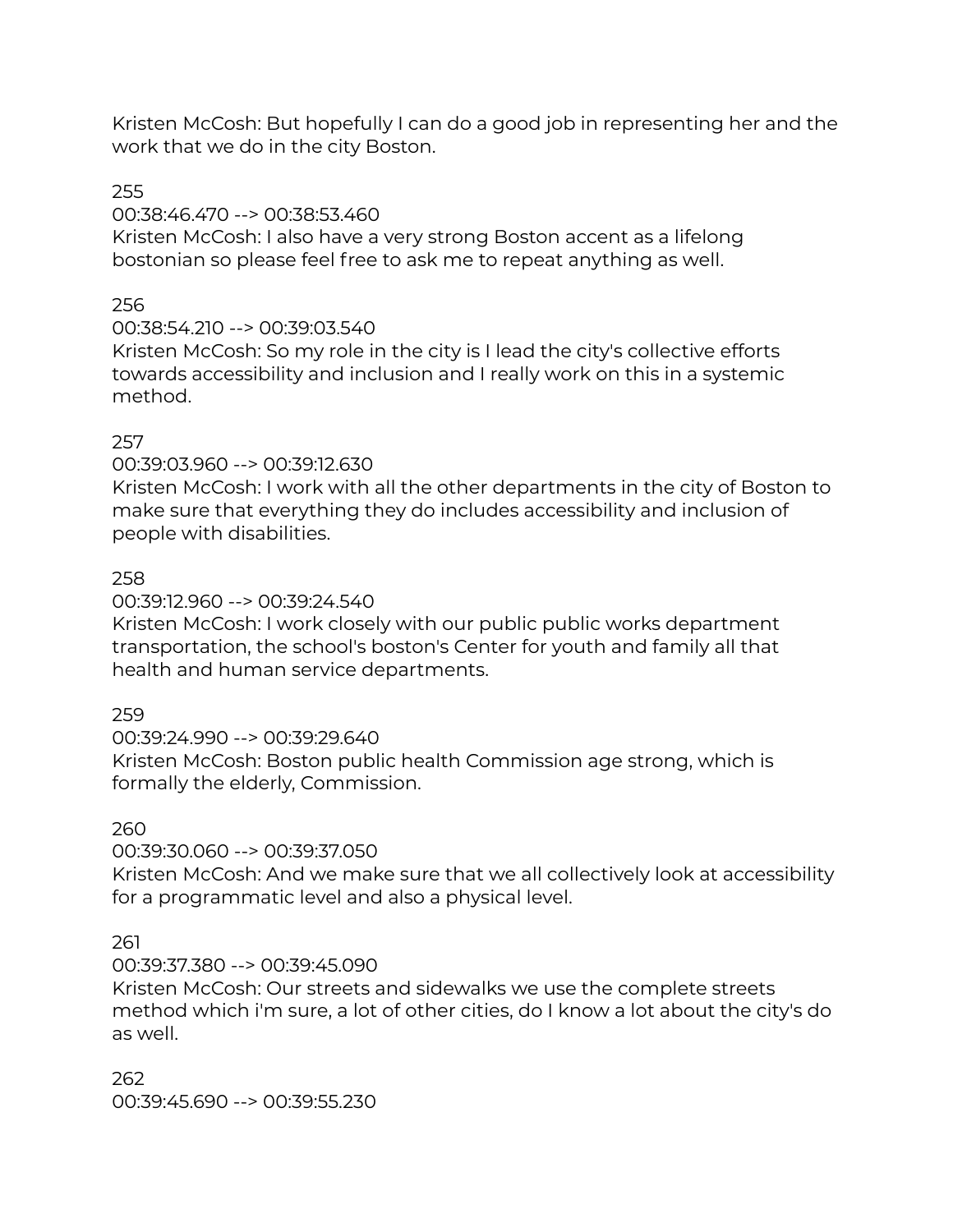Kristen McCosh: And we work to create best practices among all our cities departments work and I really want to stress to the mayor's and the policymakers.

# 263

# 00:39:55.620 --> 00:40:06.990

Kristen McCosh: On this call that it's so important to have that disability lens at a high level I serve to provide information and direction to the Mayor in her administration.

# 264

# 00:40:07.380 --> 00:40:15.660

Kristen McCosh: I work as a spokesperson on all issues of disability and really use that lens to ensure that everything we do doesn't just meet.

# 265

# 00:40:16.110 --> 00:40:22.890

Kristen McCosh: Compliance as Mayor lightfoot suggested earlier but we work on what we call ideal accessibility.

# 266

# 00:40:23.190 --> 00:40:35.460

Kristen McCosh: Which is all the little things that you may not think of like if for a built environment, for example, instead of having a set of stairs and a ramp next to it, we would recommend that it's a flush entry so everybody can.

# 267

# 00:40:35.970 --> 00:40:41.190

Kristen McCosh: enter a building together so that's just a small example of one of the things we do, which.

# 268

# 00:40:42.270 --> 00:40:52.440

Kristen McCosh: architects and designers may not think of, but it really sends the subtle message that everyone is equal in are able to enjoy things together on an equal footing.

# 269

# 00:40:53.490 --> 00:41:04.860

Kristen McCosh: So that's just a small bit of information about me and i'll talk more about our programs in Boston when we get to that piece of the agenda, but for now I would like to turn it back over to commission a policy.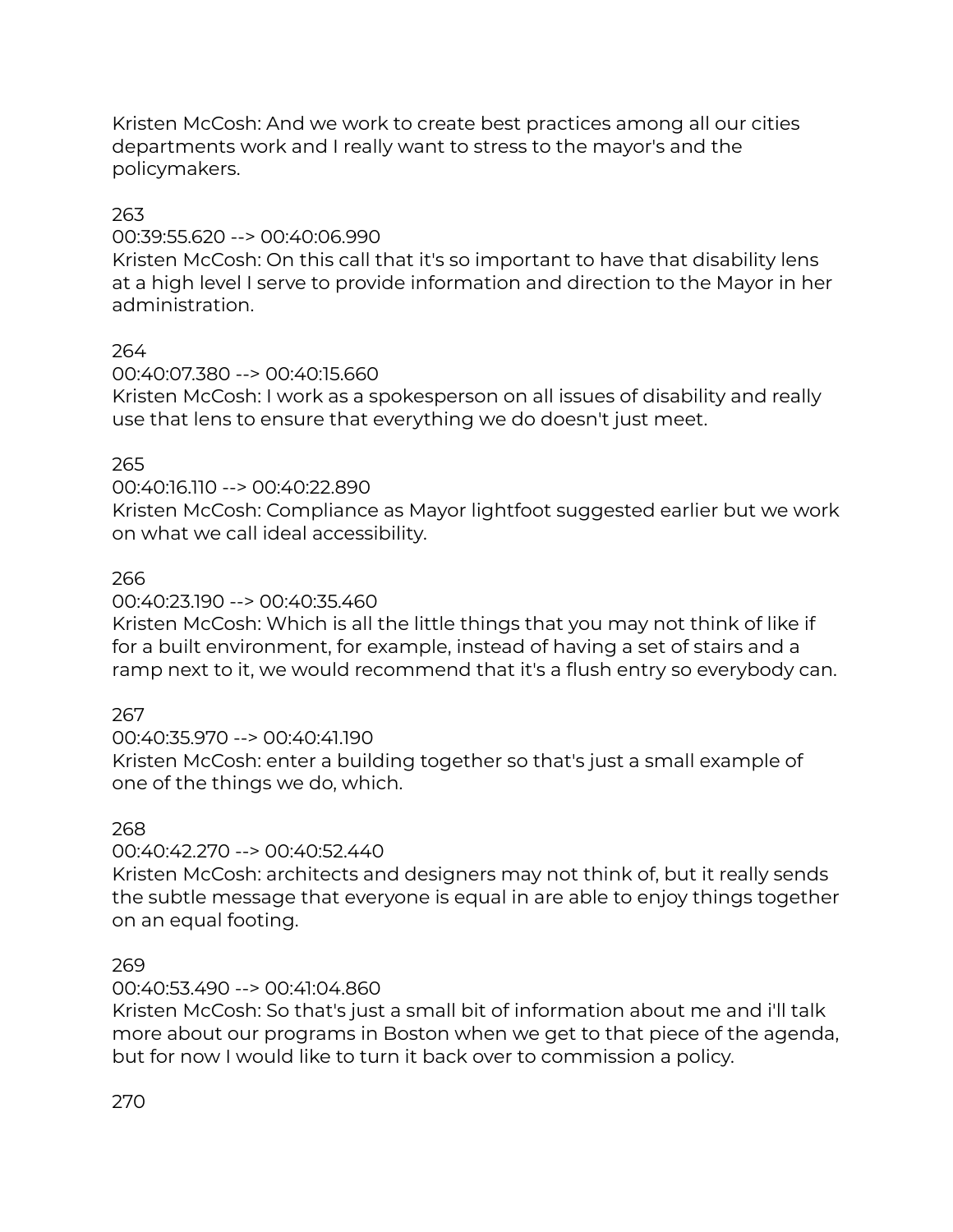# 00:41:08.790 --> 00:41:16.170

Victor Calise: Thank you, Commissioner ricochet appreciate it, and thank you, Commissioner, are far it's great to have Chicago and Boston here to great cities.

# 271

00:41:18.090 --> 00:41:27.090

Victor Calise: So it's it's exciting right, this is really exciting to really talk to you about this new multi city initiative called empowered cities.

# 272

00:41:28.260 --> 00:41:32.970 Victor Calise: People with disabilities have always faced tremendous barriers to financial security.

# 273

00:41:34.650 --> 00:41:42.570

Victor Calise: And here's some numbers, more than a quarter million more than a quarter of people with disabilities in the United States live in poverty.

# 274

#### 00:41:43.320 --> 00:41:51.480

Victor Calise: and two thirds of adults with disabilities are out of work, so empowered cities is a roadmap to inclusion and equity.

# 275

# 00:41:52.200 --> 00:42:03.750

Victor Calise: This initiative is a collaboration co chair by the office of disability of Boston Chicago Los Angeles San Francisco and New York City.

# 276

# 00:42:04.410 --> 00:42:16.050

Victor Calise: And our offices were working on to advance inclusion long before this collaboration by addressing access to city services healthcare transportation.

# 277

# 00:42:16.440 --> 00:42:30.510

Victor Calise: And policy areas and we established empowered cities in 2019 to focus on three interrelated pillars that form the systematic roots of economic equality for people with disabilities.

278 00:42:31.020 --> 00:42:44.340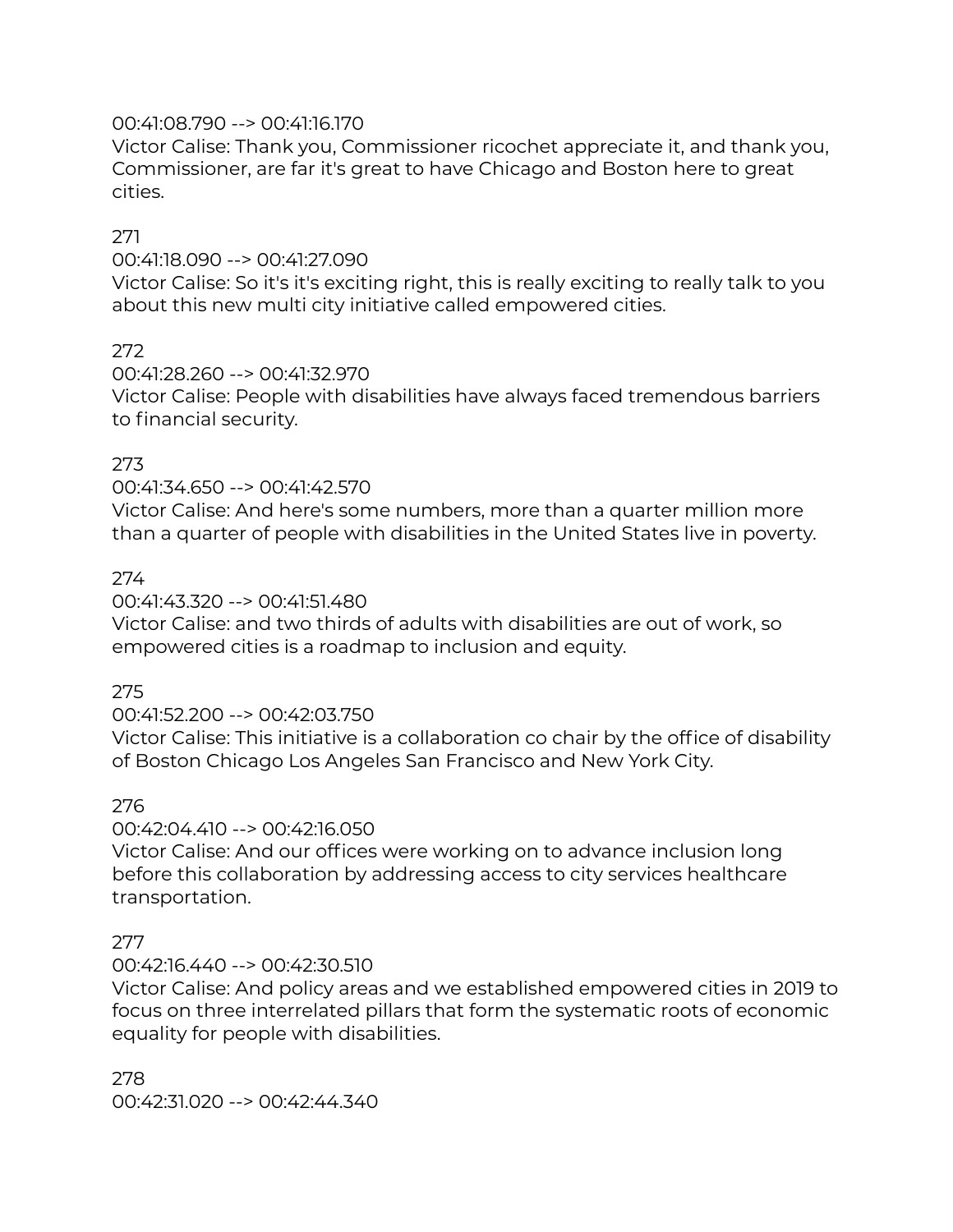Victor Calise: And those are financial empowerment accessible, affordable housing and I want to stress that accessible in the affordable housing, because it needs to happen and employment of people with disabilities.

# 279

# 00:42:45.510 --> 00:42:59.340

Victor Calise: coven 19 has really ripped apart, our country our world and has made advances made the goal of advancing equity for people with disabilities, really, really, really more important than ever before.

# 280

# 00:43:00.420 --> 00:43:09.840

Victor Calise: And we are building this national network, led by people with disabilities of city municipal leaders to foster collaboration share best practices.

# 281

# 00:43:10.500 --> 00:43:31.500

Victor Calise: challenge each other, like mayor lightfoot said and improve and innovate programs by lately stealing from other cities and, more importantly, to build an advocate for inclusive policies, not only here in our cities, but across the United States that have repercussions around the world.

# 282

# 00:43:32.640 --> 00:43:49.650

Victor Calise: And the newly created empowered cities website is certainly a way for us to share the best practices on on our roadmap to inclusion it's a tool for everyone to join the movement and a vehicle to raise our collective voices.

# 283

# 00:43:51.000 --> 00:43:59.250

Victor Calise: And here in New York City we've responded by to the compounding needs of the disability Community over this really interesting last year.

# 284

# 00:43:59.580 --> 00:44:11.400

Victor Calise: And, beginning in March of 2020 our office convene weekly calls zoom calls obviously and physical phone calls, because some not everyone has access to the Internet.

285 00:44:12.240 --> 00:44:23.850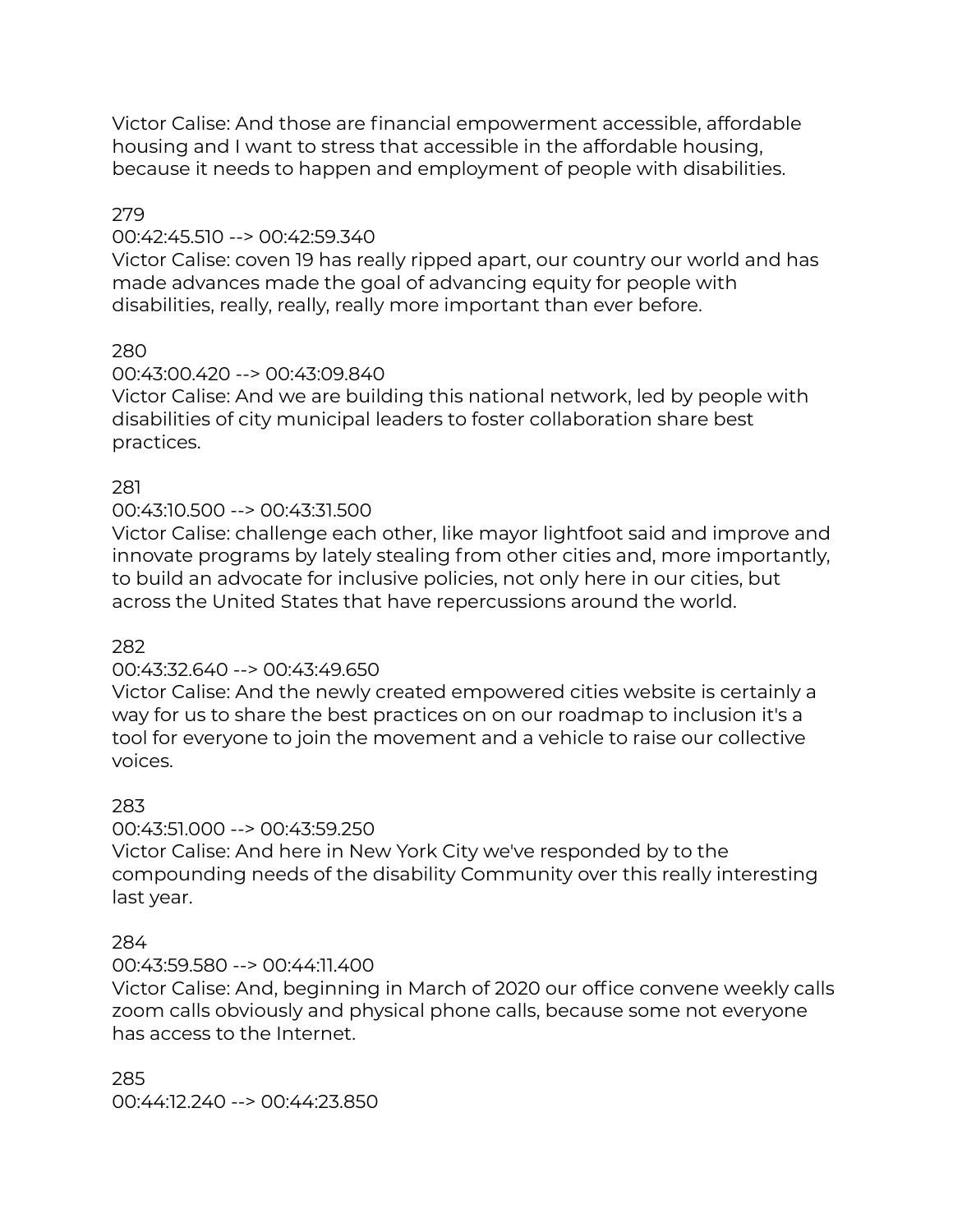Victor Calise: When our nonprofit partners advocates the disability community at large to share public health updates and resources and respond to questions and concerns in real time.

#### 286

#### 00:44:24.510 --> 00:44:34.170

Victor Calise: And we helped coordinate free food delivery services because there was so much food insecurity throughout our city, as well as your own and we.

# 287

# 00:44:34.920 --> 00:44:40.440

Victor Calise: Certainly made sure that people had protective equipment, we knew that people disabilities.

# 288

# 00:44:41.160 --> 00:44:49.440

Victor Calise: Have underlying conditions and needed those masks those gloves those face shields those gowns and we delivered them to it, so their health care provider.

# 289

# 00:44:50.070 --> 00:45:00.210

Victor Calise: and their people that come into their homes, to help them for their activity activities of daily living had the protective equipment for themselves to keep safe and be able to help them.

# 290

# 00:45:01.350 --> 00:45:08.730

Victor Calise: And we made sure that people who are deaf and hard of hearing had access to clear mask so they can coordinate with others and.

# 291

# 00:45:09.750 --> 00:45:20.070

Victor Calise: and be able to communicate and, additionally, we serve as a liaison between the New York City Department of Health and mental hygiene and the emergency management.

# 292

# 00:45:20.910 --> 00:45:34.170

Victor Calise: department here regarding accessibility of vaccine sites now my colleagues from Chicago Commissioner are for will now tell you more about how our cities responded to the pandemic twitching arfa.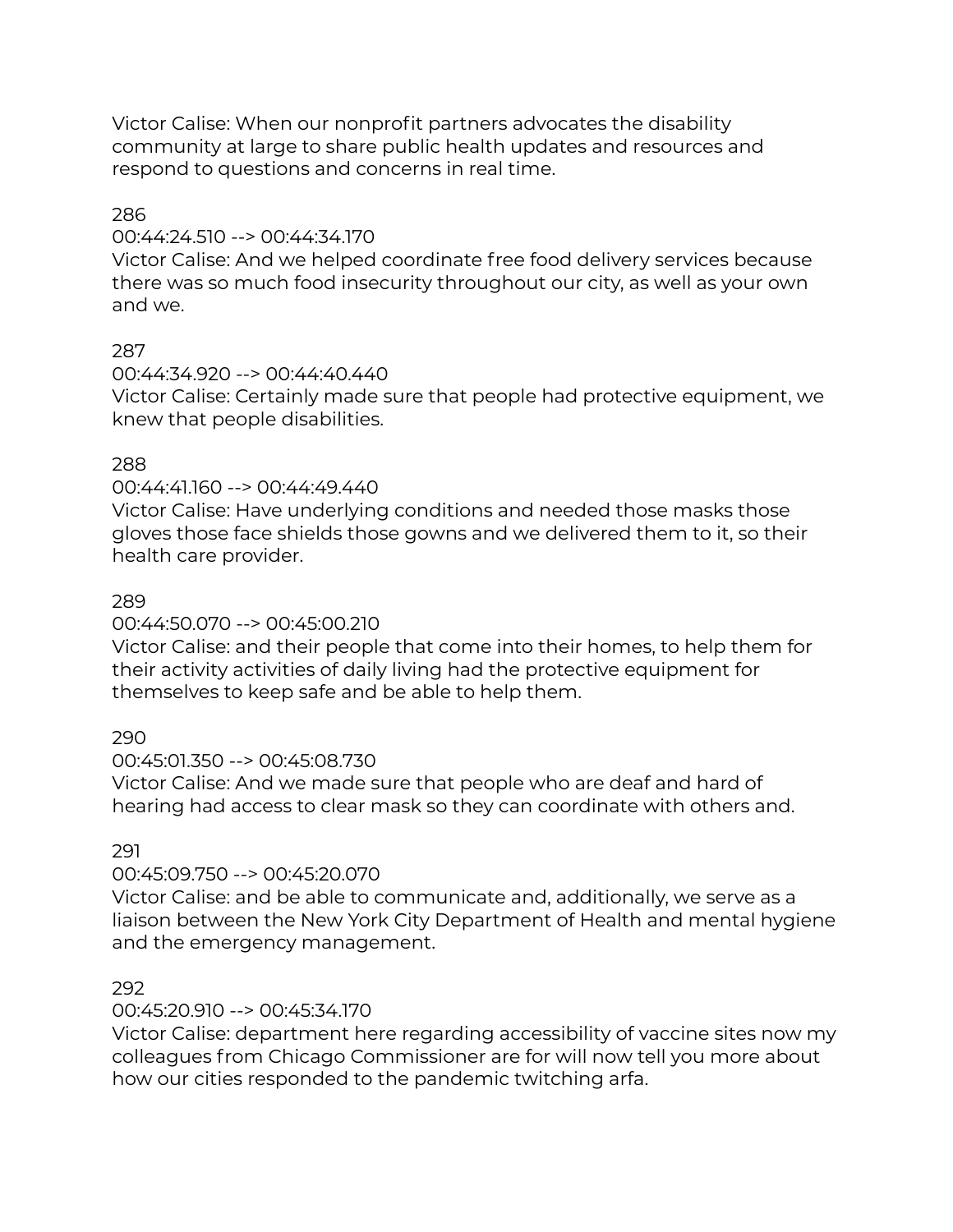00:45:36.630 --> 00:45:38.550 Rachel Arfa: The Commission mentality.

#### 294

00:45:40.110 --> 00:45:50.550 Rachel Arfa: And since easy at the company to create templates needy exposed, so my D amp D spear years the specialty areas of PepsiCo and.

295 00:45:51.900 --> 00:45:52.350 Rachel Arfa: These are.

# 296

00:45:53.460 --> 00:46:01.830

Rachel Arfa: Pretty basic unique position and be able to have a clean initio accessibility to include but need to.

# 297

#### 00:46:02.460 --> 00:46:10.140

Rachel Arfa: include the clan club need to test it might be the people to make sure that he burns accessible to people with disabilities.

#### 298

# 00:46:10.680 --> 00:46:33.300

Rachel Arfa: Do creating a liquid psp or 20% so that people with disabilities didn't have to add parties ups to access tested it then as the vaccine food out of it to be separate deeks up had a nudge St at united Center yeah damn people academics, then.

#### 299

# 00:46:34.380 --> 00:46:40.140

Rachel Arfa: We up and down and say, if you go up to me, extending the business up the exorcism pronouncer then.

# 300

# 00:46:40.800 --> 00:46:59.100

Rachel Arfa: Any communication access needs will be provided to the nutraceutical had saved saved equity to open but also PDF put moved into a good evening me could share the materials will be the put a note in employment equity plan electronic romance at.

301 00:47:02.670 --> 00:47:12.750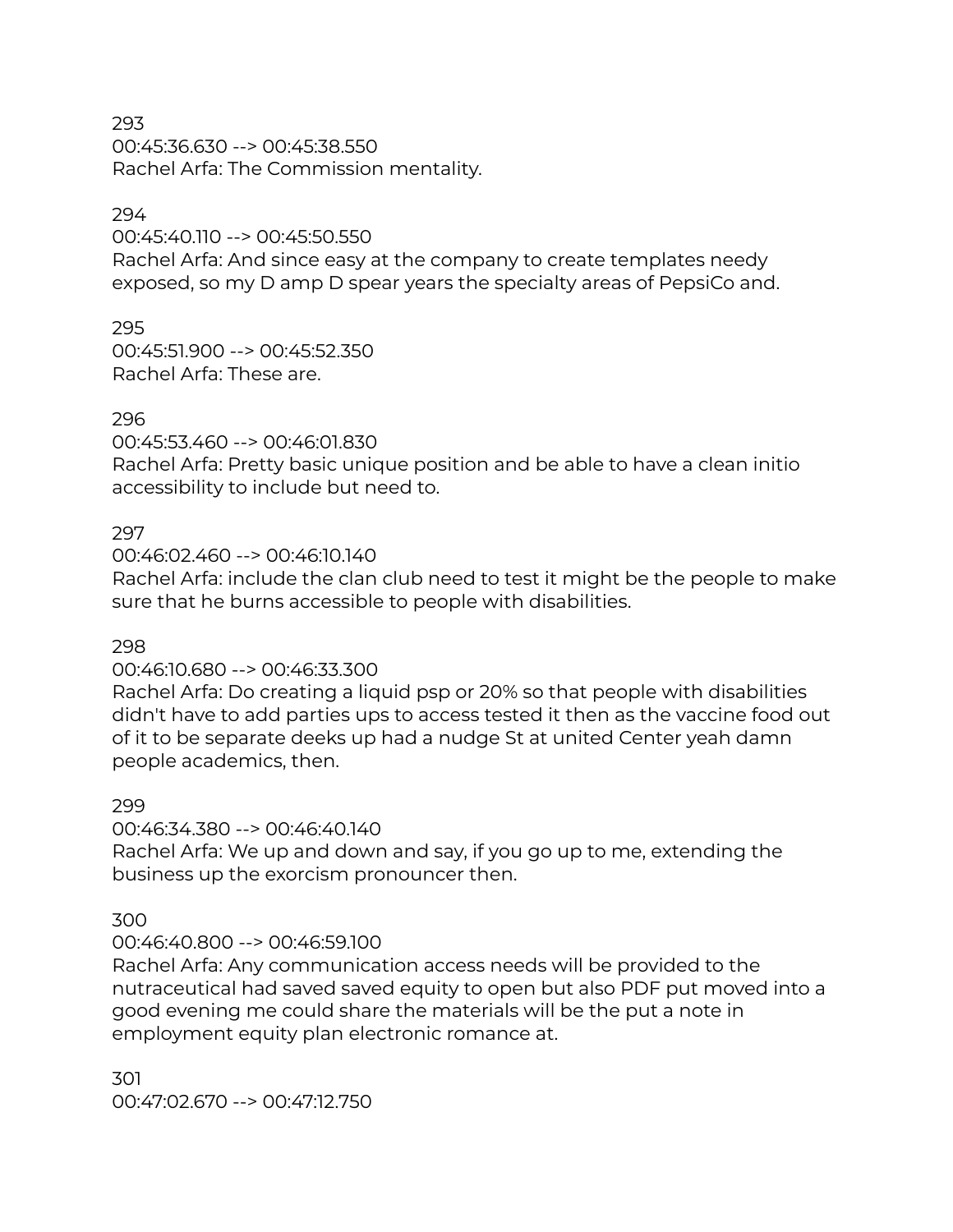Rachel Arfa: debits cleaner pegram resume staff member to add that courage to help people with intellectual, but the permitted tcp dd dd or just have access to understand.

# 302

# 00:47:14.130 --> 00:47:24.630

Rachel Arfa: The vaccine process it to be as quickly as possible, the current, be it may be answered with 18 to 20 some odd localization a class Chicago to help.

# 303

00:47:25.680 --> 00:47:34.800

Rachel Arfa: me meek vaccine improvement, accessible and post, where people get them to Kim them tippett pradaxa vaccine appointments you have that they could do that with.

# 304

00:47:35.940 --> 00:47:36.390 Rachel Arfa: The.

# 305

00:47:38.850 --> 00:47:44.310 Rachel Arfa: At the beach can do to open the terms and Community engagement give we have.

# 306

00:47:45.900 --> 00:47:58.560

Rachel Arfa: A disability back simply click room that means of an EPI to be super abby's danica 22 P, is the mvp mvp together class deployments am two presenters still.

# 307

00:47:59.250 --> 00:48:06.210

Rachel Arfa: Up book, but now department of public health and not Pacific moon emergency management it then that me a surface service.

# 308

# 00:48:06.840 --> 00:48:24.960

Rachel Arfa: could happily, it should be able to economic expertise, be a devotee ship predictable divi community to have mixer that distribution provide some the billions that them in and connect to the service Commission and then cast she open about that vehicle evoke it burst into.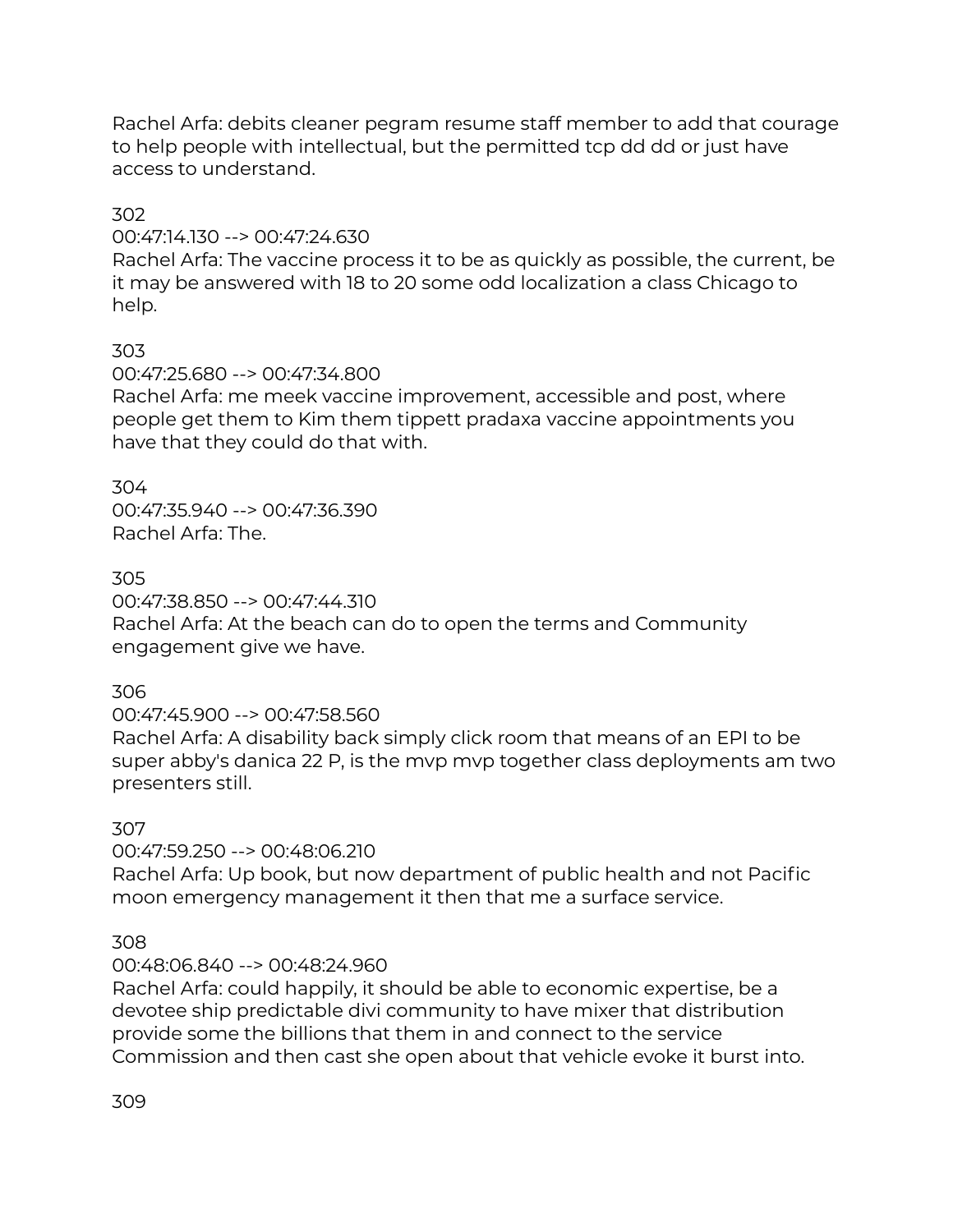# 00:48:28.380 --> 00:48:37.590

Kristen McCosh: Thank you, Commissioner Alpha and one thing I didn't get to tell people when I did my introduction, was that I also use a wheelchair, nobody can see that on.

# 310

# 00:48:38.520 --> 00:48:50.970

Kristen McCosh: My screen, but I do use a wheelchair, so I have lived experience in the work that I do so thank you, Commissioner, offer offer talking about the accessibility of vaccination sites.

# 311

# 00:48:51.810 --> 00:48:58.140

Kristen McCosh: We work together, we all share best practices and we did also address vaccination sites, we provided.

# 312

# 00:48:58.650 --> 00:49:10.050

Kristen McCosh: portable ramps for the sites that had one step in the back entrance we also were able to secure asl interpreters for the sites and for emergency press conferences.

# 313

# 00:49:10.830 --> 00:49:19.560

Kristen McCosh: At the time, it was mayor Walsh when coven first hit, and he went from doing a press conference, maybe once a week or once every two weeks.

# 314

00:49:19.890 --> 00:49:28.050

Kristen McCosh: To literally doing one every day, as many of you did across the country I know so we worked really hard to ensure that we had asl.

# 315

# 00:49:28.530 --> 00:49:35.910

Kristen McCosh: American sign language interpreters at every press conference and this took a lot of work because, like I said we weren't used to it.

# 316

# 00:49:36.300 --> 00:49:45.720

Kristen McCosh: And we also noticed that there was a shortage of qualified interpreters to do a public event like a press conference, it takes us skill set.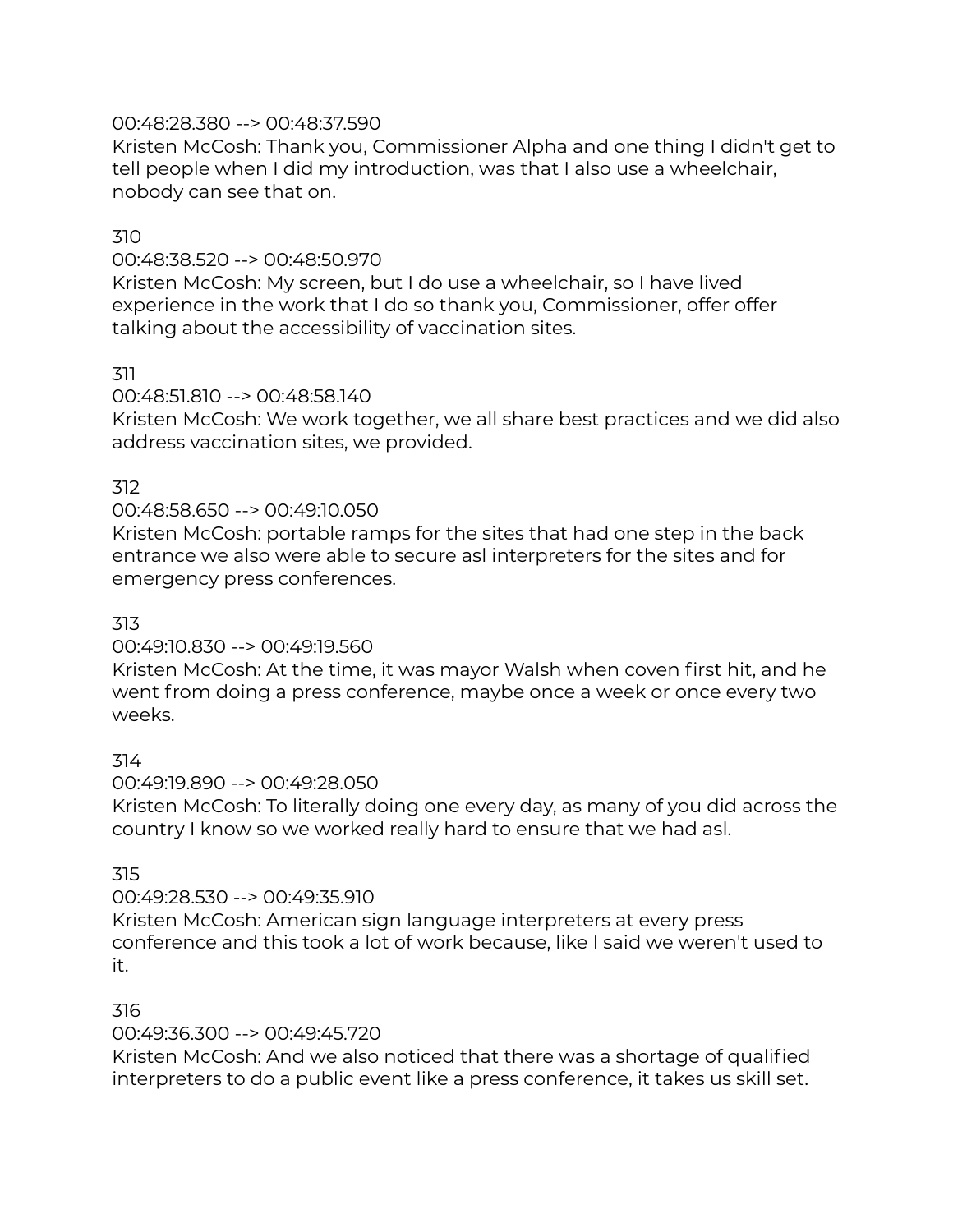00:49:46.050 --> 00:49:53.730

Kristen McCosh: And also confidence, the interpreters, because they know that it will live on it's very important information, it will be recorded.

# 318

# 00:49:54.120 --> 00:50:04.950

Kristen McCosh: And they just have to really be prepared for that, so we didn't have a large group of interpreters who are ready for to take this step, so what we did was we developed a.

# 319

# 00:50:05.700 --> 00:50:16.230

Kristen McCosh: Training program and mentoring program we provided funding through empowered Cities initiative from city to train new as entrepreneurs.

# 320

# 00:50:16.950 --> 00:50:20.880

Kristen McCosh: They were already qualified interpreters, but we allowed them to come to the press conferences.

# 321

# 00:50:21.330 --> 00:50:39.870

Kristen McCosh: and be mentored and learn the basic skill set that's required, and it also helped them build confidence, so we did this, for we were able to provide asl at 100% of the mass conferences, through the first year so we're really excited about that, and at the same time we're developing a whole.

# 322

# 00:50:41.070 --> 00:50:52.800

Kristen McCosh: new group of interpreters who can do this, so it was really a pipeline program in another piece of another pipeline program that we worked on regarding employment was.

# 323

# 00:50:54.180 --> 00:51:02.520

Kristen McCosh: What we call the on the job experience pipeline program so unemployment figures for the city of Boston are really staggering.

# 324

00:51:02.910 --> 00:51:13.260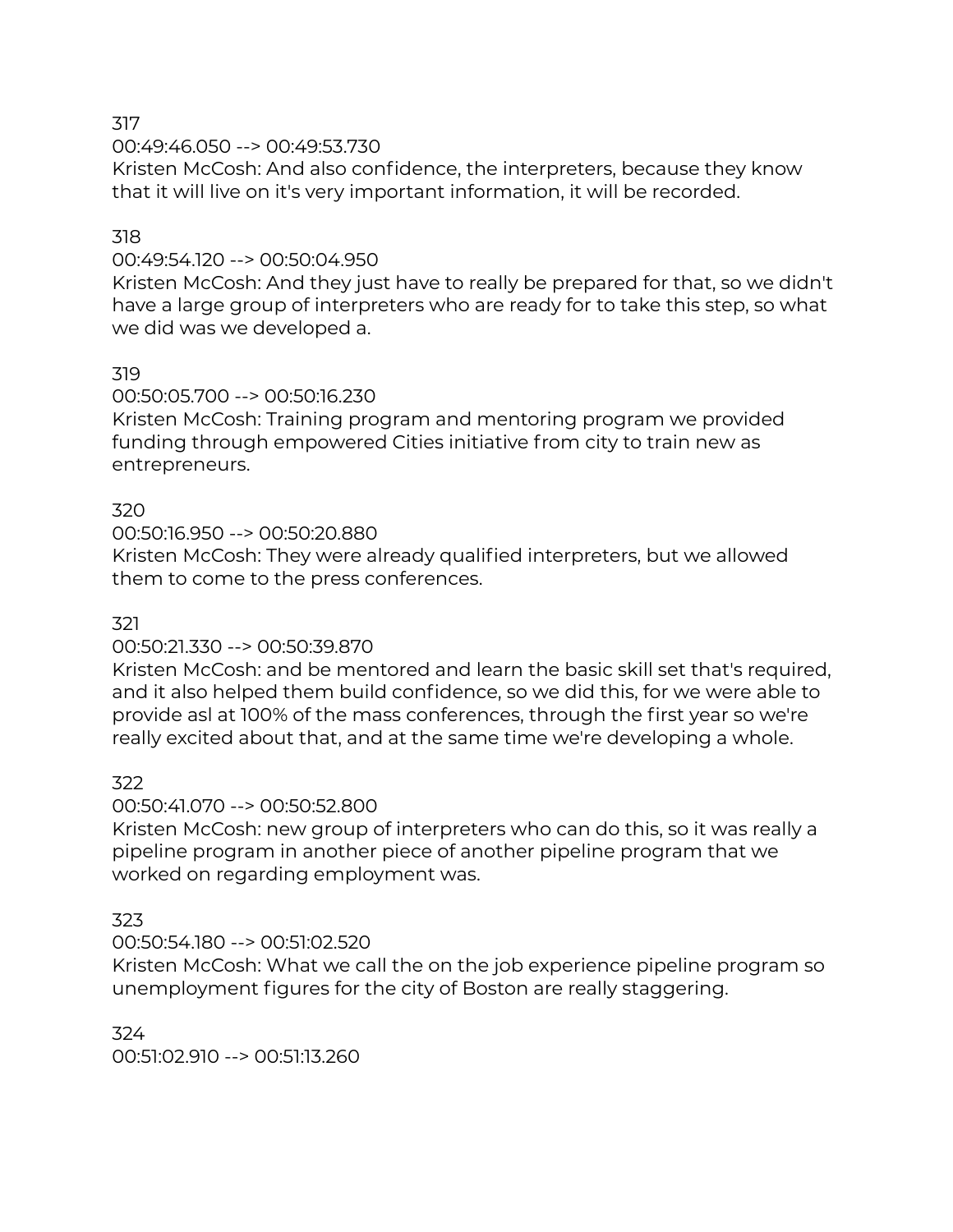Kristen McCosh: We know that 76% of Boston resins with disabilities were jobless that similar to the national rate so even before cove it up ended the employment market.

# 325

# 00:51:13.590 --> 00:51:18.330

Kristen McCosh: More than two thirds of working age people with disabilities were unemployed or underemployed nationally.

# 326

# 00:51:19.020 --> 00:51:27.420

Kristen McCosh: People with disabilities are the country's largest untapped talent pool, so our response and power cities leaders have undertaken initiative.

# 327

# 00:51:27.960 --> 00:51:37.290

Kristen McCosh: to connect constituents with meaningful employment identify new training pathways and support businesses and implementing inclusive hiring practices.

# 328

# 00:51:37.950 --> 00:51:43.860

Kristen McCosh: The pipeline program that I mentioned earlier, the on the job experience pipeline program we call it old Jeff.

# 329

# 00:51:44.520 --> 00:51:52.680

Kristen McCosh: We work with the state's folk we have agency, the mastery of Commission to create a pipeline to public sector jobs for Boston residents with disabilities.

# 330

# 00:51:53.070 --> 00:52:01.200

Kristen McCosh: Like mayor de blasio mentioned earlier, we really need to be a model, a model employer, so that people in the private sector can see that.

# 331

# 00:52:01.590 --> 00:52:11.190

Kristen McCosh: Not only is it something that you can do it's something that we should do and it's a really large pool of talented people who have been left on the sidelines.

# 332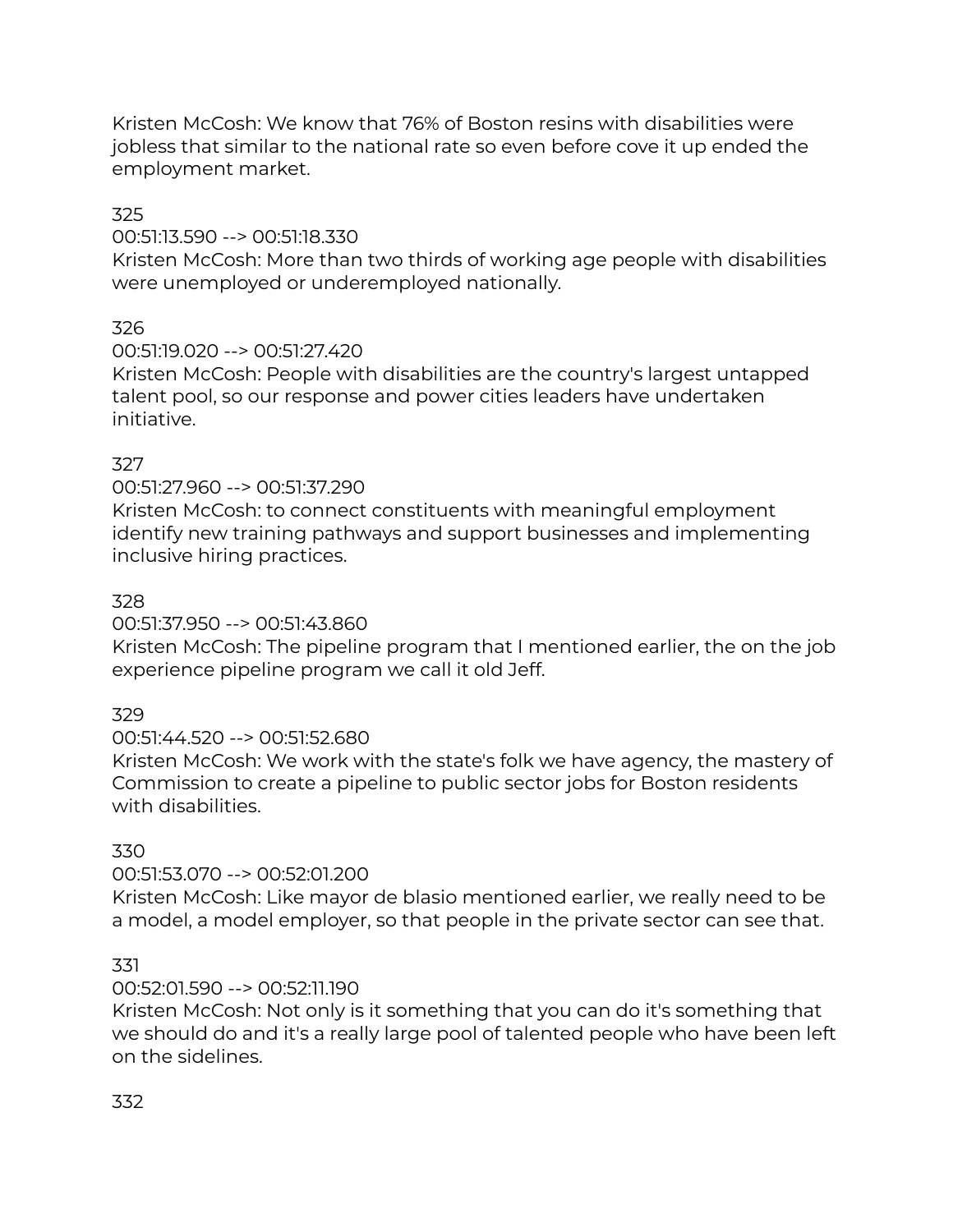# 00:52:11.820 --> 00:52:20.790

Kristen McCosh: So what we do is we bring in 10 Boston resonance with disabilities into City Hall, every year we connect them with a six week paid.

# 333

# 00:52:21.300 --> 00:52:28.560

Kristen McCosh: job training program where they can use their skills to show employers in different city departments.

# 334

# 00:52:29.460 --> 00:52:40.050

Kristen McCosh: their abilities and they many of them already have college degrees, some of them don't but they're all looking to get back into the workforce and really just giving them that foot in the door.

# 335

# 00:52:41.100 --> 00:52:49.830

Kristen McCosh: gives them the opportunity to show their talents and abilities and figure out what they would like to do, in turn, it gives city managers.

# 336

# 00:52:50.220 --> 00:52:58.050

Kristen McCosh: department had managers, the opportunity to get to know them and really see that people with disabilities are.

# 337

# 00:52:58.410 --> 00:53:09.510

Kristen McCosh: Just as you know, qualified, sometimes even more qualified than other people who they may be considering for a role, so we, through this job the oh Jeff to.

# 338

# 00:53:10.110 --> 00:53:18.150

Kristen McCosh: pipeline program we've been able to give hundreds of Boston residence with disabilities, the opportunity to be employed by the city.

# 339

# 00:53:18.570 --> 00:53:31.620

Kristen McCosh: we're really excited about it and we're happy to be a model employer to showcase that people with disabilities, can do the job so with that I will turn it back over to Commissioner police.

340 00:53:32.790 --> 00:53:41.760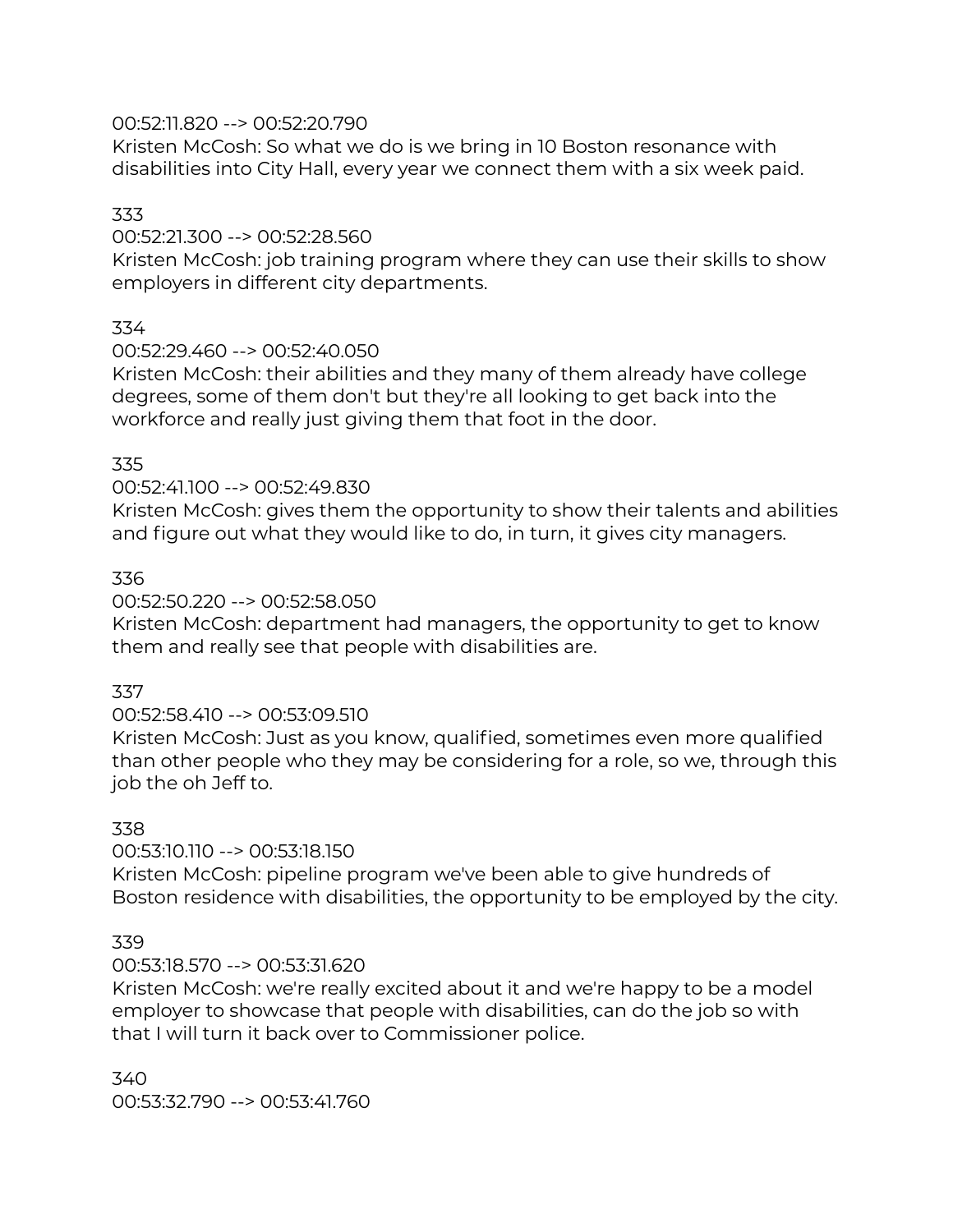Victor Calise: Thank you, Christine yeah he can see a theme happening here right we're talking about access to communication, where the sign language video remote interpreting.

# 341

# 00:53:42.420 --> 00:53:52.710

Victor Calise: Accessibility of vaccination sites, employment and job training, all of this stuff is just really exciting to hear and and as.

# 342

# 00:53:53.010 --> 00:54:01.050

Victor Calise: Cities are pushing forward this is what needs to happen, this is what we're talking about full inclusion of people with disabilities and in 2017.

# 343

# 00:54:01.590 --> 00:54:11.580

Victor Calise: We established the nyc at work program and you heard mayor de blasio mentioned it earlier it's a business driven person centered workforce development Program.

# 344

# 00:54:12.180 --> 00:54:24.450

Victor Calise: staff members, the nyc at work team prescreen and connect new Yorkers with disabilities to internships and job opportunities with established business partners in the public.

# 345

# 00:54:24.930 --> 00:54:35.760

Victor Calise: And of course the private sectors and prior to the pandemic over 650 active job seekers room rolled at different stages of the process.

# 346

# 00:54:36.270 --> 00:54:53.820

Victor Calise: and nearly 400 have been connected to employment in high growth sectors and I often like to say, these jobs were real jobs with real pay in real benefits and our nyc at work, serves as a recruitment for.

# 347

# 00:54:55.080 --> 00:55:03.330

Victor Calise: The diversity hiring program that allows qualified new Yorkers with disabilities to access city government jobs right.

348 00:55:04.650 --> 00:55:24.210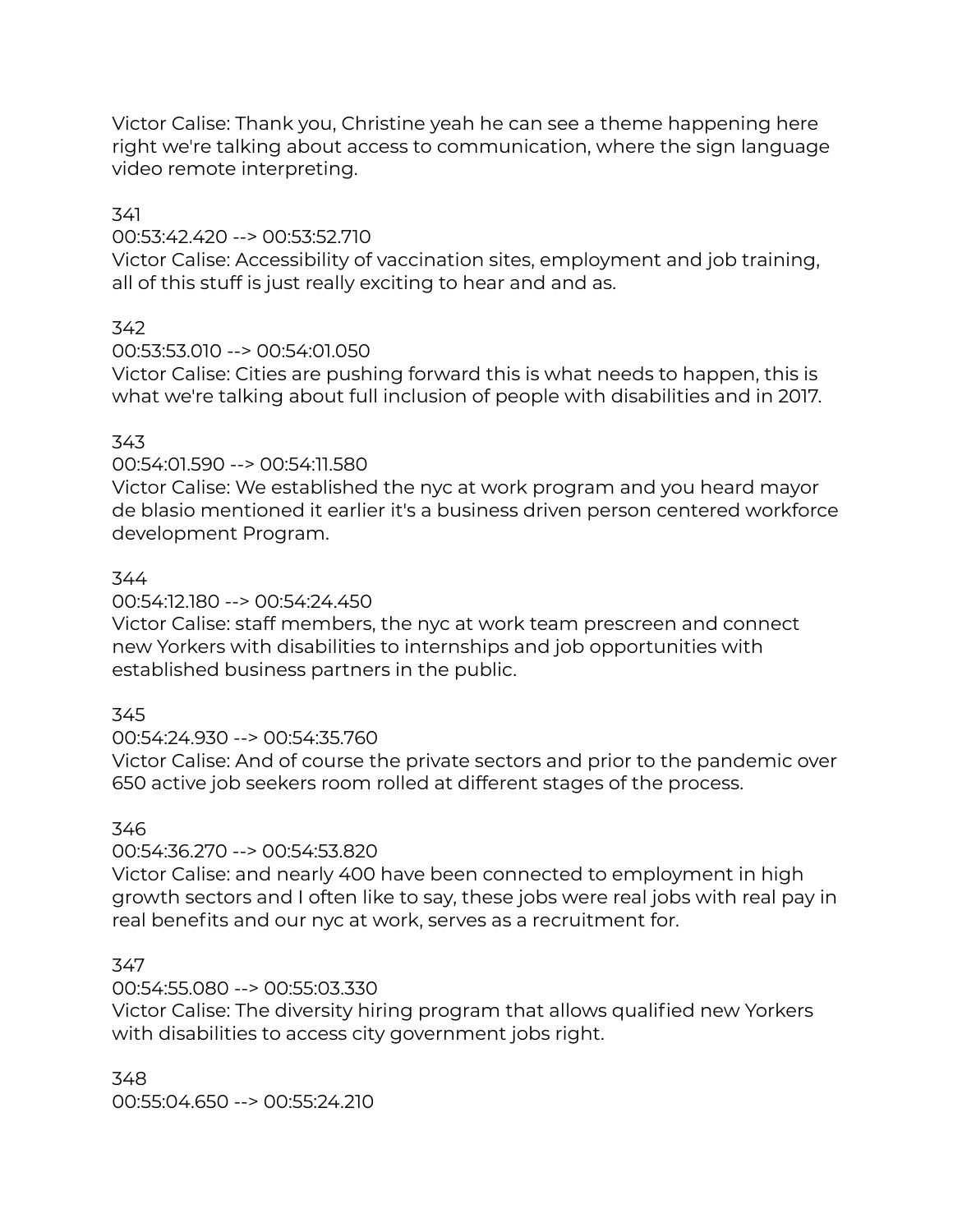Victor Calise: Are levers that were able to use with and and these job seekers do not have to take a civil civil service exam so it allows them to get in the door, and currently 378 employees throughout city government are participating and 55.

# 349

00:55:26.610 --> 00:55:34.350

Victor Calise: Now, in 28 just want to throw some numbers at jack ma do this from time to time in 2017 and in 2018.

350

00:55:34.890 --> 00:55:47.880

Victor Calise: For candidates were hired each year right it's a toy that's not much at all now in 2019 when we were involved people that knew people disabilities knew how.

# 351

# 00:55:48.270 --> 00:55:58.320

Victor Calise: What their needs and concerns with their reasonable accommodations were and wrapping that, all together, the nyc at work team was the recruitment resource.

# 352

00:55:59.190 --> 00:56:11.160

Victor Calise: And we hired at individuals who were offered full time employment through 55 back so when you have people with disabilities leading the charge things work and in response.

353

00:56:12.180 --> 00:56:14.070 Victor Calise: To a lot of things that are happening.

354

00:56:15.510 --> 00:56:21.960

Victor Calise: Right now, in our digital age, as I talked to you it's a lack of access to accessible technology.

# 355

# 00:56:23.550 --> 00:56:41.610

Victor Calise: access to technology as a whole wi fi and digital skills which is digital literacy, so our nyc at work program has launched a new bridge to really tackle that digital divide and it's called connect a bill it.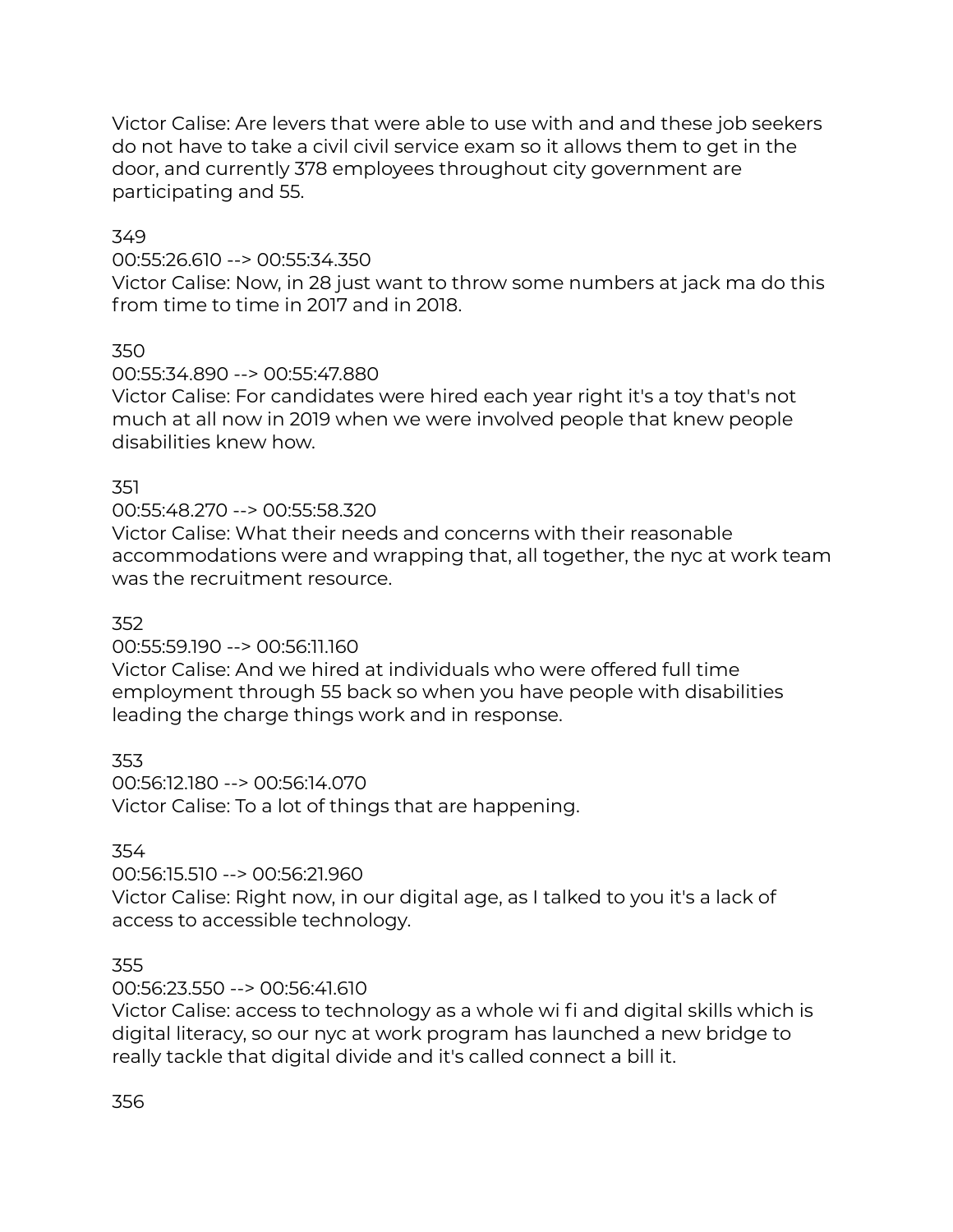# 00:56:42.630 --> 00:56:54.120

Victor Calise: And job seekers will be selected that come through our nyc at work program to receive a personal laptop and access to digital skill trainings based on their career goals.

# 357

# 00:56:54.660 --> 00:57:03.060

Victor Calise: And following the pilot, we hope to get and replicate this obviously it's all based on funding as well to.

# 358

# 00:57:03.690 --> 00:57:15.060

Victor Calise: to replicate this project with other empowered cities now, Commissioner, are far I I know you're doing a lot in in Chicago is mayor lightfoot laid out.

# 359

# 00:57:15.660 --> 00:57:24.270

Victor Calise: that's all right healthy competition that we have between each other, but can you tell me what's happening for employment for people with disabilities in Chicago.

# 360

# 00:57:26.700 --> 00:57:34.980

Rachel Arfa: yeah absolutely the Commission attendees he cut up he is good in competition is always good with that because there's typically addition.

# 361

# 00:57:37.140 --> 00:57:45.750

Rachel Arfa: To it of the peaks that happening at the moment here in Chicago is narrow down between 18 million a bird coordinated the.

# 362

# 00:57:46.860 --> 00:57:59.340

Rachel Arfa: purchase of rude meekly enter the equal to operator to our t&c separate minimum of each workshop city city and Chicago tsunamis Nam supplementing which.

# 363

# 00:58:00.600 --> 00:58:08.310

Rachel Arfa: is not going to be, you know, did the city of Chicago and 2021 so the plan bgp napa many of it that.

# 364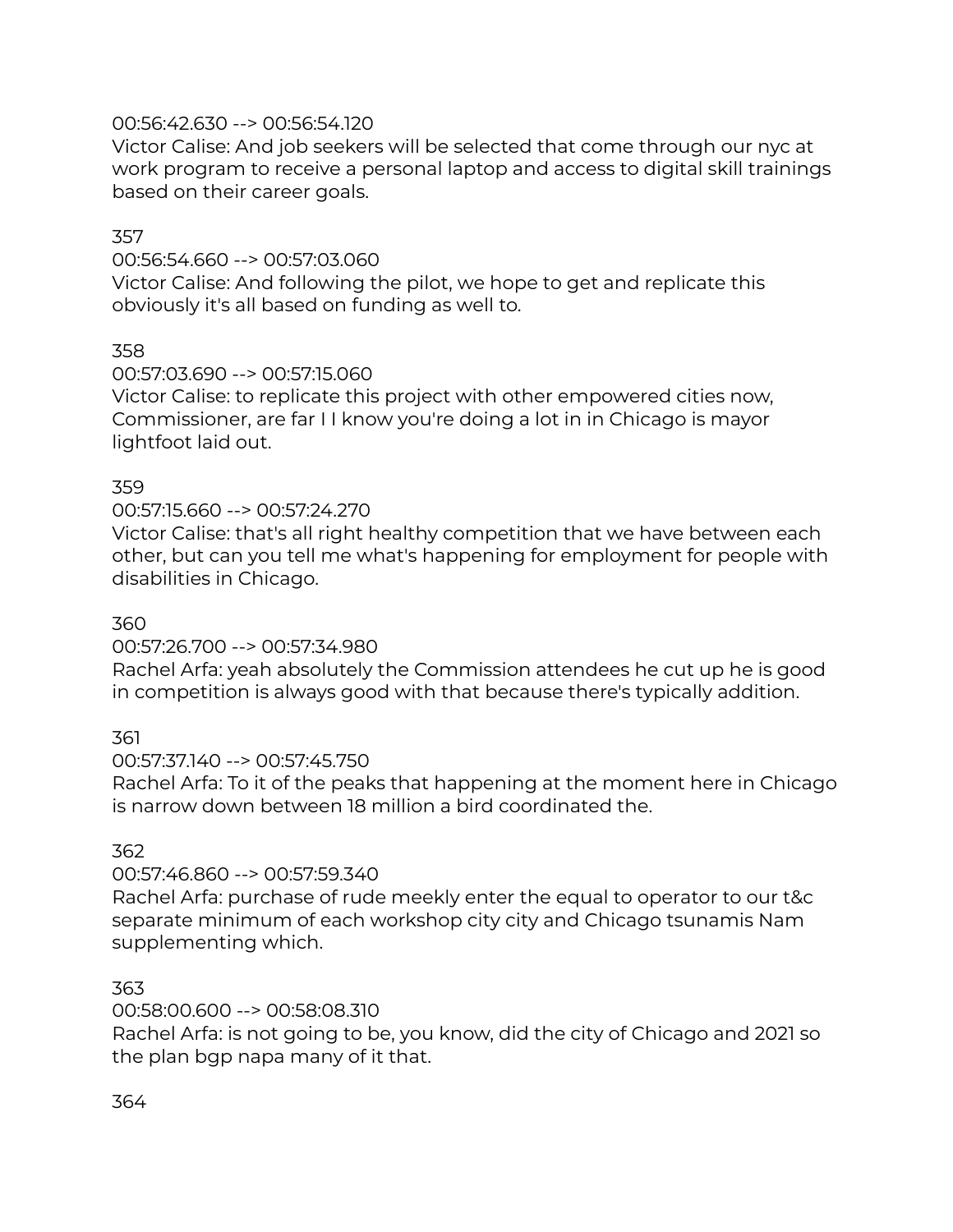00:58:09.360 --> 00:58:10.320 Rachel Arfa: The deployment of the.

# 365

# 00:58:12.030 --> 00:58:23.850

Rachel Arfa: beatitudes exception or to a team see our pieces needs to pay people with disabilities piecemeal creatures that are the 10 minute mark, we are planning deployment so.

# 366

# 00:58:24.600 --> 00:58:35.790

Rachel Arfa: This would still report it is Eric the people with disabilities deserve to make at least minimum of nature in competitive recruitment opportunities no exceptions to.

# 367

# 00:58:36.960 --> 00:58:51.030

Rachel Arfa: still be focusing our efforts and security group associations and making that transition from supplemental mcninch to competitive employment opportunities for people with disabilities, he has some of them.

# 368

# 00:58:51.540 --> 00:59:01.500

Rachel Arfa: To make the pm, I can design it to take the opportunity to step up and lead show to workshops in our move it to us.

# 369

# 00:59:02.280 --> 00:59:13.140

Rachel Arfa: Competitive up very much so that means that it's hope it's opened up, we have the physical address at that between now and 2020 words that they meet the standard.

# 370

# 00:59:14.070 --> 00:59:23.010

Rachel Arfa: And, if any, now the peak think they're being done here in Chicago his name, we copied in my test runs the median upper back imitations which.

# 371

# 00:59:23.820 --> 00:59:40.380

Rachel Arfa: you've heard of and i'm from me on a tmp are now in the process of them diplomatic it the parent cities we doing hi i'm a temporary employee increased into results appropriate with us on some of these initiatives, see somebody initiative.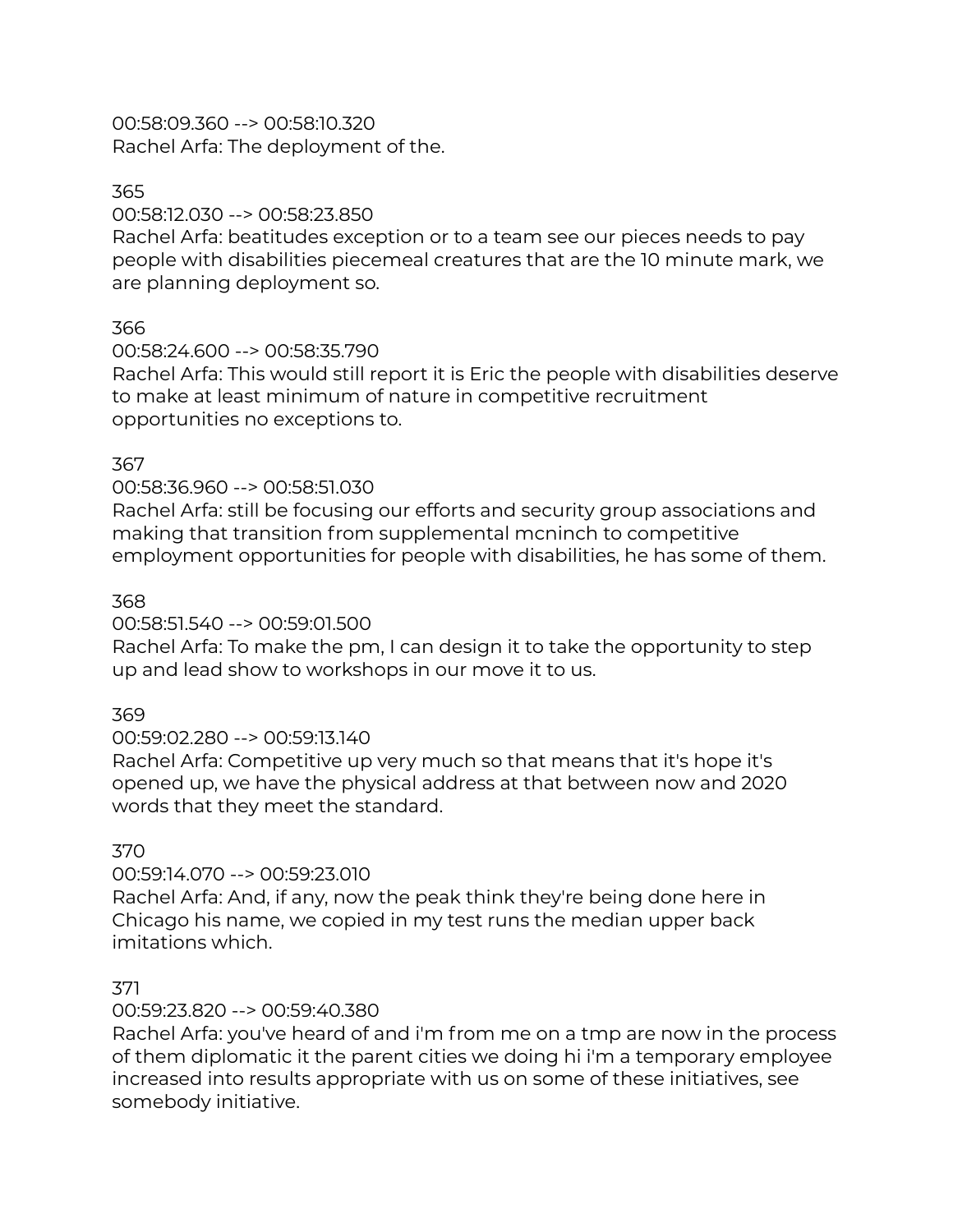00:59:41.550 --> 00:59:45.030 Rachel Arfa: boutique up our business enterprise for people with disabilities.

# 373

00:59:45.690 --> 00:59:55.590

Rachel Arfa: to recognize business by people with disabilities, if we dive into permanent home and services to experience that that even opportunities and.

# 374

00:59:55.830 --> 01:00:01.890

Rachel Arfa: In our certification to any change to a particular create DC for the women here this evening and Chicago.

# 375

# 01:00:02.370 --> 01:00:14.520

Rachel Arfa: Is some activities include setting up a disability, these us and say CDC was good, he plays with disabilities to connect them it then.

# 376

01:00:15.330 --> 01:00:21.900

Rachel Arfa: We hope the devil also pastor in a payment, we are pre book deal comfortable disclosing the artistic medium.

# 377

01:00:22.410 --> 01:00:32.490

Rachel Arfa: Because it's many of you know, into the Americans with Disabilities Act to not have to disclose your to see what they need, which could make it difficult to track the number of people with disabilities.

# 378

# 01:00:33.120 --> 01:00:42.780

Rachel Arfa: Who has to be bad to create that passes them to superseding add it, that is, the entity hurt by heavy comedian who identifies.

# 379

# 01:00:43.530 --> 01:00:56.850

Rachel Arfa: It has such a strong connection to run to see buddy but that also click to equip vpn city bind to the ban passes the association around to, to put it in the browser piano screening.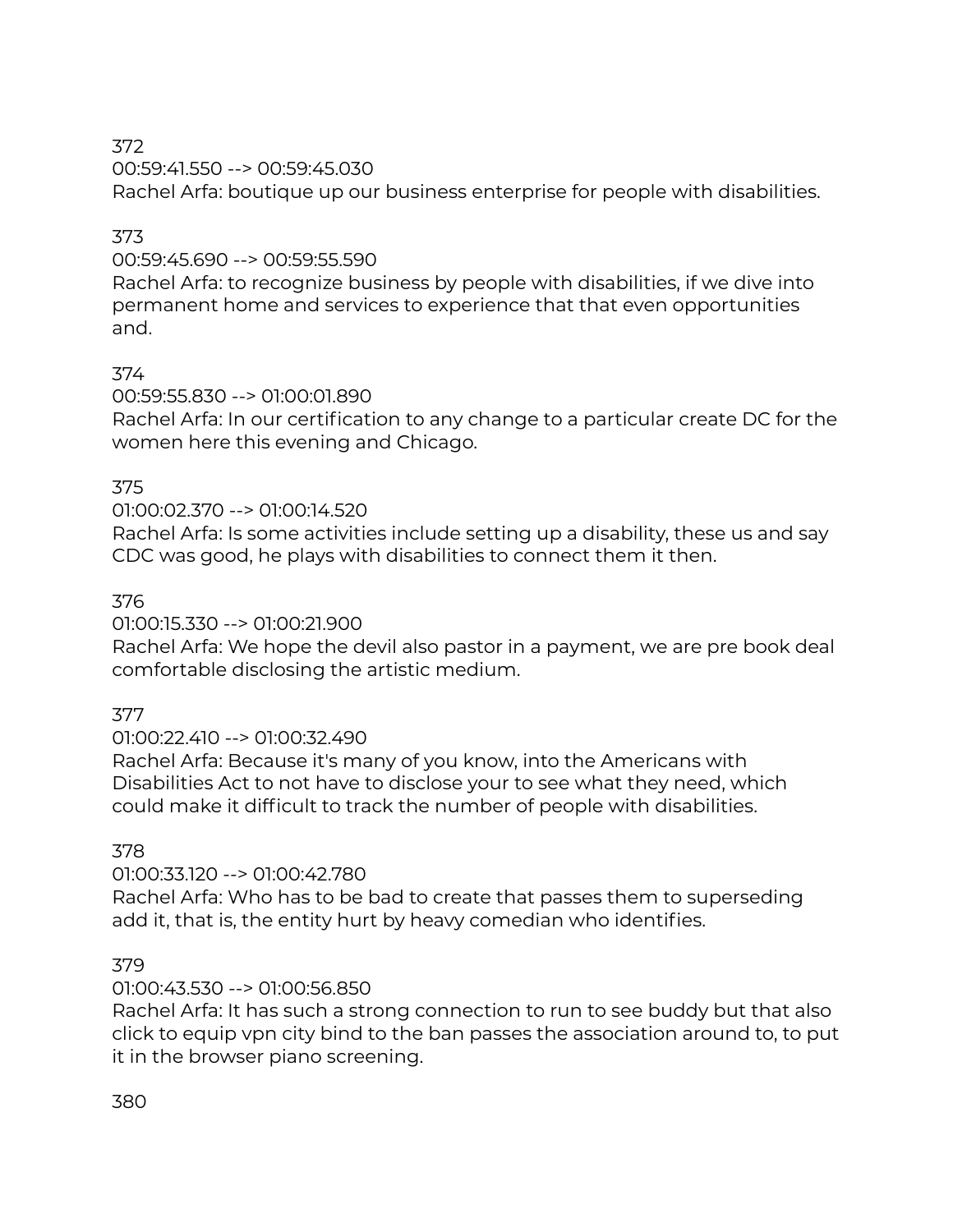# 01:00:57.750 --> 01:01:08.490

Rachel Arfa: job applications to make sure they are nap requirements that have nothing to do with the tab that may be a Natasha discreet account people with disabilities, a pathetic temper be considered.

# 381

#### 01:01:08.850 --> 01:01:26.250

Rachel Arfa: A producer's job simply by the mixture to obtain out of them it'd be balance European European partnership with the city and city colleges and to Kappa to increase new opportunities new students, etc, etc, then they can find them connected to him and opportunities.

#### 382

01:01:29.970 --> 01:01:32.220 Rachel Arfa: is in now and connect to reduce.

# 383

01:01:33.810 --> 01:01:34.680 Rachel Arfa: Commissioner.

# 384

#### 01:01:37.830 --> 01:01:46.650

Kristen McCosh: Commissioner alpha to follow up on what you said and what Commissioner police, he said, we also work on financial empowerment for persons with disabilities.

# 385

# 01:01:46.980 --> 01:01:56.400

Kristen McCosh: We know this is one of the biggest sectors where persons with disabilities are left behind, and there are many reasons for that from losing benefits to.

# 386

# 01:01:57.300 --> 01:02:06.720

Kristen McCosh: Like Commissioner are I talked about do you identify as a person with a disability there's a fear that if you do identify that will be held against you, so we do a lot of work.

#### 387

# 01:02:07.260 --> 01:02:13.980

Kristen McCosh: On financial empowerment and one of the programs that we're really focusing on right now is in collaboration with the Boston public schools.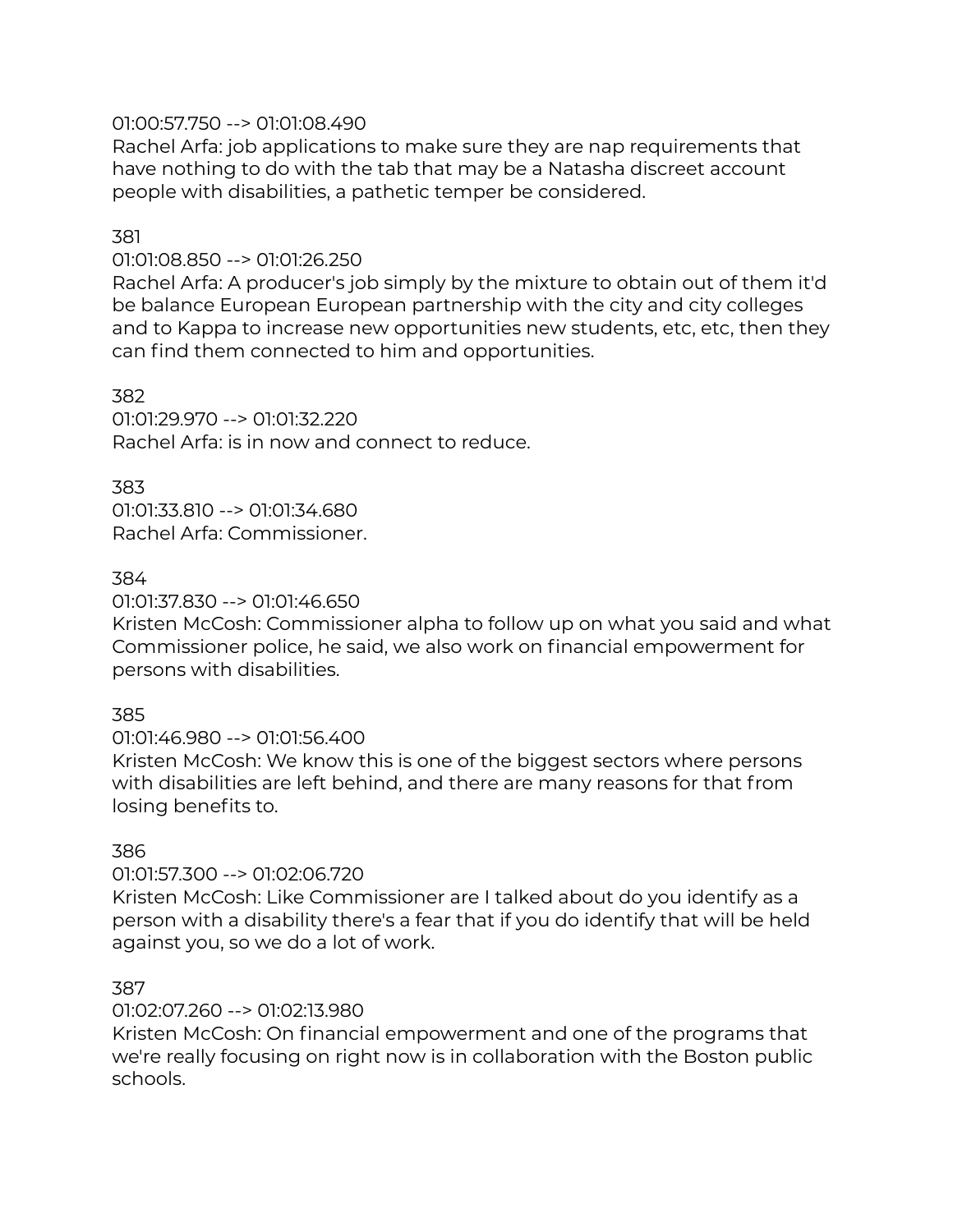01:02:14.370 --> 01:02:25.740

Kristen McCosh: So we're working with a special special education department to provide financial education, training and practical tools to students with developmental disabilities aged 18 to 24.

# 389

#### 01:02:26.220 --> 01:02:33.000

Kristen McCosh: We know this group, which is called transition age students face a lot of challenges in their next step after high school.

# 390

#### 01:02:33.630 --> 01:02:42.750

Kristen McCosh: Families and students go from a whole system of support and services in the public schools and in high school.

#### 391

# 01:02:43.200 --> 01:02:48.060

Kristen McCosh: To we're basically falling off a cliff when they get out of high school there isn't anybody to really.

#### 392

# 01:02:48.420 --> 01:02:54.900

Kristen McCosh: Tell them there's no one specific agency to say Okay, this is the next step so families are really left to figure out on their own.

# 393

# 01:02:55.230 --> 01:03:07.500

Kristen McCosh: And when this comes to things like benefits it's really complicated and confusing, so what we do is we are working with students and families, aged 18 to 24 as they plan their next steps after high school.

# 394

# 01:03:08.070 --> 01:03:18.420

Kristen McCosh: We help them with with setting financial setting up their own financial goals according to their personal needs and ambitions we train them on budgeting saving.

# 395

# 01:03:18.750 --> 01:03:30.000

Kristen McCosh: Checking accounts credit and predatory behavior which we know is on the rise, we tell them information about the able account, which allows them to save money and not lose benefits.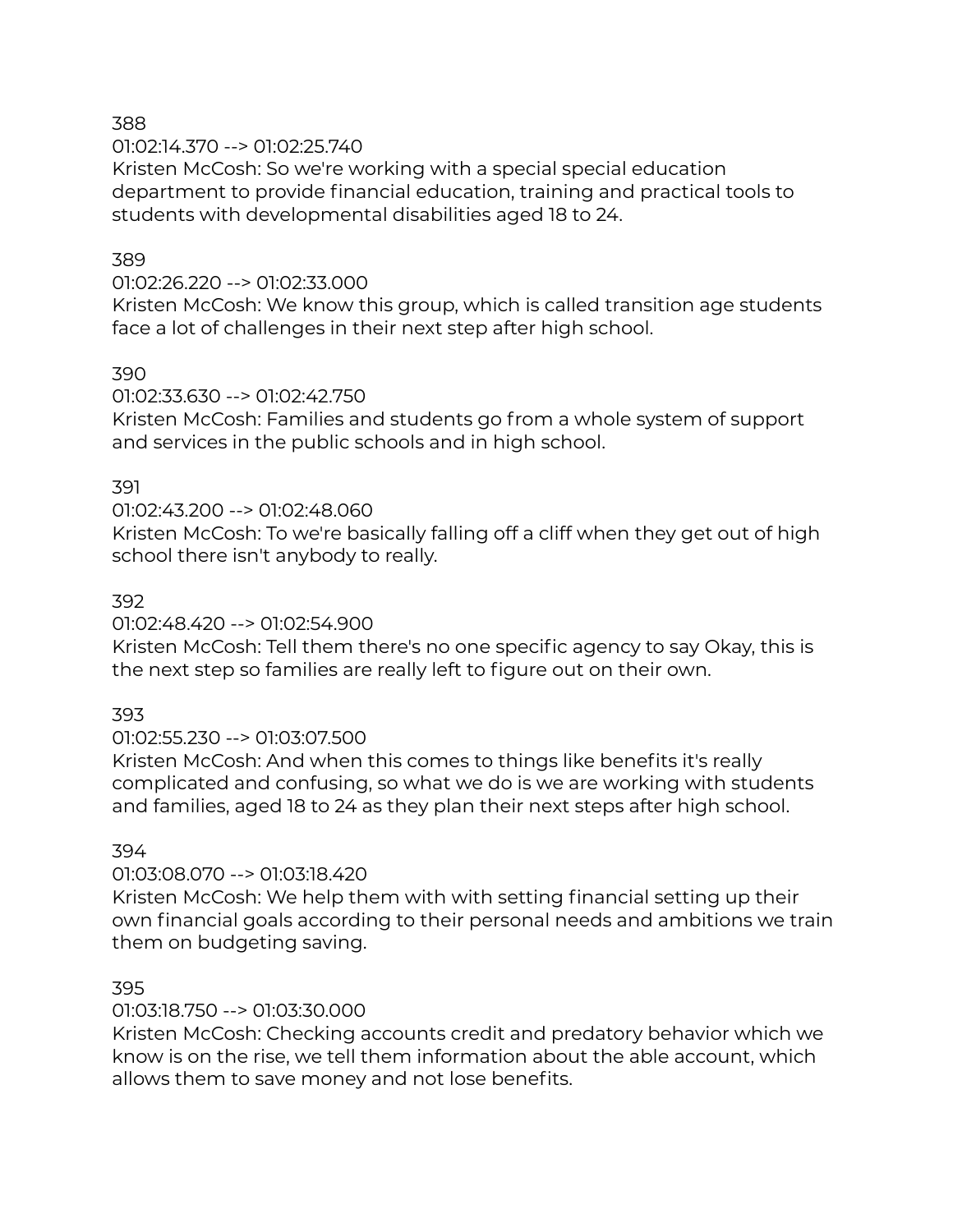01:03:30.450 --> 01:03:39.420

Kristen McCosh: SSI medicaid and ways to maintain these benefits, while they go to work, we also offer a stipend to open a savings or checking account.

# 397

# 01:03:39.780 --> 01:03:45.720

Kristen McCosh: Depending on their personal goals and it's really exciting because, like we said it really gives them a pathway forward.

# 398

#### 01:03:46.050 --> 01:03:54.990

Kristen McCosh: After high school, so they don't just fall off a cliff and maybe never even think about going to work or not having an opportunity to actually get a job.

#### 399

# 01:03:55.470 --> 01:04:01.620

Kristen McCosh: and several of these students actually many of these students have participated in our old Jeff program and.

# 400

01:04:01.980 --> 01:04:09.690

Kristen McCosh: gotten jobs with the city Boston so it's great how these programs work hand in hand and we're really excited about it, other cities in.

# 401

# 01:04:10.200 --> 01:04:16.020

Kristen McCosh: other cities in Massachusetts have also replicated up programs, so we see it's spreading across the Commonwealth.

# 402

# 01:04:16.440 --> 01:04:27.930

Kristen McCosh: and on our calls every month with the disability Commissioners from across the country we all share examples of our programs in hopes that they will be replicated in other cities across the country as well.

# 403

# 01:04:29.130 --> 01:04:40.290

Kristen McCosh: So with that, I would like to say that we just shared a very small slice of our collective work here today, and we encourage you all to visit our website, which is being debuted.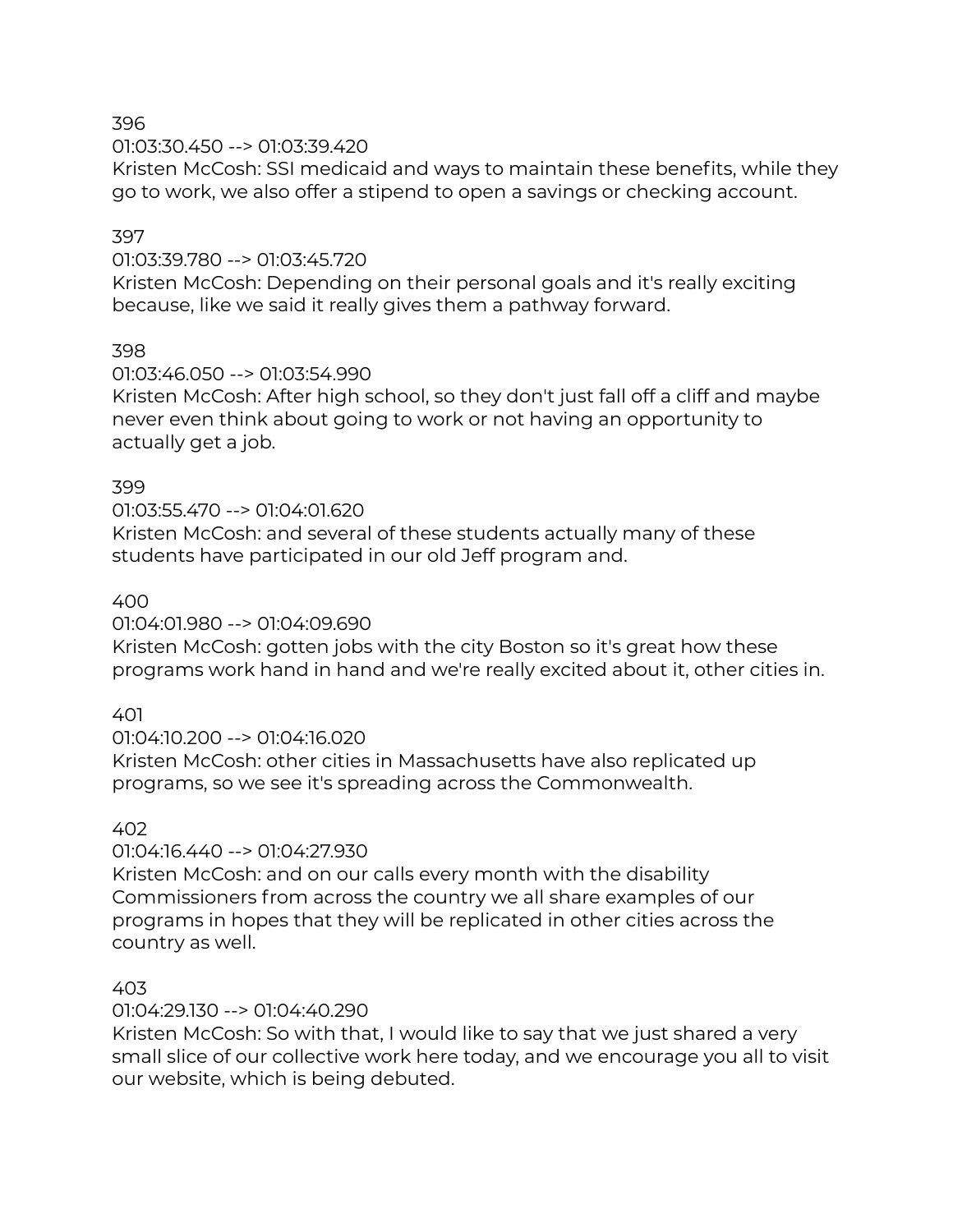#### 01:04:40.620 --> 01:04:53.610

Kristen McCosh: empowered cities.org to learn more about our efforts and respond to the coven 19 crisis we're working also to advance equity and financial empowerment increase employment and access to affordable housing.

#### 405

# 01:04:54.360 --> 01:05:01.980

Kristen McCosh: The empower city site offers many resources and best practices for cities like yours and it's The easiest way to connect with us.

#### 406

01:05:02.550 --> 01:05:16.140

Kristen McCosh: You can just simply complete the form on the join us page to get on the road to inclusion and join a movement to raise our collective voice by connecting with empowered cities with that I will turn it back over to Commissioner of Police he.

# 407

01:05:16.770 --> 01:05:31.650

Victor Calise: Well, thank you so much, I really appreciate everything here and and you're right it everyone you really heard a lot of things right you're talking about employment we're talking about.

#### 408

# 01:05:33.060 --> 01:05:47.010

Victor Calise: we're talking about minimum wage being raised we're talking about making sure kids with disabilities don't fall off cliffs and have access to things mean, these are really important initiatives and to realize that disability.

#### 409

01:05:48.720 --> 01:05:55.710 Victor Calise: Really intersects with race, gender LGBT Q plus all of it.

# 410

# 01:05:57.240 --> 01:06:07.770

Victor Calise: it's there right and we have to ensure that disability is is incorporated I know we have a hard stop in about five minutes and I just just going to throw out is.

411 01:06:08.820 --> 01:06:10.950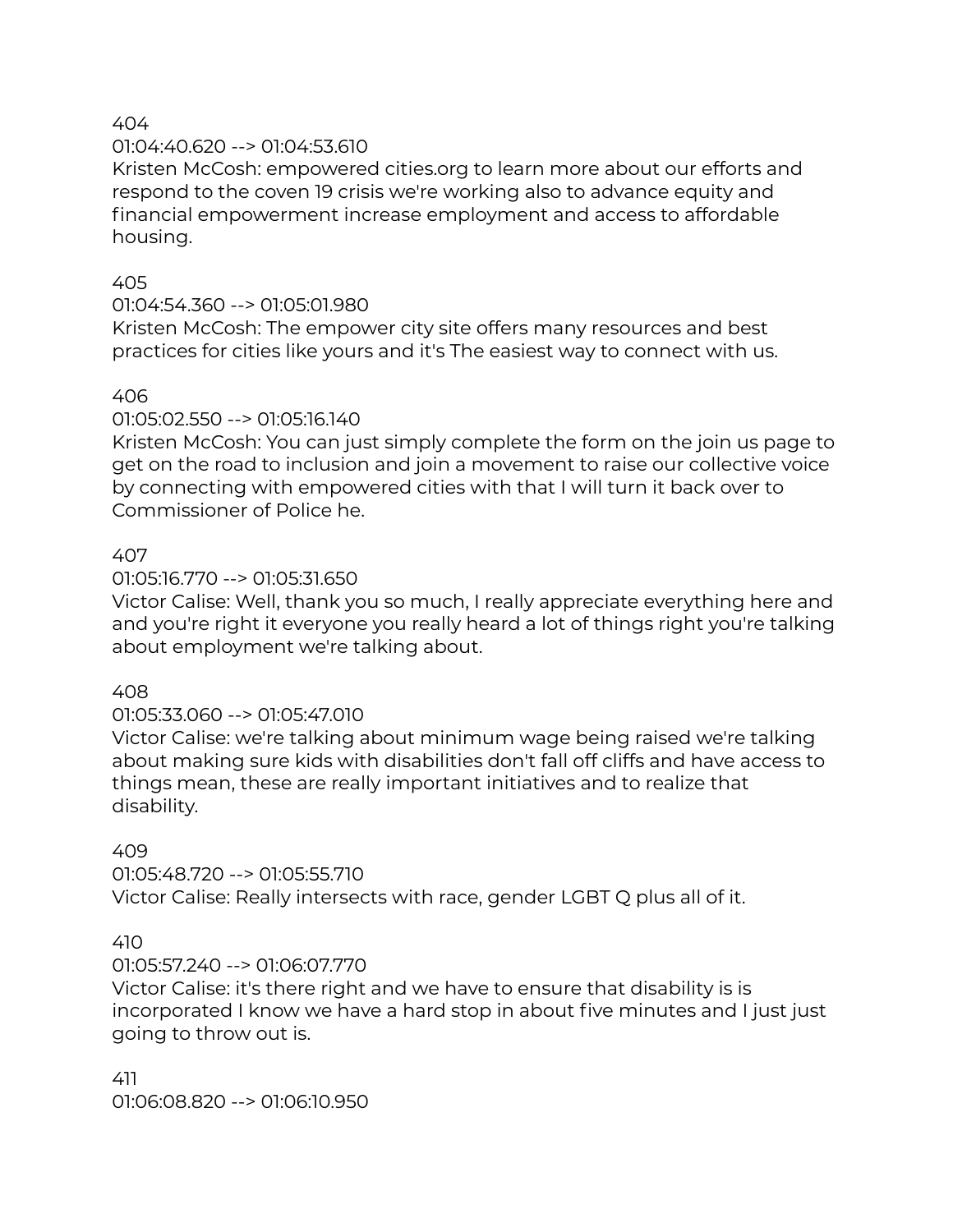Victor Calise: Does anybody have any questions for us.

412

01:06:12.390 --> 01:06:15.240 Victor Calise: Because I know we got a stop in five minutes.

# 413

01:06:15.270 --> 01:06:17.460 Tom Cochran: Victor Victor let me, let me just say that.

414

01:06:18.900 --> 01:06:21.690 Tom Cochran: This is what the United States conference of mayors is all about.

# 415

01:06:22.800 --> 01:06:27.300

Tom Cochran: You know, we built how way to build buildings we do a lot of things.

# 416

01:06:28.410 --> 01:06:35.550 Tom Cochran: But the social issues of this nation 20 United States conference mayor's is our heart.

# 417

01:06:36.840 --> 01:06:46.260

Tom Cochran: We went through the civil rights struggle we went through the era we went to the AIDS epidemic, we went to same sex marriage.

418

01:06:46.770 --> 01:07:02.160

Tom Cochran: So sometimes it's not the hardware, is not what you build it has to do with the people in our cities, and so I really appreciate the work that you and Rachel and others are doing.

# 419

01:07:03.990 --> 01:07:10.350

Tom Cochran: In this output along without two mayors and the other three mayor's so let's continue to talk about this because.

# 420

01:07:12.090 --> 01:07:13.260 Tom Cochran: When you are in trouble.